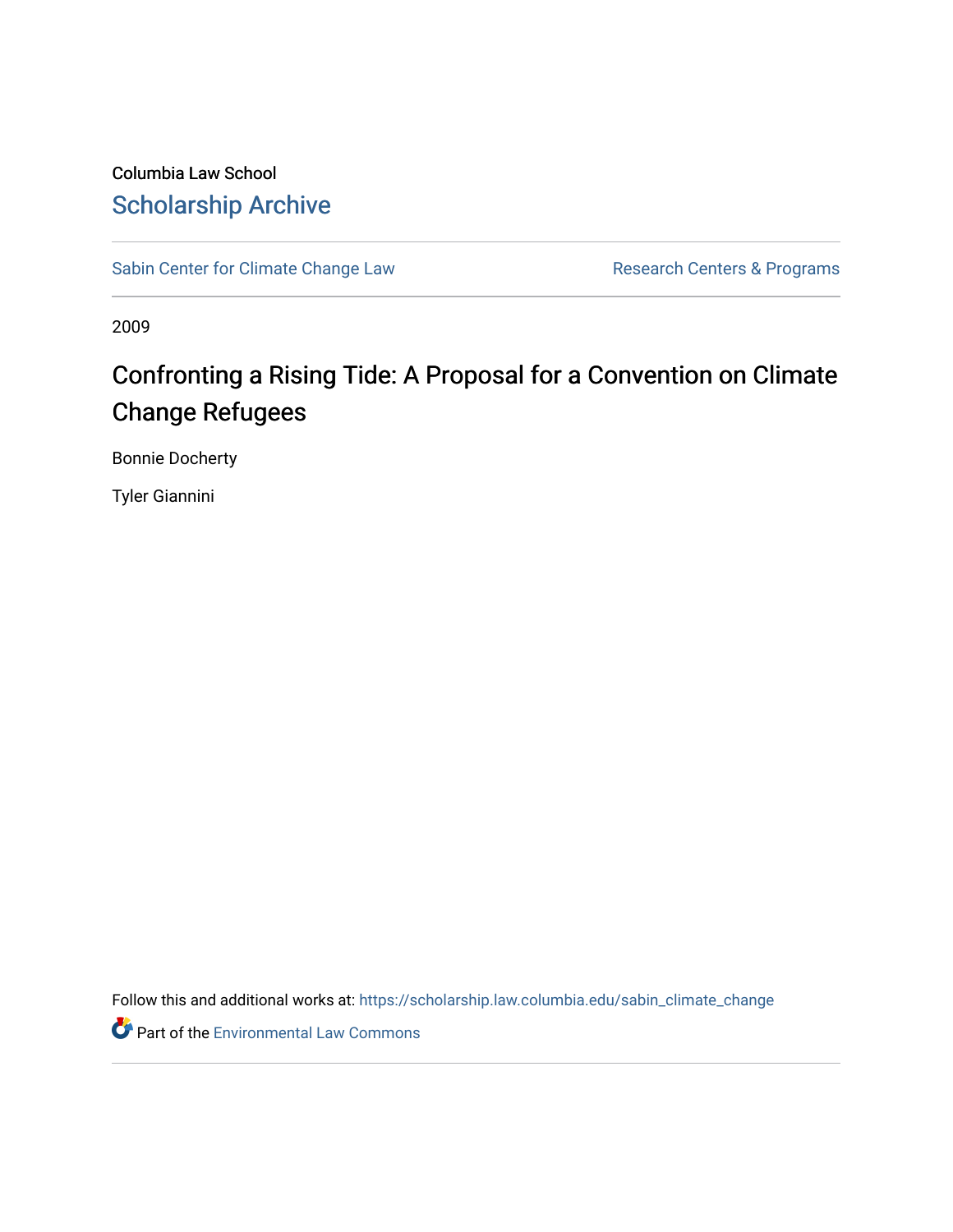## CONFRONTING A RISING TIDE: A PROPOSAL FOR A CONVENTION ON CLIMATE CHANGE REFUGEES

*Bonnie Docherty*\* *Tyler Giannini*\*\*

#### I. INTRODUCTION

Climate change will force millions of people to flee their homes over the coming century.1 Rising sea levels threaten to envelop small island states. Desertification will make swaths of currently occupied land uninhabitable. More intense storms will drive people, at least temporarily, to relocate to safer ground. Studies predict that by 2050 the number of climate change refugees<sup>2</sup> may dwarf the number of traditional refugees  $-$  that is, those entitled to protection under the 1951 Refugee Convention<sup>3</sup> and its 1967 Protocol.4 Climate change is an environmental phenomenon, yet most scientists agree that human activities around the world contribute to it.<sup>5</sup> Because the nature of climate change is global and humans play a contributory role, the international community should accept responsibility for mitigating climate-induced displacement. States should develop an innovative, interna-

<sup>\*</sup> Bonnie Docherty is a Lecturer on Law at Harvard Law School and a Clinical Instructor in Harvard Law School's International Human Rights Clinic, where she has worked on human rights and environment issues. She is also a Researcher at Human Rights Watch; in that capacity she has done extensive work on treaties, including through active involvement in the negotiations of the recently adopted and signed Convention on Cluster Munitions.

<sup>\*\*</sup> Tyler Giannini is a Lecturer on Law at Harvard Law School, where he is also Clinical Director of the Human Rights Program. He has worked on issues related to human rights and the environment for more than fifteen years, including with EarthRights International, an organization that he co-founded.

The authors wish to thank Sari Aziz, Christopher Rogers, and Anne Siders for their valuable research assistance and feedback. The authors also wish to acknowledge the helpful comments from colleagues who attended a presentation on this paper at the Human Rights Program and from participants at the *Harvard Environmental Law Review's* symposium "Climate Change and Global Justice: Crafting Fair Solutions for Nations and People."

<sup>&</sup>lt;sup>1</sup> See *infra* Part II.A for discussion of the scale of the problem.<br><sup>2</sup> For purposes of this Article, the term "refugees" is limited to individuals who cross international borders. See *infra* Part III for full discussi

<sup>&</sup>lt;sup>3</sup> Convention Relating to the Status of Refugees, *opened for signature* July 28, 1951, 189 U.N.T.S. 150 [hereinafter Refugee Convention].

<sup>&</sup>lt;sup>4</sup> Protocol Relating to the Status of Refugees art. 1, *opened for signature* Jan. 31, 1967, 19 U.S.T. 6223, 606 U.N.T.S. 267 [hereinafter Refugee Protocol].

<sup>&</sup>lt;sup>5</sup> See, e.g., U.N. Framework Convention on Climate Change art. 1(2), *opened for signature* May 9, 1992, S. TREATY DOC. NO. 102-38, 1771 U.N.T.S. 107 [hereinafter UNFCCC] (defining climate change as "a change of climate which is attributed directly or indirectly to human activity that alters the composition of the global atmosphere and which is in addition to natural climate variability observed over comparable time periods"); INTERGOVERNMENTAL PANEL ON CLIMATE CHANGE, CLIMATE CHANGE 2007: THE PHYSICAL SCIENCE BASIS, CONTRI-BUTION OF WORKING GROUP I TO THE FOURTH ASSESSMENT REPORT OF THE IPCC 702 (2007) [hereinafter IPCC, THE PHYSICAL SCIENCE BASIS].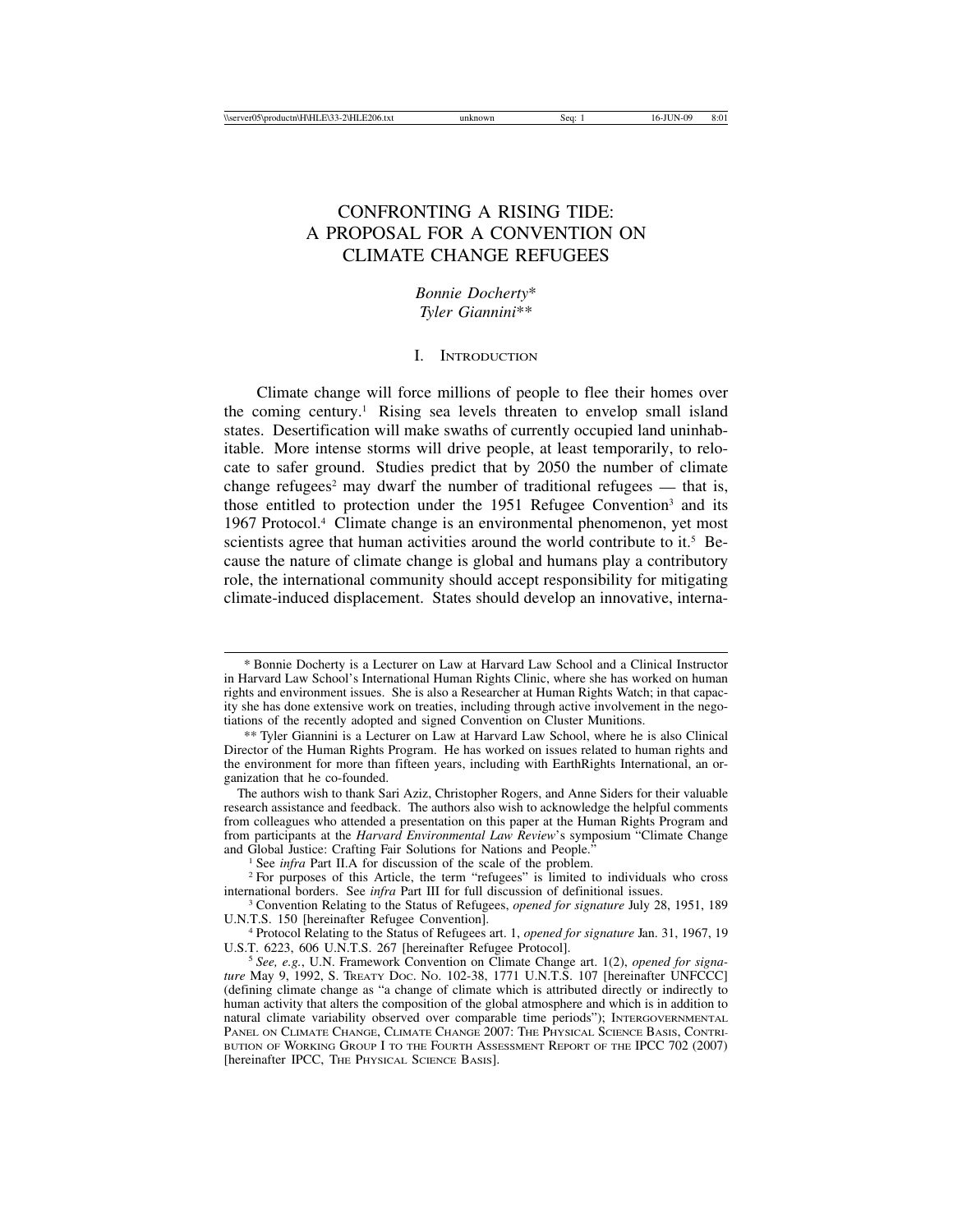tional, and interdisciplinary approach that can be implemented before the situation reaches a crisis stage. To date, no such satisfactory solution exists.

This Article proposes a new legal instrument to confront the issue of climate change refugees. It defines climate change refugees as people whom climate change forces to relocate across national borders. The existing international legal framework — including its laws and its institutions — does not adequately address the emerging crisis. The proposed instrument should create obligations to deal with both prevention and remediation of the climate change refugee problem. First, the instrument should establish guarantees of human rights protections and humanitarian aid for a specific class of people. Second, it should spread the burden of fulfilling those guarantees across the home state, host state, and international community. Finally, it should form institutions to implement the provisions, including a global fund, a coordinating agency, and a body of scientific experts. The comprehensive instrument, drawing on a range of legal precedent and academic literature, would provide a solution that is legally sound, meets humanitarian needs, and is tailored to the specific circumstances of climate change refugees.

An independent convention is the best option for this instrument. The instrument could theoretically become a protocol to the Refugee Convention or the United Nations Framework Convention on Climate Change ("UNFCCC"). While both regimes have benefits, the essential components of the climate change refugee instrument do not comfortably fit within either treaty's purpose or scope. A stand-alone convention, by contrast, would complement existing law while providing a flexible forum for addressing an emerging problem. The problem of climate-induced migration is sufficiently new and substantial to justify its own legal regime instead of being forced within legal frameworks that were not designed to handle it. An independent convention also allows for the instrument to be creatively tailored to the complexity of the problem and to take a broad-based and integrated approach. Finally, negotiations for a new convention could break out of the traditional state-to-state mold and involve communities and civil society, a growing trend in international treaty development. These groups could help increase the focus on humanitarian provisions and could push states to expedite the negotiating process.<sup>6</sup>

<sup>6</sup> Precedent exists for civil society to be closely involved in treaty design and negotiation, including by sitting at the table during negotiations. For example, during the Oslo Process that led to the ban on cluster munitions, civil society and victims groups played a critical role in the formulation and negotiations of the Convention on Cluster Munitions. *See generally* Stephen D. Goose, *Cluster Munitions in the Crosshairs: In Pursuit of a Prohibition, in BANNING* LANDMINES: DISARMAMENT, CITIZEN DIPLOMACY, AND HUMAN SECURITY 217 (Jody Williams, Stephen D. Goose & Mary Wareham eds., 2008); *see also* Convention on Cluster Munitions, *opened for signature* Dec. 3, 2008, Diplomatic Conference for the Adoption of a Convention on Cluster Munitions, Dublin, CCM/77, *available at* http://www.clusterconvention.org/pages/ pages\_ii/iia\_textenglish.html.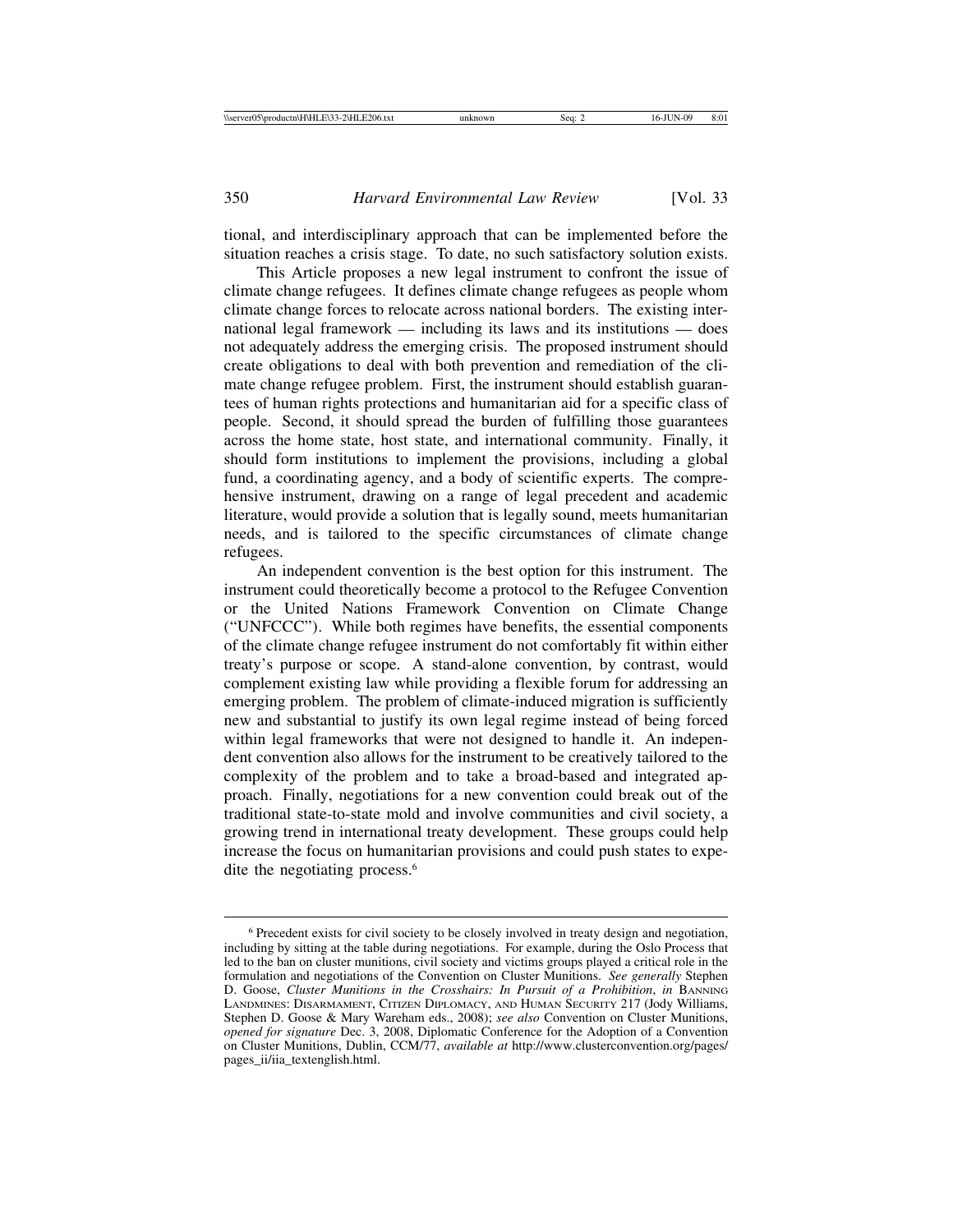While other writers have set forth a number of general proposals to deal with climate change refugees,<sup>7</sup> this Article presents several advances. It provides a more in-depth examination of a climate change refugee legal instrument that draws on multiple areas of the law, including human rights, humanitarian, and international environmental law. It looks to legal precedent to provide models and support for its proposals, yet it adapts or departs from this precedent when appropriate to tackle the unique problem of climate change. The Article also crafts an original definition of climate change refugee, details a different combination of components for a binding instrument, and calls for implementing these components as an independent treaty. Other authors have proposed placing an instrument within the existing refugee or climate change regimes or have not thoroughly explored why a new treaty is most advantageous. This Article analyzes the limits of the refugee and climate change frameworks and the value of developing a convention that is separate from these legal regimes.

Part II both illuminates the climate change refugee problem and the gap in existing international law and locates the proposed instrument within a larger, interdisciplinary framework for dealing with climate change migration. Part III develops a definition for climate change refugee that builds on related law and academic literature yet is designed for the circumstances of climate change. Part IV presents and analyzes nine essential components of an effective climate change refugee instrument that provides rights and aid for affected communities while ensuring that responsibility is shared. Part V argues that the international community should realize the proposed instrument as an independent convention. The Article concludes that designing and negotiating the proposed treaty apart from existing legal regimes offers the greatest potential for focusing the international community on the need to alleviate the climate change refugee situation.

#### II. FOUNDATIONAL ISSUES

Studies predict that, over the coming decades, environmental disruptions caused by climate change will lead tens, and perhaps hundreds, of mil-

<sup>7</sup> *See, e.g.*, Frank Biermann & Ingrid Boas, *Preparing for a Warmer World: Towards a Global Governance System to Protect Climate Refugees* 8 (Global Governance Project, Global Governance Working Paper No. 33, 2007) (calling for a protocol to the UNFCCC to deal with climate change displacement); David Hodgkinson et al., *Towards a Convention for Persons Displaced by Climate Change: Key Issues and Preliminary Responses*, NEW CRITIC, Sept. 2008, at 2*, available at* http://www.ias.uwa.edu.au/new-critic/eight/?a=87815 (calling for a global "Convention for Persons Displaced by Climate Change"); Angela Williams, *Turning the Tide: Recognizing Climate Change Refugees in International Law*, 30 L. & POL'Y 502 (2008) (calling for regional efforts under the UNFCCC umbrella); *see also* Jessica B. Cooper, *Environmental Refugees: Meeting the Requirements of the Refugee Definition*, 6 N.Y.U. ENVTL. L.J. 480 (1998) (arguing that environmental refugees already fall within the 1951 Refugee Convention).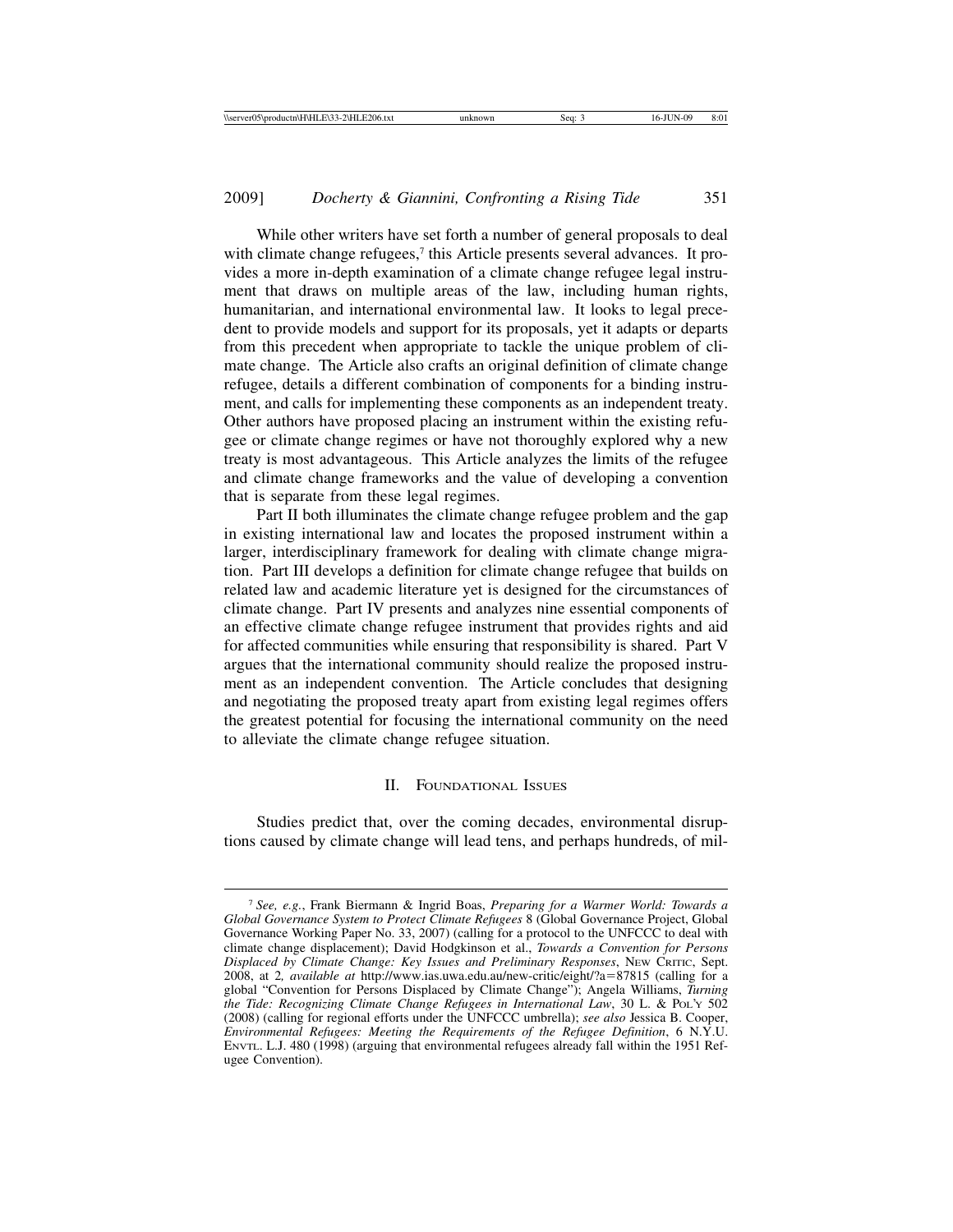lions of people to leave their homes and in some cases their countries.<sup>8</sup> At the same time, both international legal frameworks and their associated institutions have gaps in their mandates that make it difficult for them to address the problem adequately. The existing refugee and climate change regimes in particular are ill-suited to handle this foreseeable migration. Any solution to the population flows resulting from climate change will require a new holistic and interdisciplinary approach because the problem does not fit solely within a human rights or an international environmental law framework.

## *A. The Emerging Problem of Climate Change Migration*

Acknowledgment of the emerging problem of climate change migration has grown over the past two decades. As early as 1990, the Intergovernmental Panel on Climate Change ("IPCC"), a United Nations scientific body that won the 2007 Nobel Peace Prize for its comprehensive and objective reports on climate change,<sup>9</sup> highlighted the effect of climate change on humans. It stated that "[t]he gravest effects of climate change may be those on human migration as millions are uprooted by shoreline erosion, coastal flooding and agricultural disruption."<sup>10</sup> More recently, the United Nations Office of the High Commissioner for Human Rights ("OHCHR") has begun to pay specific attention to climate change, noting that it could affect hundreds of millions of people in numerous ways, including through "permanent displacement."11 In February 2008, the Deputy High Commissioner for Human Rights said:

By 2050, hundreds of millions more people may become permanently displaced due to rising sea levels, floods, droughts, famine and hurricanes. The melting or collapse of ice sheets alone threatens the homes of 1 in every 20 people. Increased desertification and the alteration of ecosystems, by endangering communities' livelihoods, are also likely to trigger large population displacements.<sup>12</sup>

Thus, experts in both the environmental and human rights communities have expressed concern about the seriousness of climate change migration.

<sup>&</sup>lt;sup>8</sup> See infra Part II.A. 9 IPCC: Why the IPCC Was Created, http://www.ipcc.ch/about/index.htm (last visited Apr. 6, 2009) (on file with the Harvard Environmental Law Review).<br><sup>10</sup> NORMAN MYERS WITH JENNIFER KENT, CLIMATE INST., ENVIRONMENTAL EXODUS: AN

EMERGENT CRISIS IN THE GLOBAL ARENA 134 (1995), *available at* http://www.climate.org/ PDF/Environmental%20Exodus.pdf (citing a 1990 IPCC report). <sup>11</sup> OHCHR, *United Nations Joint Press Kit for Bali Climate Change Conference: The*

*Human Rights Impact of Climate Change*, U.N. Doc. DPI/2483 (Nov. 2007), *available at* http:/

 $^{12}$  Kyung-wha Kang, OHCHR, Climate Change, Migration and Human Rights, at the Conference on Climate Change and Migration: Addressing Vulnerabilities and Harnessing Opportunities 3-4 (Feb. 19, 2008) (citing HER MAJESTY'S TREASURY, STERN REVIEW REPORT ON THE ECONOMICS OF CLIMATE CHANGE 56 (2006) [hereinafter STERN REVIEW]).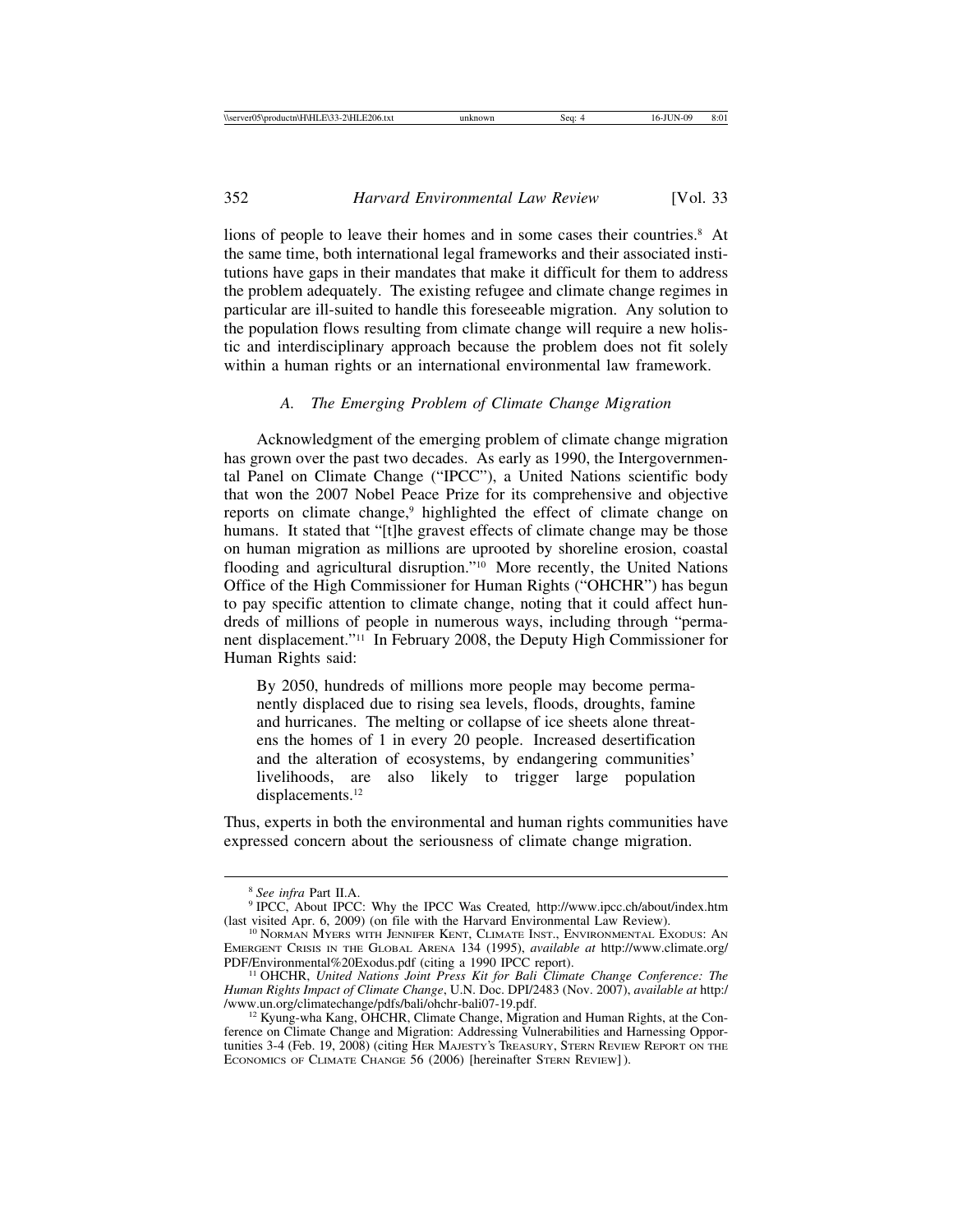Estimates of the number of people who will flee their homes because of climate change vary depending on the definition of the class of displacees and the source of the data.13 While some research urges caution in attempting to predict a number,<sup>14</sup> other studies present figures ranging from 50 million to 200 million displaced persons before 2100.15 Norman Myers, for example, observed in 1995 that "global warming could put large numbers of people at risk of displacement by the middle of next century if not before."16 Myers continued:

Preliminary estimates indicate the total [number] of people at risk of sea-level rise in Bangladesh could be 26 million, in Egypt 12 million, in China 73 million, in India 20 million, and elsewhere 31 million, making an aggregate total of 162 million. At the same time, at least 50 million people could be at risk through increased droughts and other climate dislocations.17

The oft-cited 2006 Stern Review, a major British government study on climate change, notes that while Myers' estimate of 150 to 200 million persons has not been "rigorously tested," such numbers "remain in line with the

Kolmannskog notes, "One should be cautious when dealing with the estimations of numbers of 'climate refugees' since there is not one common definition and the names and numbers are coloured by different discourses and agendas (such as the environmentalist, security, protection, etc.)." KOLMANNSKOG, *supra*, at 10; *see also* Fabrice Renaud et al., *Control, Adapt or Flee: How to Face Environmental Migration?* 17 (U.N. Univ. — Inst. for Env't & Human Sec., InterSecTions No. 5/2007, 2007), *available at* http://www.each-for.eu/index.php?module =main ("[E]stimation methods and the underlying assumptions behind them are criticised and debated."); Richard Black, *Environmental Refugees: Myth or Reality?* 2-7 (UNHCR, New Issues in Refugee Research Working Paper No. 34, 2001); Stephen Castles, *Environmental Change and Forced Migration: Making Sense of the Debate* (UNHCR, New Issues in Refugee

<sup>14</sup> KOLMANNSKOG, *supra* note 13, at 9-10, 16 (urging caution in estimating numbers but acknowledging that migration is likely to occur).

<sup>15</sup> See Biermann & Boas, *supra* note 7, at 9-14 (concluding, after examining various studies, that climate change may lead to displacement of 200 million people); Williams, *supra* note 7, at 506 (estimating 50 to 200 million displaced persons by 2080); Press Release, U.N. Univ. **R** — Inst. for Env't & Human Sec., As Ranks of 'Environmental Refugees' Swell Worldwide, Calls Grow for Better Definition, Recognition, Support (Oct. 11, 2005), http://www.ehs.unu. edu/article:130 (estimating environmental displacement may reach 50 million people by 2010); Renaud et al., *supra* note 13, at 20; Tamer Afifi & Koko Warner, *The Impact of Environmental* **R** *Degradation on Migration Flows Across Countries* 21 (U.N. Univ. — Inst. for Env't & Human Sec., Working Paper No. 5/2008, 2008), *available at* http://www.ehs.unu.edu/file.php?id=394 ("[C]limate change could lead to millions of additional environmental migrants in the world . . . [and] the legal status of the environment induced migrants . . . should be clarified."); *see also* Stefan Lovgren, *Climate Change Creating Millions of "Eco Refugees," UN Warns*, NAT'L GEOGRAPHIC NEWS, Nov. 18, 2005, *available at* http://news.nationalgeographic.com/news/ 2005/11/1118\_051118\_disaster\_refugee.html.<br><sup>16</sup> MYERS, *supra* note 10, at 8. <sup>17</sup> *Id.* 

<sup>&</sup>lt;sup>13</sup> *See, e.g.*, Biermann & Boas, *supra* note 7, at 9 (discussing various methodological issues and approaches to date); VIKRAM ODEDRA KOLMANNSKOG, NORWEGIAN REFUGEE COUN-CIL, FUTURE FLOODS OF REFUGEES: A COMMENT ON CLIMATE CHANGE, CONFLICT AND FORCED MIGRATION 9 (2008), *available at* http://www.nrc.no/arch/\_img/9268480.pdf (noting that some estimates are "alarming" and citing two articles by Myers, but then noting that he has been criticized); Williams, *supra* note 7, at 504. **R**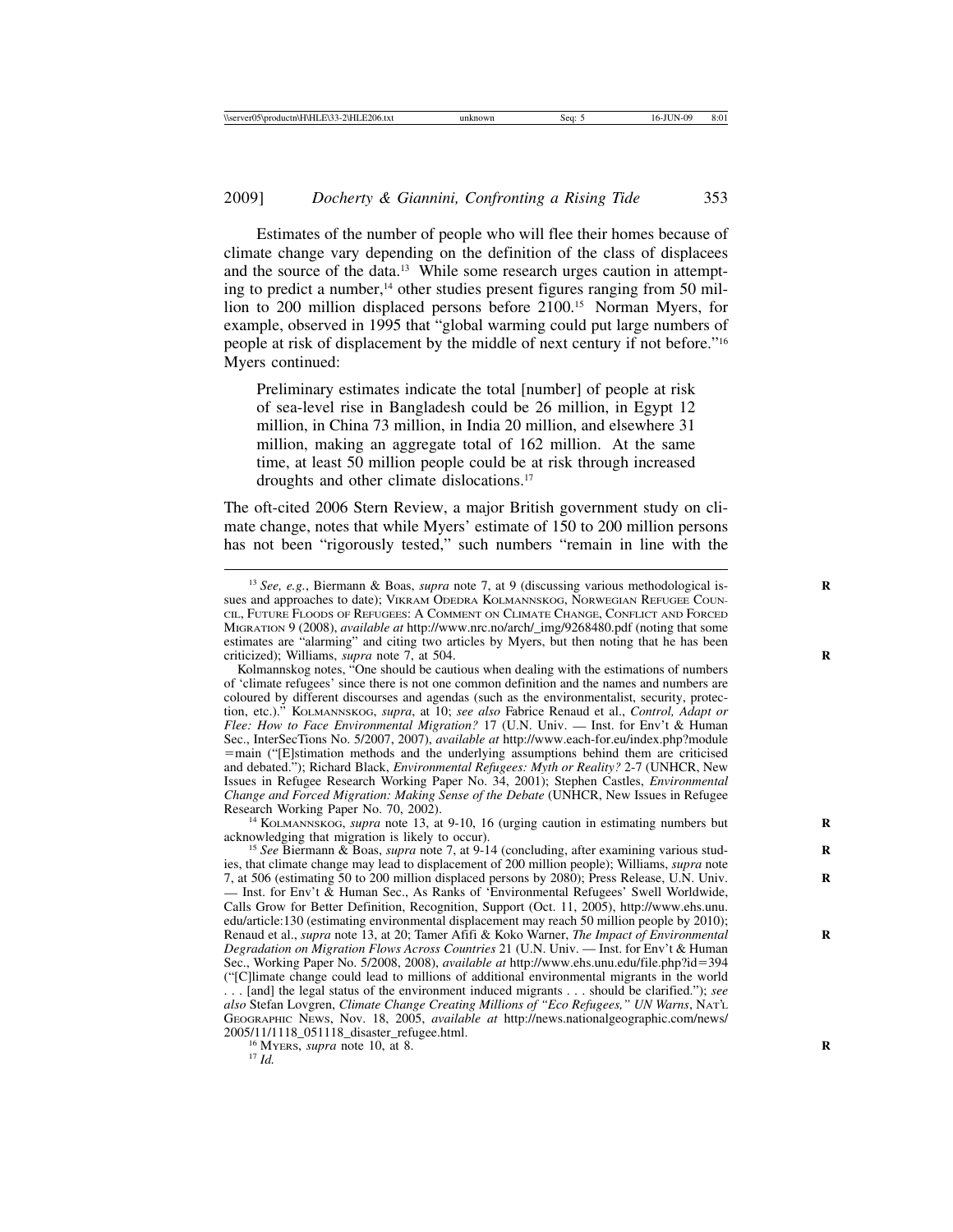evidence presented . . . that climate change will lead to hundreds of millions more people without sufficient water or food to survive."18 Estimates for displacement in Egypt and the Mekong Delta alone run as high as ten million for each area.<sup>19</sup> By comparison, the Office of the United Nations High Commissioner for Refugees ("UNHCR"), the central United Nations organ that deals with traditional refugees, reported that globally in 2006 there were fewer than ten million refugees as defined by the 1951 Refugee Convention.20 Regardless of the exact figure of those displaced by climate change, experts have recognized this burgeoning problem.

The displaced will include both those who relocate within a country and those who leave their home state.21 In reviewing climate change's impact on security in 2008, the German Advisory Council on Global Change observed that "[i]t is likely that growing numbers of people will be affected by environmentally-induced migration and migration movements will more and more frequently take place across national borders."<sup>22</sup> This transboundary displacement could have negative effects around the globe. According to the German Advisory Council, climate change has "implications not only for the affected societies but for the international system as a whole. . . . Migration, for example, could become unmanageable."<sup>23</sup> While exact numbers of those who will cross borders in such situations is difficult to predict

n.6. <sup>21</sup> Biermann & Boas, *supra* note 7, at 8; BENJAMIN L. PRESTON ET AL., COMMONWEALTH **<sup>R</sup>** SCIENTIFIC & INDUS. RESEARCH ORG., CLIMATE CHANGE IN THE ASIA/PACIFIC REGION: A CON-SULTANCY REPORT PREPARED FOR THE CLIMATE CHANGE AND DEVELOPMENT ROUNDTABLE 4 (2006) ("[Climate change] may ultimately displace millions of individuals forcing intra and *inter-state migration.*") (emphasis added); KOLMANNSKOG, *supra* note 13, at 16 (noting the likelihood of "internal and regional displacement" of persons in Asia); STERN REVIEW, *supra* note 12, at 77 (noting that people may be forced to move within a region).

Some writers have noted that predictive modeling of the effects of environmental change on migration is in its early stages. *See, e.g.*, Afifi & Warner, *supra* note 15, at 20 ("Although the **R** scientific debate about 'environmental migration' is in its early stages, and much must be done to quantify and understand the mechanisms that drive migration related to environmental degradation  $\dots$  [the] model presented in this paper illustrates that  $\dots$  [the] environment  $\dots$  has a positive significant impact on the migration flows across countries  $\dots$  ...").

<sup>&</sup>lt;sup>18</sup> Stern Review, *supra* note 12, at 77.<br><sup>19</sup> Molly Conisbee & Andrew Simms, Environmental Refugees: The Case for Rec-OGNITION 17-18 (2003), *available at* http://www.neweconomics.org/gen/uploads/lpce0g55xjx5 eq55mfjxbb5523102003180040.pdf (discussing 1998 IPCC report's findings on regional impacts from a one meter sea-level rise, including displacement of fifteen to twenty million people in Bangladesh, ten million people in the Mekong Delta, and eight to ten million in

Egypt).<br><sup>20</sup> UNHCR, 2006 Global Trends: Refugees, Asylum-seekers, Returnees, Inter-NALLY DISPLACED AND STATELESS PERSONS 5 (2007), *available at* http://www.unhcr.org/ statistics/STATISTICS/4676a71d4.pdf. UNHCR, however, notes that this does not include 4.3 million Palestinian refugees covered under the auspices of a different U.N. mandate. *Id.* at 5

 $^{22}$  GERMAN ADVISORY COUNCIL ON GLOBAL CHANGE, CLIMATE CHANGE AS A SECURITY RISK 129 (2008) [hereinafter GERMAN ADVISORY COUNCIL] , *available at* http://www.wbgu. de/wbgu\_jg2007\_engl.pdf. The German Advisory Council is the "independent, scientific advisory body to the German Federal Government." *Id*. at organizational page ("Members of the German Advisory Council on Global Change (WBGU)"). <sup>23</sup> *Id*. at 190.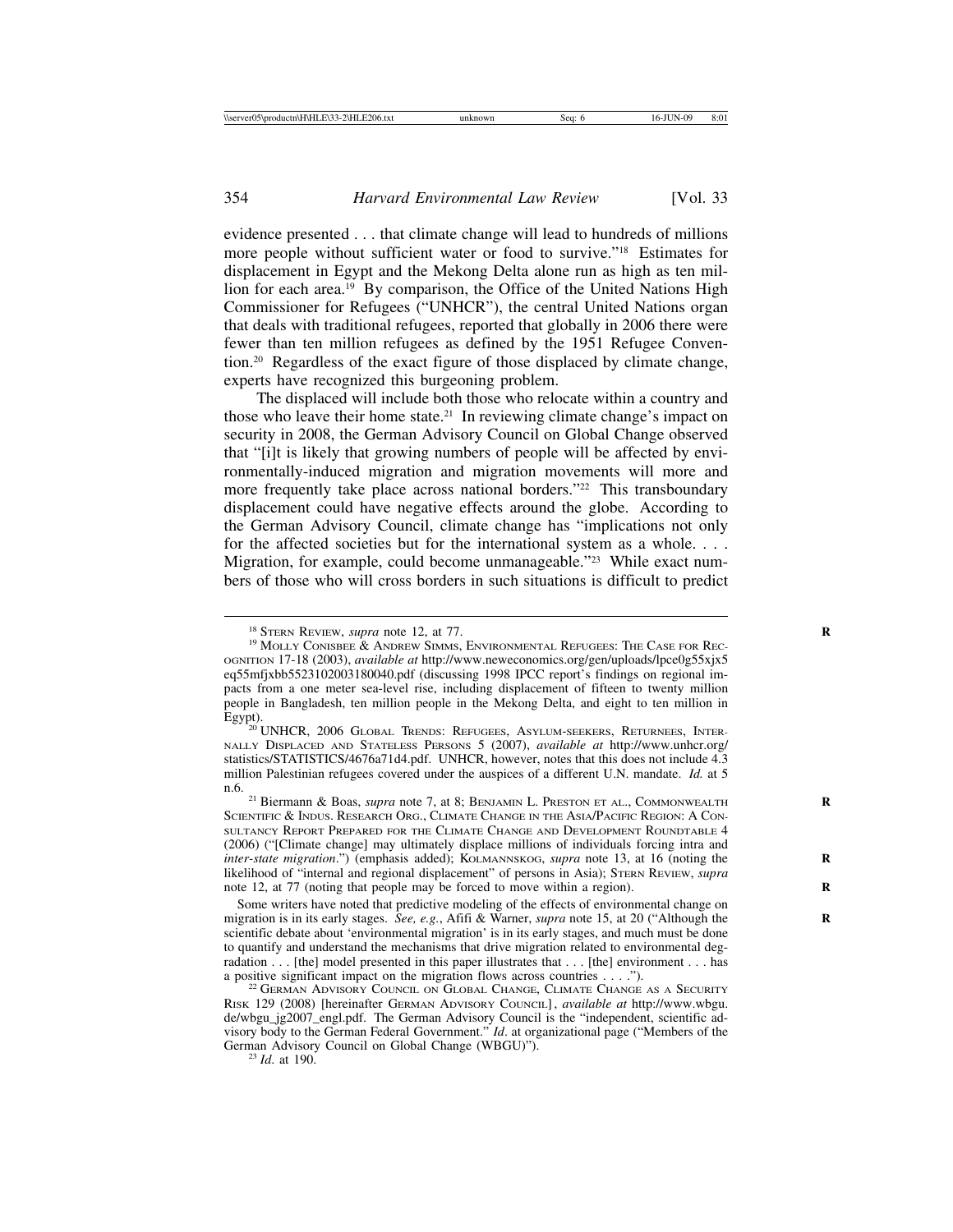at present, the numbers will be substantial — likely in the millions given the consistent projections of much higher levels of overall displacement.<sup>24</sup>

Observers predict that climate change migration will particularly affect certain hotspots, especially small island states, coastal zones, and regions of Africa and Asia.<sup>25</sup> Floods and the frequency and intensity of storms will likely increase internal and international displacement, particularly in Asia.<sup>26</sup> Sea-level rise will probably be most acute for small island states and areas of Asia.27 Glacial melts have been linked to environmental migration in South Asia.28 Drought and water scarcity will probably have the greatest impact on people who live in Africa and Asia.29

Three categories of climate change effects — rising sea levels; an increasing quantity and intensity of storms; and drought, desertification, and water shortages — are expected to contribute most to migration flows.<sup>30</sup> The number of people forced to migrate may dramatically increase as these effects become more pronounced. These impacts are among the most agreedupon consequences of climate change and appear to be those most likely to result in forced transnational flight. Such migration may occur temporarily, as when people flee a severe storm, or on a more permanent basis, as either an entire state or a substantial part of a state becomes uninhabitable.

The prospect of entire nations disappearing is real for small island states. Their low elevation (sometimes only a few meters above sea level) and large coastal areas will exacerbate the effects of climate-induced disrup-

The presence of hotspots can be related to limitations on a country's ability to adapt. These limitations are linked in part to a state's wealth and level of development, which can exacerbate its vulnerability to climate change refugee migration. *See KOLMANNSKOG, supra* note 13, at 23 (identifying small island developing states, portions of Africa, delta regions in Asia, and polar regions as hotspots). In contrast, other low-lying nations, such as the Netherlands, are identified as better placed to adapt to rising sea levels because of their economic wealth. KOLMANNskog, *supra* note 13, at 35; *see also* Williams, *supra* note 7, at 505 (identifying other European countries including Belgium, Denmark, and Germany).

<sup>26</sup> KOLMANNSKOG, *supra* note 13, at 16.<br><sup>27</sup> *Id.* <sup>28</sup> *See, e.g.*, Shahid Husain, *Nearly 15 Million Environmental Refugees Likely*, INT'L NEWS<br>(Pakistan), Dec. 30, 2008, *available at http://www.thenews.com.pk/print1.* 

<sup>&</sup>lt;sup>24</sup> *See supra* note 15 and accompanying text.<br><sup>25</sup> *See, e.g.*, Biermann & Boas, *supra* note 7, at 11-13 (discussing Africa, Asia, and small island states); PRESTON ET AL., *supra* note 21 (discussing generally the significant adverse effects in Asia); MYERS, *supra* note 10, at 132 (discussing regional impacts in South and East **R** Asia by 2025); CONISBEE & SIMMS, *supra* note 19, at 17 (identifying Africa, South Asia, and **R** Southeast Asia, and atolls in the Pacific and Indian Oceans).

<sup>&</sup>lt;sup>29</sup> KOLMANNSKOG, *supra* note 13, at 16.<br><sup>30</sup> See, e.g., STERN REVIEW, *supra* note 12, at 56, 77; Biermann & Boas, *supra* note 7, at 10-11; Lovgren, *supra* note 15; *see also* IPCC, CLIMATE CHANGE 2007: THE PHYSICAL SCI- **R** ENCE BASIS, SUMMARY FOR POLICY MAKERS, CONTRIBUTION OF WORKING GROUP I TO THE FOURTH ASSESSMENT REPORT OF THE IPCC (2007) [hereinafter IPCC, SUMMARY FOR POLICY MAKERS], *available at* http://www.ipcc.ch/pdf/assessment-report/ar4/wg1/ar4-wg1-spm.pdf (discussing generally current state of trends related to human-induced climate change); IPCC, CLIMATE CHANGE 2007: IMPACTS, ADAPTATION AND VULNERABILITY, CONTRIBUTION OF WORKING GROUP II TO THE FOURTH ASSESSMENT REPORT OF THE IPCC 694 (2007) [hereinafter IPCC, IMPACTS, ADAPTATION AND VULNERABILITY], *available at* http://www.ipcc.ch/ipcc reports/ar4-wg2.htm (describing sea-level increases).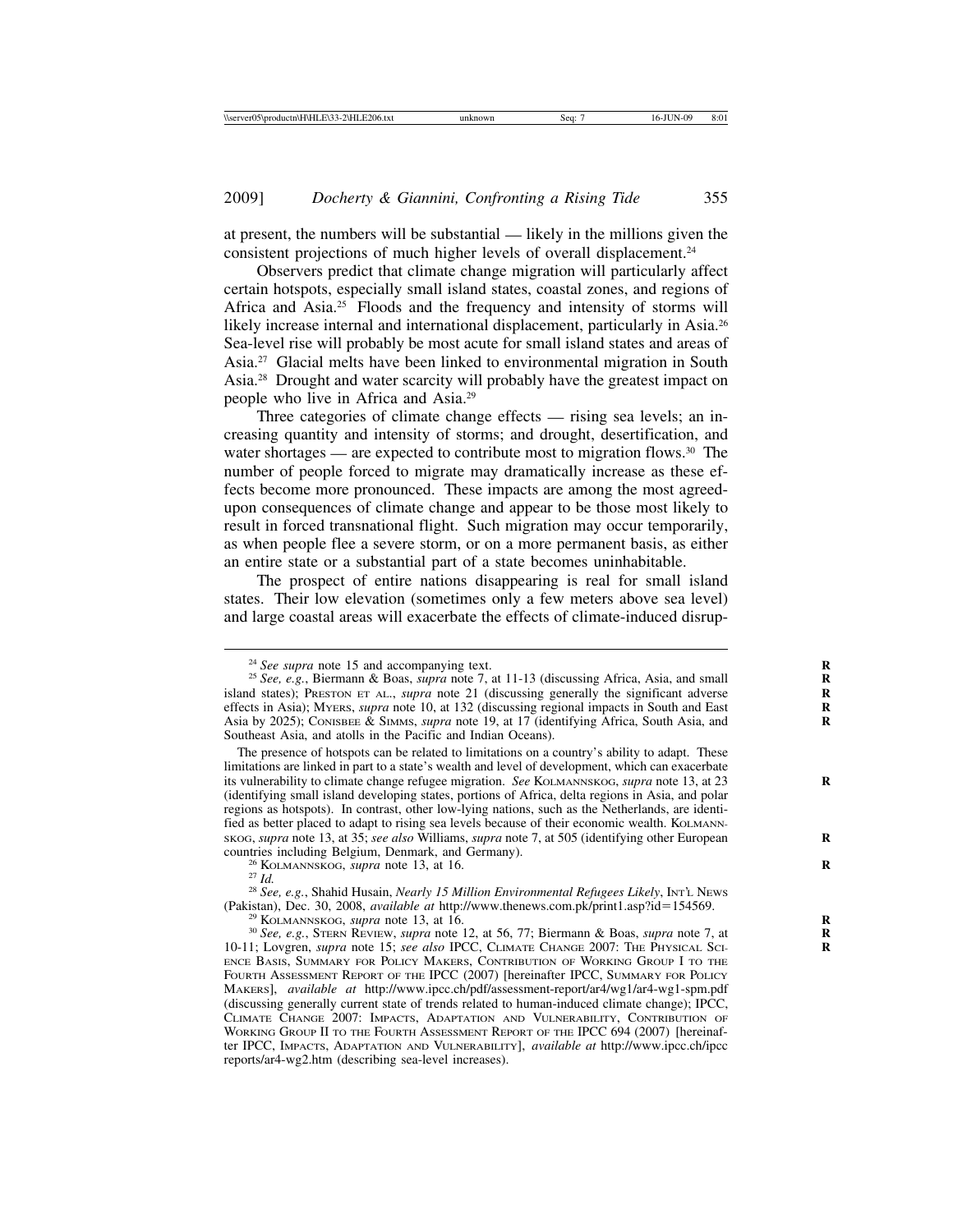tions.31 The Maldives, for example, could see portions of its capital flooded by 2025.32 Other states, including Kiribati, Tuvalu, the Marshall Islands, and several Caribbean islands, are also considered threatened.<sup>33</sup> Although there has been much publicity about rising sea levels and potentially "sinking states,"34 storms or water shortages also pose significant risks to small island states.<sup>35</sup> Any of these effects of climate change could cause inhabitants to flee their country.

While some states may cease to exist, others may lose portions of territorial lands, which would in turn spur migration. Climate change will greatly affect coastal zones in certain regions, particularly in Asia. Major disruptions loom for certain low-lying, shoreline areas, such as those in Bangladesh, regions of which will be submerged.36 Eighty percent of Bangladesh is a delta, and the country is "specially susceptible to the impacts of global warming, including enhanced typhoons, storm surges and sea-level rise."37 In 1995, half of Bhola Island in Bangladesh became permanently flooded, leaving homeless 500,000 people, who have been described as some of the world's first climate change refugees.<sup>38</sup> In all, scientists predict rising sea levels may ultimately swallow more than twenty percent of Bangladesh's land.39

While the exact numbers of people who will be forced to cross borders because of climate change is not known, there are growing indications that the numbers are significant. This displacement may overwhelm not only

<sup>35</sup> *See, e.g.*, IPCC, IMPACTS, ADAPTATION AND VULNERABILITY, *supra* note 30, at 694-97; **R** William C.G. Burns, *Pacific Island Developing Country Water Resources and Climate Change*, *in* PETER GLEICK ET AL. THE WORLD'S WATER: THE BIENNIAL REPORT ON FRESHWATER RESOURCES: 2002-2003, at 113 (2003).

WATER RESOURCES: 2002-2003, at 113 (2003). <sup>36</sup> *See, e.g.*, Williams, *supra* note 7, at 505 (citing the IPCC 2001 report estimating in **<sup>R</sup>** Bangladesh a ten percent loss of territory and displacement of more than five million people); MYERS, *supra* note 10, at 115-17. **R**

Egypt may lose twelve to fifteen percent of its land and could see twelve million people displaced by 2050. *See MYERS, supra* note 10, at 143; *see also Biermann & Boas, supra* note 7, at 12 (discussing displacement in Egypt and Nigeria numbering in the millions).

<sup>31</sup> *See, e.g.*, Biermann & Boas, *supra* note 7, at 9; CONISBEE & SIMMS, *supra* note 19, at **R** 17-18 (discussing a 1998 IPCC report, which concludes that eighty-five percent of the Maldives's main island would be inundated and at least 300,000 people would need to leave the country, which would, in the words of its president, "cease to exist"). <sup>32</sup> Submission of the Maldives to OHCHR Study, *Human Rights Council Resolution 7/23:*

*<sup>&</sup>quot;Human Rights and Climate Change"* 19 (2008), *available at* http://www.maldivesmission.ch/

<sup>&</sup>lt;sup>3</sup> See, e.g., Biermann & Boas, *supra* note 7, at 9; MyERS, *supra* note 10, at 146. As early as 1995, in discussing small island states, Myers estimated that "one million people or so are likely to find themselves having to evacuate permanently, though as many as 46 million people could find their homes and livelihoods critically affected." MyERS, *supra* note 10, at 146.

<sup>&</sup>lt;sup>34</sup> Craig Simons, *Global Warming Brings a Sinking Feeling in Tiny Tuvalu*, Cox Newspa-PER, Oct. 28, 2007.

<sup>&</sup>lt;sup>37</sup> MYERS, *supra* note 10, at 117; *see also* Biermann & Boas, *supra* note 7, at 12 (discussing various studies showing vulnerability of Bangladesh, as well as India and delta areas in

South Asia in general). <sup>38</sup> *See, e.g.*, Emily Wax, *In Flood-Prone Bangladesh, a Future That Floats*, WASHINGTON POST, Sept. 27, 2007, at A1.

<sup>&</sup>lt;sup>39</sup> *Id.*; *see also* MyERS, *supra* note 10, at 142 (placing Bangladeshi displacement estimates at 26 million people).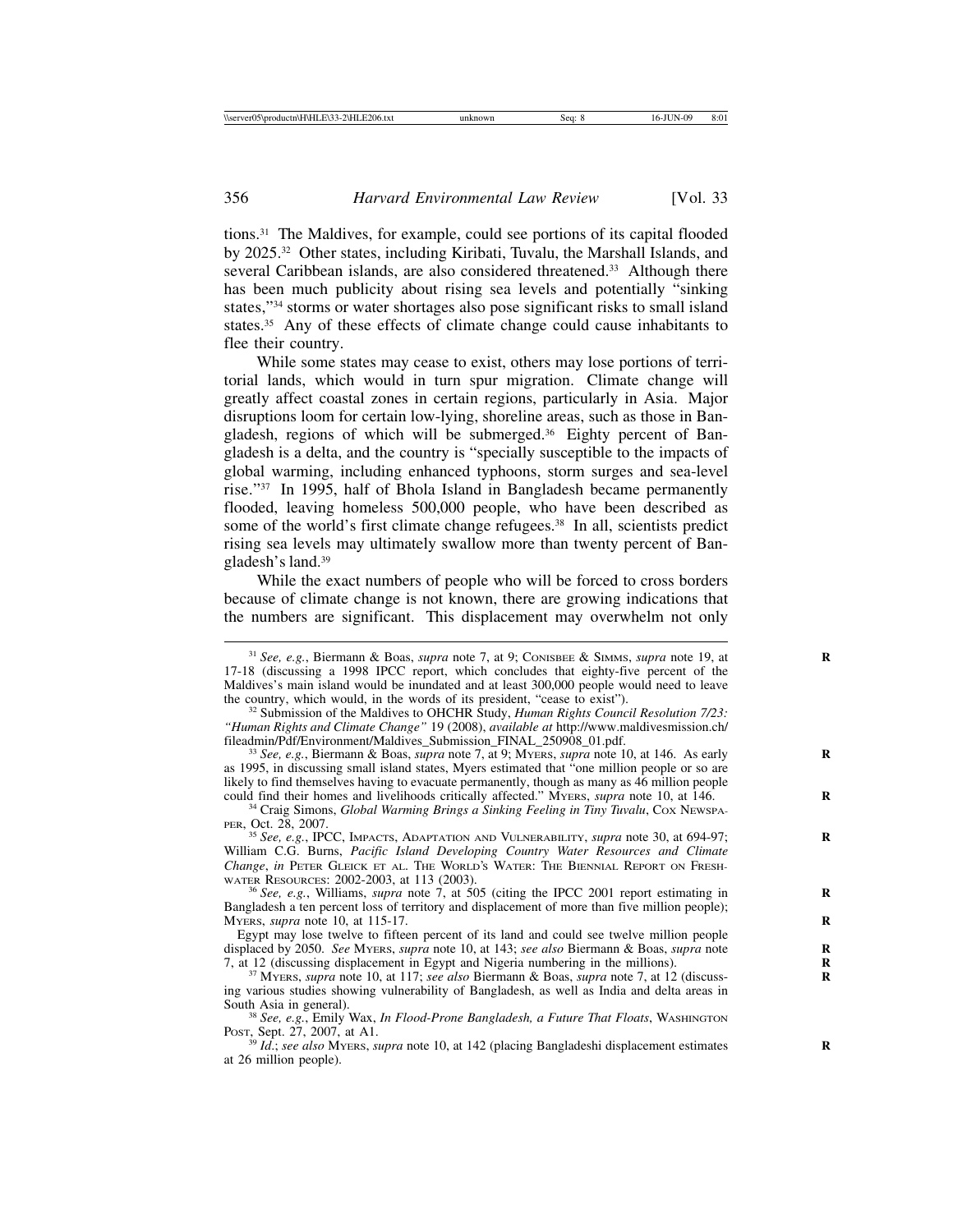receiving states but also the international legal system, which has yet to develop an adequate legal regime or institutionalized response to the problem.

## *B. The Legal Gap*

Neither of the most relevant legal frameworks — namely refugee law and climate change law — precisely and definitively addresses the issue of climate change refugees, a term that in this Article refers to those who flee climate-induced disruptions across national boundaries and that will be defined in detail below.40 While broad principles of international law may have some normative value and provide arguments for assisting these refugees, there is a clear lacuna in the existing international legal system.<sup>41</sup> No legal instrument specifically speaks to the issue of climate change refugees, and no international institution has the clear mandate to serve this population, which needs human rights protection and humanitarian aid. Discussing the relationship between climate change, migration, and human rights in February 2008, OHCHR's Deputy Commissioner of Human Rights emphasized the importance of "reflect<sup>[ing]</sup> upon gaps in protection."<sup>42</sup> In short, displacement due to climate change is a de facto problem currently lacking a de jure solution.<sup>43</sup>

## 1. *Lack of Legal Frameworks*

In principle, refugee and climate change law offer possibilities for addressing the problem of climate change migration. Despite proposals for them to do so, however, neither regime has embraced the notion of providing rights and aid to those who flee environmental disruption.

The refugee regime's narrow definition of refugee restricts its power to help with the climate change situation. The 1951 Refugee Convention defines a refugee as someone with a "well-founded fear of being persecuted for reasons of race, religion, nationality, membership of a particular social

<sup>40</sup> *See infra* Part III. For the purposes of this Article, climate change refugees are a subset of the overall class of individuals displaced. Other commentators have used the term climate change refugees to include both those who have crossed borders and those displaced within a country. *See, e.g.*, Biermann and Boas, *supra* note 7, at 6-8. Since the mid-1980s, the term environmental refugees has been used, and only recently has the term climate change refugees emerged. *See, e.g.*, Williams, *supra* note 7, at 506; MYERS, *supra* note 10, at 5, 134, 150 (using environmental refugees to include both internally displaced persons and transboundary

<sup>&</sup>lt;sup>41</sup> See, e.g., KOLMANNSKOG, *supra* note 13, at 31-32; Williams, *supra* note 7, at 506.<br><sup>42</sup> Kang, *supra* note 12, at 6; *see also* Press Release, U.N. Univ. — Inst. for Env't and

Human Sec., *supra* note 15 (discussing gap in international law with regards to environmental refugees generally).

 $43$  Edith Lafontaine, The Need for a New Instrument to Deal with "Environmental Refugees" 50 (Sept. 21, 2007) (unpublished master's thesis, University of Oslo), *available at* http:// www.duo.uio.no/publ/jus/2007/65668/Thesis.pdf; *see also* MYERS, *supra* note 10, at 150 **R** ("The surge in refugee numbers is outpacing the ability of the world community to cope.").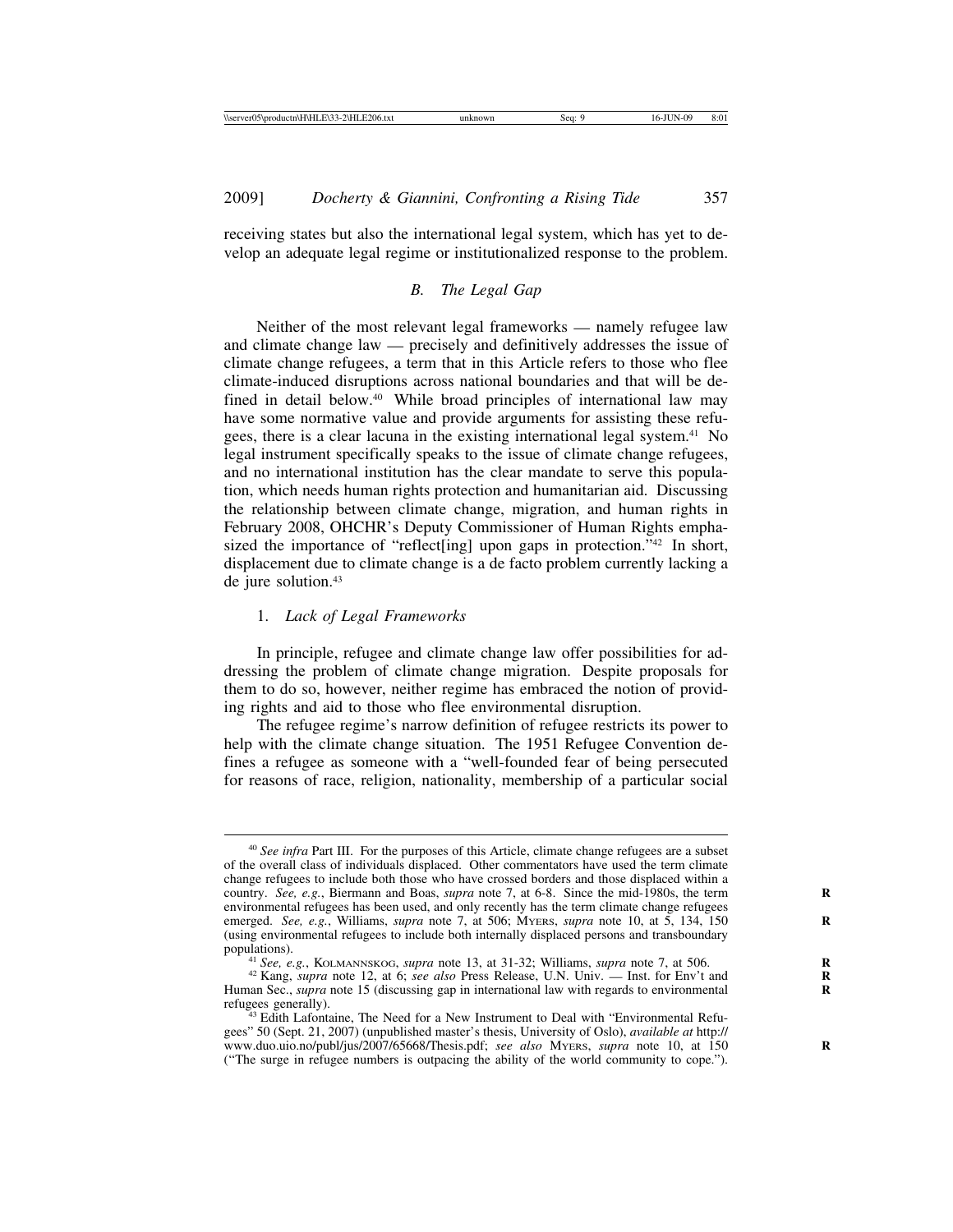group or political opinion."44 Most commentators do not believe that environmental refugees, a concept that gained traction decades after the Refugee Convention's adoption,<sup>45</sup> fall within its scope.<sup>46</sup> They argue that climate change refugees have not been persecuted in the same way that traditional refugees have.47 Climate change refugees can, and still do, look to their home states for protection in ways that those fleeing traditional persecution, often at the hands of the state, do not.48 There has also been little political mobilization to amend the Refugee Convention's core definition,49 leaving the Convention too narrow an instrument to look to for protection for climate change refugees.50 The UNFCCC applies directly to climate change, but it too has legal limitations for dealing with climate change refugees. As an international environmental law treaty, the UNFCCC primarily concerns state-to-state relations; it does not discuss duties that states have to individuals or communities, such as those laid out in human rights or refugee law.51 It is also preventive in nature and less focused on the remedial actions that are needed in a refugee context.<sup>52</sup> Finally, although the UNFCCC has an initiative to help states with adaptation to climate change, that program does not specifically deal with the situation of climate change refugees.53 Like the refugee regime, the UNFCCC was not designed for, and to date has not adequately dealt with, the problem of climate change refugees.

taine, *supra* note 43, at 50. *<sup>47</sup> See, e.g.*, KOLMANNSKOG, *supra* note 13, at 27 (raising questions about whether climate change refugees have a "persecutor" in the traditional use of the term).

<sup>48</sup> Compare Williams, *supra* note 7, at 509, *with* Cooper, *supra* note 7, at 519-20.<br><sup>49</sup> See, e.g., Hodgkinson et al., *supra* note 7.<br><sup>50</sup> Beyond the Refugee Convention, the broader customary norm of non-refoulement

provide some legal grounding for climate change refugee protections. Non-refoulement may be relevant to situations where return is impossible, such as when states are no longer inhabitable due to climate change, because non-refoulement is designed to prevent states from sending refugees back to situations where their lives or freedom is threatened. Similarly, if a state expels a population knowing that there is no place of return, it might create the type of "persecution" needed to fall within the 1951 Refugee Convention. *See* KOLMANNSKOG, *supra* note 13, at 28. Protections for stateless persons within human rights and international law appear to **R** be relevant for some climate change refugee situations as well, including those of disappearing small island states. *Id*. The concepts of non-refoulement and statelessness are important concepts that should fit within any international instrument or solution to the climate change refugee question. Both doctrines, however, are too narrow to encompass completely the assistance and state duties that should be included within the legal and policy regime that deals with climate change refugees. For further discussion of non-refoulement, see *infra* Part IV.A.2.

<sup>&</sup>lt;sup>44</sup> Refugee Convention, *supra* note 3, art.  $1(A)(2)$ .<br><sup>45</sup> Renaud et al., *supra* note 13, at 34 (tracing term's introduction in the 1970s and common usage to 1985); Williams, *supra* note 7, at 506 (tracing use of environmental refugees to the 1980s); *id.* at 509 (citing need for "more contemporary and innovative approach" than the Refugee Convention).

<sup>&</sup>lt;sup>6</sup> *See, e.g.*, Renaud et al., *supra* note 13, at 34; Hodgkinson et al., *supra* note 7; Lafon-

<sup>&</sup>lt;sup>51</sup> See, e.g., Hari M. Osofsky, *Learning from Environmental Justice: A New Model for* 

*International Environmental Rights*, 24 STAN. ENVTL. L.J. 71, 75-88 (2005). <sup>52</sup> See *infra* Part V.A.2 for a discussion of UNFCCC and its focus on preventive and mitigation measures.

 $\frac{1}{3}$ <sup>53</sup> *See generally* Williams, *supra* note 7.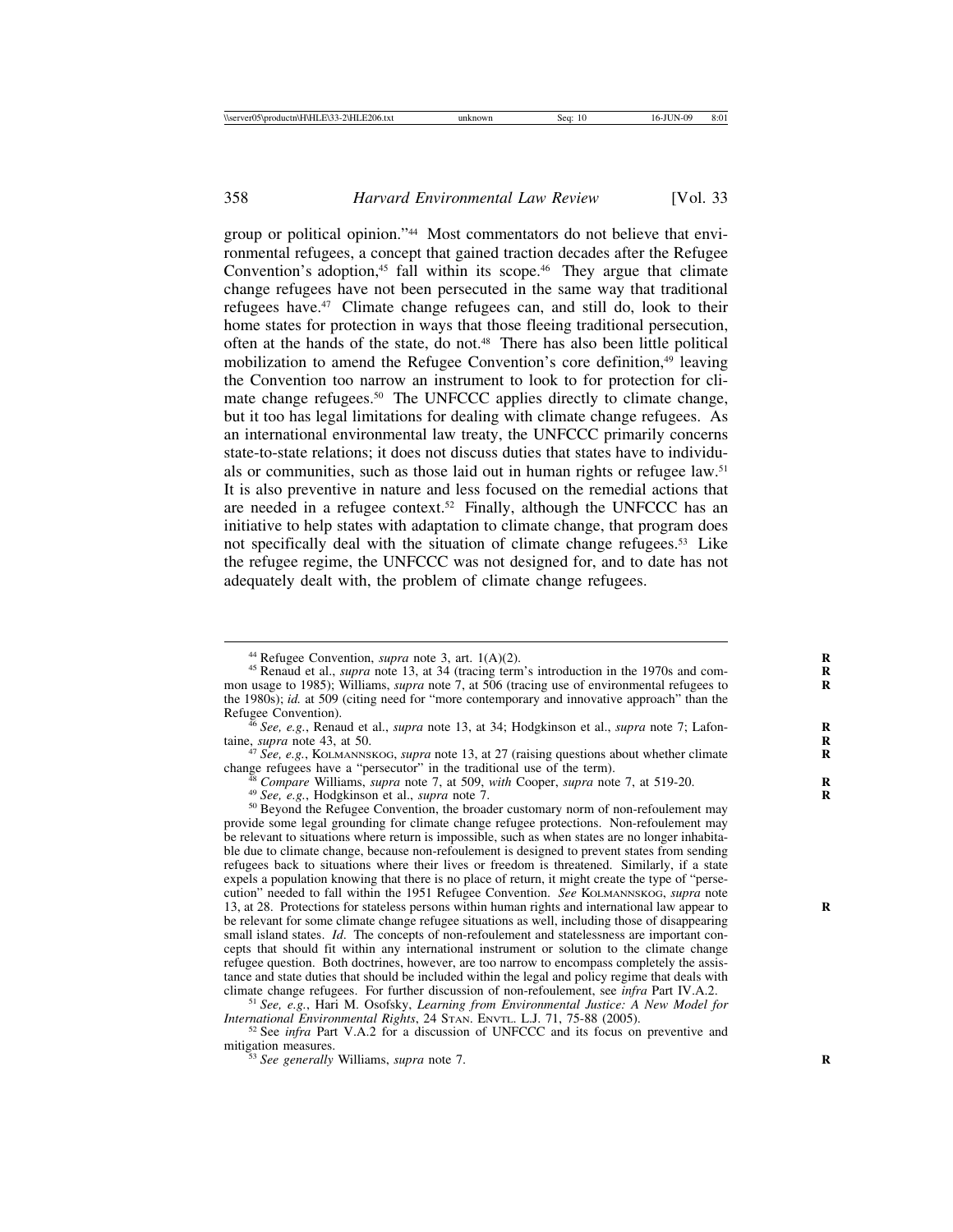## 2. *Lack of Institutions*

Even if a legal framework for providing protection and aid to climate change refugees could be found in international law, the practical reality is that the international community and existing institutions are not addressing the problem. No comprehensive response, either internationally or nationally, has emerged, and small ad hoc initiatives are unlikely to provide the consistency and breadth needed for a long-term solution.<sup>54</sup>

UNHCR has not instituted protections for environmental refugees and has not viewed its mandate as including such protections.<sup>55</sup> Given the potential number of climate change refugees, UNHCR is likely concerned about expanding its mandate to include a population that would overwhelm its institutional capacity.56

The UNFCCC's existing institutions are also ill-suited to take on the climate change refugee problem at present. Its adaptation efforts focus primarily on prevention and mitigation of climate change itself, rather than assistance for those who cross borders to flee climate change's effects.<sup>57</sup> In sum, because neither the refugee nor the climate change regime was specifically created to solve such climate-induced dislocation, a major legal and policy void needs to be filled.

## *C. A Broad, Interdisciplinary Legal and Policy Framework*

Climate change is expected to spark migration, and the lack of existing law and institutions will exacerbate the situation. A number of other factors, however, play a role in the emerging climate change refugee problem and should inform the solution. Conditions beyond environmental disruption, such as poverty, can contribute to displacement that is primarily caused by climate change.58 Climate-induced problems may lead to circumstances, such as armed conflict, that increase population flows.<sup>59</sup> Various stresses, including population growth and poor governance, affect countries' abilities to prevent the need for relocation and to cope with any displacement that occurs.60 Climate change migration also involves a wide range of actors, including individuals, communities, home and host states, and the interna-

<sup>&</sup>lt;sup>54</sup> *See, e.g.*, Hodgkinson et al., *supra* note 7; *see also* Williams, *supra* note 7, at 515-16 (discussing limitations of a New Zealand program involving Tuvalu).

<sup>&</sup>lt;sup>55</sup> Renaud et al., *supra* note 13, at 34-35; *see also* Williams, *supra* note 7, at 509.<br><sup>56</sup> See, e.g., Biermann & Boas, *supra* note 7, at 19.<br><sup>57</sup> See *infra* Part V.A.2 for a discussion of UNFCCC's focus.<br><sup>58</sup> See,

<sup>&</sup>lt;sup>59</sup> See, e.g., KOLMANNSKOG, *supra* note 13, at 19-21; MYERS, *supra* note 10, at 20-21 (discussing environmental refugees generally and the fact that "the crisis could readily become a cause of turmoil and confrontation, leading to conflict and violence").

<sup>&</sup>lt;sup>60</sup> IPCC, IMPACTS, ADAPTATION AND VULNERABILITY, *supra* note 30, at 435; *see also* My-ERS, *supra* note 10, at 19 (discussing population growth and the pressures it places on the environment).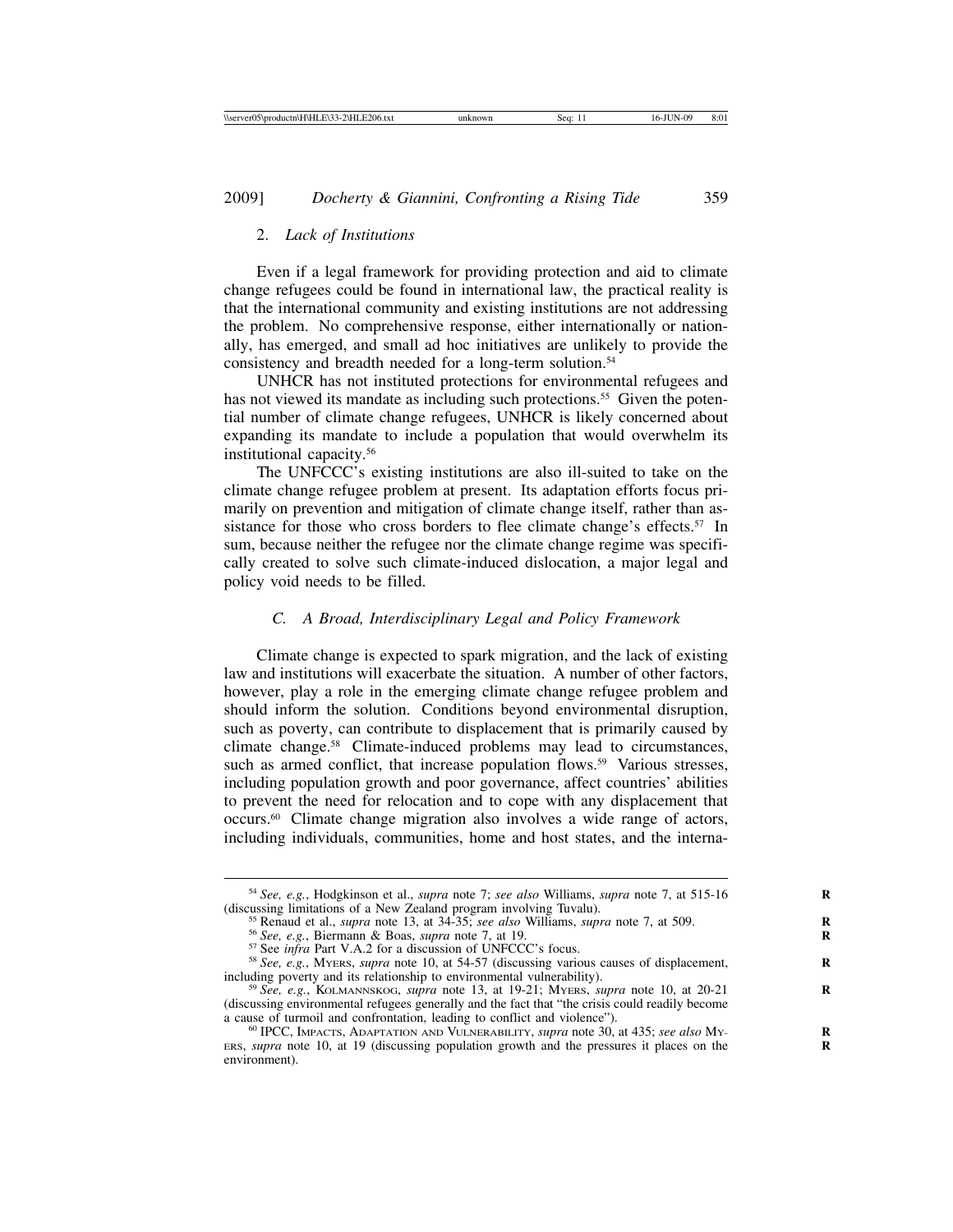tional community more broadly, which complicates efforts to deal with climate change migration fairly and effectively. A holistic approach to the climate change refugee problem should consider the needs and positions of parties and encompass a variety of relevant disciplines, including law, science, economics, technological innovation, development, and poverty alleviation.<sup>61</sup>

The climate change refugee instrument that this Article proposes is only part of a larger framework for tackling foreseeable climate change migration. Because there are limits to what the law can achieve, other policy efforts are likely to be just as critical. Policies that help decrease the factors that compel people to leave are important. For example, the UNFCCC's 2007 Bali Action Plan promotes national initiatives to support sustainable development, economic diversification, conservation of forests, and technology transfers.62 In the context of considering climate change's impact on security, the German Advisory Council recommends the use of multiple disciplines, such as water management, poverty reduction, and agricultural programs, to help prevent security concerns from arising in their most severe form.63 The climate change refugee instrument should thus complement, rather than replace, other efforts that can reduce the need for individuals to flee their nations and generally mitigate the situation.

In addition, more inclusive approaches that apply to all those who flee climate change disruptions should supplement the binding climate change refugee instrument. Internally displaced persons ("IDPs"), who involuntarily leave their homes but not their countries because of climate change, should be part of the framework to deal with climate change displacement more broadly. Such displacement fits under the rubric of improving human security and well-being.<sup>64</sup> In some situations, such as when a state fails in its responsibility to protect a community, IDPs may have as much need as refugees for international assistance. The issue of climate change IDPs is beyond the scope of this Article, but it deserves attention as the international community develops ways to deal with climate change migration.<sup>65</sup>

<sup>&</sup>lt;sup>61</sup> Kang, *supra* note 12, at 2.<br><sup>62</sup> UNFCCC Conference of the Parties, Bali, Dec. 3-15, 2007, *Decision 1/CP.13: Bali Action Plan*, *in Report on Conference of the Parties on its Thirteenth Session: Addendum*, U.N. Doc. FCCC/CP/2007/6/Add.1\* (Mar. 14, 2008) [hereinafter Bali Action Plan], *available*

<sup>&</sup>lt;sup>63</sup> See GERMAN ADVISORY COUNCIL, *supra* note 22, at 199-203.<br><sup>64</sup> PRESTON ET AL., *supra* note 21, at 4. In discussing human security, a 2006 Commonwealth Scientific and Industrial Research Organisation report observed that there was "currently little awareness of the implications and regional management frameworks for addressing climate change-induced security and migration issues."  $Id$ .

<sup>&</sup>lt;sup>65</sup> Each component of the proposed convention has been carefully designed to consider populations that cross borders. An evaluation of the proposed components of this Article's convention in light of the international law surrounding IDPs would be useful. It may well be that each of the components of the convention could be applied to IDPs. In contrast, there may be reasons for slight differences in the formulation of certain elements in the IDP context. Such an in-depth analysis is beyond the scope of this Article, but the authors would welcome such research and examination.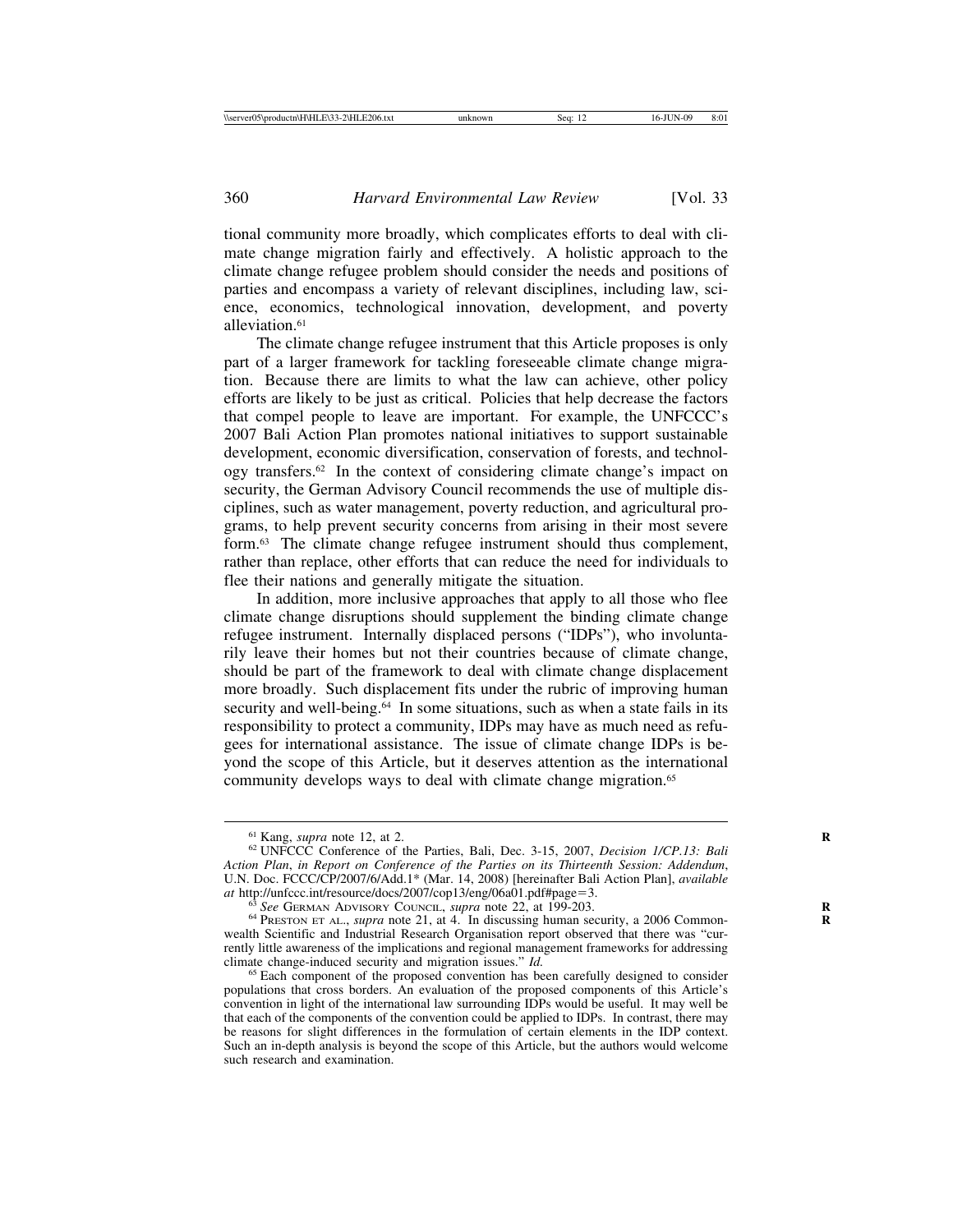#### *D. Conclusion*

The international community is now faced with the emergence of climate change-induced migration that will likely lead to millions of refugees crossing state borders during the next century. As evidenced by the inadequacies of the existing refugee and climate change frameworks, there is a clear need for a more specific and specialized legal instrument to fill the gap that presently exists within international law. While that instrument should be viewed as one piece of a larger solution to the problem of displacement, it would be a critical step toward mitigating the burgeoning crisis of climate change refugees.

## III. DEFINITION OF CLIMATE CHANGE REFUGEE

The new instrument's definition of climate change refugee must be carefully tailored to address the crisis of transboundary climate change migration. All victims of environmental harm may deserve protection and aid on humanitarian grounds. This Article, however, focuses on those who move across state borders because of climate change, an anthropogenic phenomenon for which humans should be held morally and legally responsible. It defines a climate change refugee as an individual who is forced to flee his or her home and to relocate temporarily or permanently across a national boundary as the result of sudden or gradual environmental disruption that is consistent with climate change and to which humans more likely than not contributed. While this definition borrows from the existing legal definition of refugee and previous academic definitions of environmental refugee, it adapts these models to the particularities of climate change. It represents a solution that is legally tenable, sensitive to the humanitarian crisis, and effective for addressing the specific situation of climate change refugees.

#### *A. Refugees*

The most widely accepted definition of refugee comes from the 1951 Refugee Convention. It refers to someone who

as a result of events occurring before 1 January 1951 and owing to well-founded fear of being persecuted for reasons of race, religion, nationality, membership of a particular social group or political opinion, is outside the country of his nationality and is unable, or owing to such fear, is unwilling to avail himself of the protection of that country; or who, not having a nationality and being outside the country of his former habitual residence as a result of such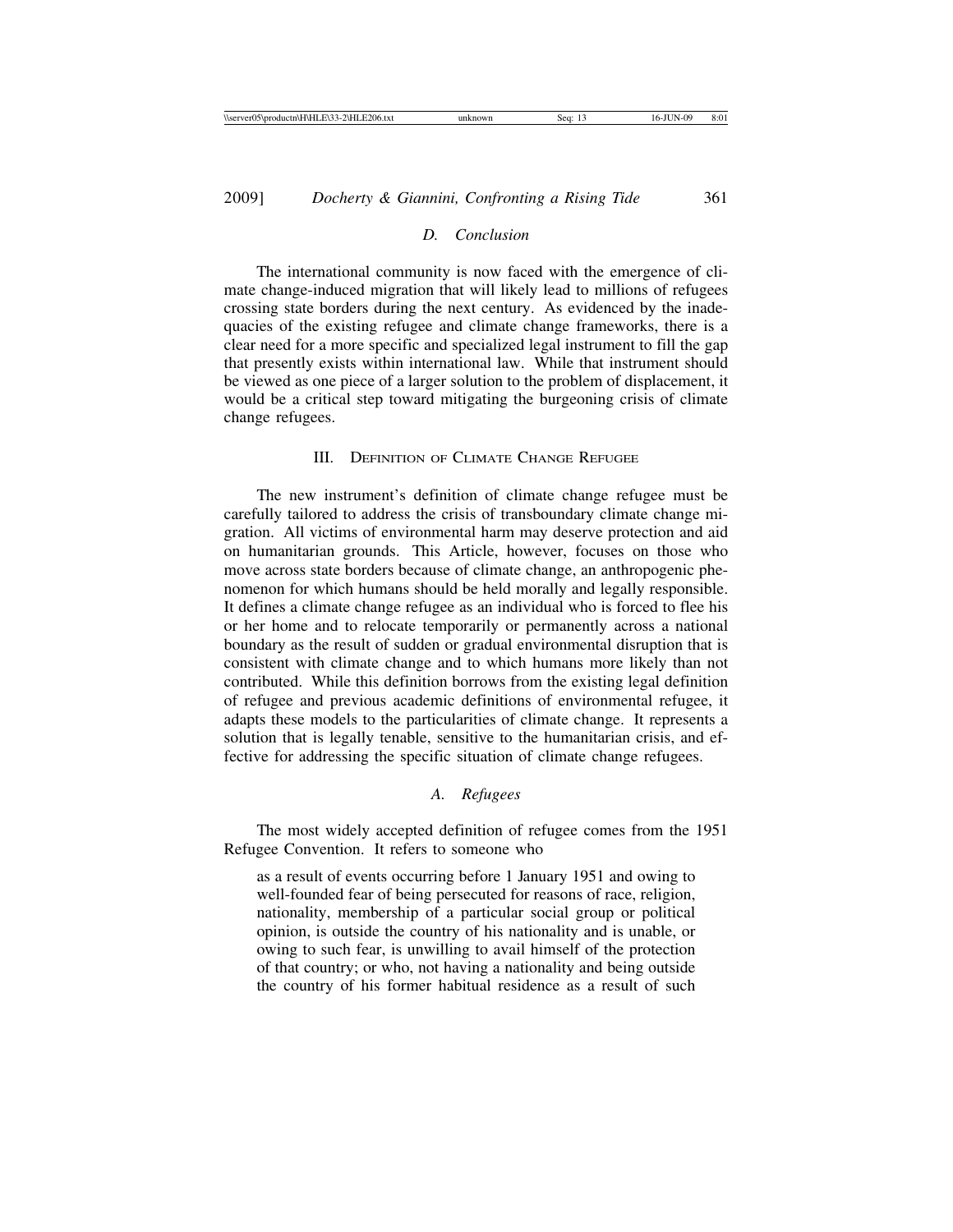events, is unable or, owing to such fear, is unwilling to return to it.66

A 1967 Protocol removed the first phrase, which represented a temporal limitation on the term, and expanded the Refugee Convention's protection to all those who meet the qualifications of the remainder of the definition's elements.67

The Refugee Convention's post-Protocol definition consists of four elements. First, the refugee must have fled his or her country. Second, the refugee must be unable or unwilling to return home. Third, the refugee's inability or unwillingness to return must be due to a fear of persecution, a controversial term that the Convention leaves undefined. According to one scholar, "The core meaning of persecution readily includes the threat of deprivation of life or physical freedom. In its broader sense, however, it remains very much a question of degree and proportion; less overt measures may suffice."68 Fourth, the persecution must be related to the refugee's status in a particular group, i.e., "race, religion, nationality, membership of a particular social group or political opinion."69 Negotiators drafted the Refugee Convention in the wake of World War II, and some argue that its definition was intended to protect only those who have had their civil and political rights violated.70 Others view it more broadly as encompassing victims of violations of economic, social, and cultural rights as well.<sup>71</sup> Regardless, as discussed earlier, in its original form it does not readily cover people forced to relocate for environmental reasons.72

The Refugee Convention's definition of refugee represents the most commonly used legal articulation of the term. It is laid out in a treaty that has 144 states parties<sup>73</sup> and that serves as the "bedrock" of the work of UNHCR, which was founded in 1950 as the lead international agency on refugees.74 Scholars have noted the definition's widespread acceptance be-

<sup>&</sup>lt;sup>66</sup> Refugee Convention, *supra* note 3, art. 1(A)(2).<br><sup>67</sup> Refugee Protocol, *supra* note 4, art. 1.<br><sup>68</sup> GUY S. GOODWIN-GILL & JANE MCADAM, THE REFUGEE IN INTERNATIONAL LAW 92 (2007); *see also* JAMES C. HATHAWAY, THE LAW OF REFUGEE STATUS, at vi-vii (1991) (describing persecution as "risk of serious harm against which the state of origin is unwilling

 $69$  For this breakdown of the Refugee Convention's definition, see GOODWIN-GILL & Mc-ADAM, *supra* note 68, at 37. *See also* HATHAWAY, *supra* note 68, at vi-vii (breaking the definition into five elements).

<sup>&</sup>lt;sup>70</sup> INTERNATIONAL REFUGEE LAW: A READER 4 (B.S. Chimni ed., 2000).<br><sup>71</sup> HATHAWAY, *supra* note 68, at 116-17.<br><sup>72</sup> But see Cooper, *supra* note 7 (arguing the Refugee Convention's definition can be interpreted to cover e

 $^{73}$  There are three states (Madagascar, Monaco, and Saint Kitts and Nevis) that are party to the Convention but not the 1967 Protocol; the Protocol also has 144 states parties, but that includes three states that have not joined the Convention itself (Cape Verde, the United States, and Venezuela). UNHCR, STATES PARTIES TO THE 1951 CONVENTION RELATING TO THE STA-TUS OF REFUGEES AND THE 1967 PROTOCOL 1 (2008), *available at* http://www.unhcr.org/

<sup>&</sup>lt;sup>74</sup> See UNHCR, The 1951 Refugee Convention: Questions and Answers 5 (2007), *available at* http://www.unhcr.org/basics/BASICS/3c0f495f4.pdf.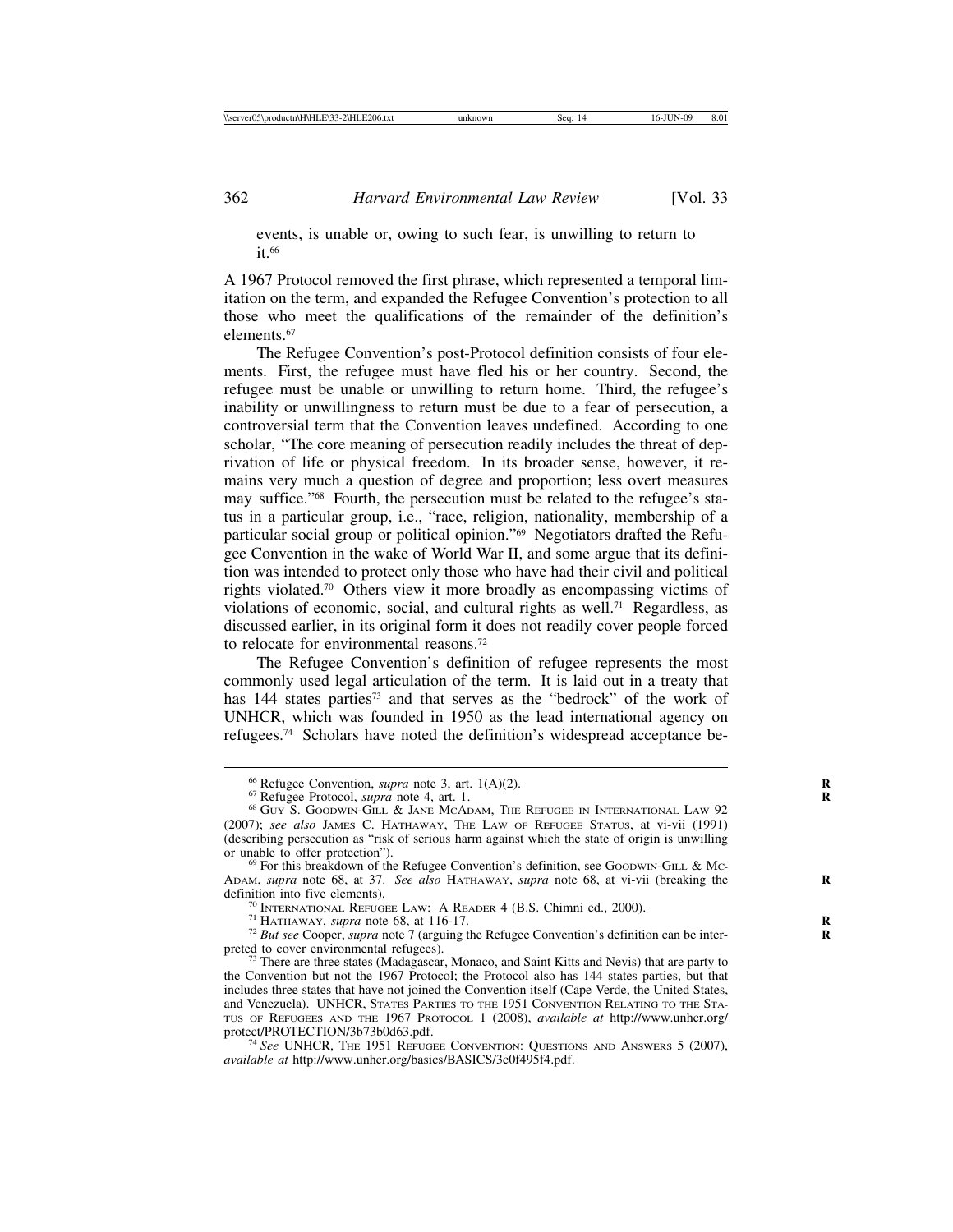yond the legal sphere and describe refugee as "a term with strong moral connotations of societal protection in most world cultures and religions."75 Drawing on the elements of the Refugee Convention's definition makes a definition of climate change refugees more tenable because the Convention provides well-established precedent. The new instrument should adapt elements of the existing refugee definition, however, to fit the specific circumstances of climate change.

#### *B. Environmental Refugees*

No existing legal instrument explicitly protects people who flee environmental threats. For a definition of that group, therefore, one must turn to academic literature, in which there is a lively theoretical debate. Most of those who study environmental migration discuss the broader class of environmental refugees rather than the more specific subset of climate change refugees. They use a variety of terms to refer to this group of people and its subcategories,<sup>76</sup> but the term environmental refugee is especially common and will be used here.<sup>77</sup> Essam El-Hinnawi of the United Nations Environment Programme generally receives credit for producing the first widely used definition of environmental refugee in 1985.78 He describes this class of refugee as:

[T]hose people who have been forced to leave their traditional habitat, temporarily or permanently, because of a marked environmental disruption (natural and/or triggered by people) that jeopardized their existence and/or seriously affected the quality of their life [sic]. By "environmental disruption" in this definition is meant any physical, chemical and/or biological changes in the ecosystem (or the resource base) that render it, temporarily or permanently, unsuitable to support human life.<sup>79</sup>

<sup>&</sup>lt;sup>75</sup> Biermann & Boas, *supra* note 7, at 8 (explaining why they choose the term climate change refugee).

change refugee).<br><sup>76</sup> *See, e.g.*, Olivia Dun, François Gemenne & Robert Stojanov, Environmentally Displaced Persons: Working Definitions for the EACH-FOR Project (Oct. 11, 2007), *available at* http://www.each-for.eu/documents/Environmentally\_Displaced\_Persons\_-\_Working\_Definiti ons.pdf (discussing environmentally displaced persons; dividing them into environmental migrants, environmental displacees, and development displacees; and explicitly avoiding the term environmental refugee); Renaud et al., *supra* note 13, at 14 (using the term environmental migrant/refugee).

<sup>&</sup>lt;sup>77</sup> See, e.g., Essam El-HINNAWI, ENVIRONMENTAL REFUGEES 4 (1985); Diane C. Bates, *Environmental Refugees? Classifying Human Migration Caused by Environmental Change*, 23 POPULATION & ENV'T 465, 468 (2002); OSCE Economic Forum, Prague, May 23-27, 2005, *Environmental Refugees: An Emergent Security Issue* 1, OSCE Doc. EF.NGO/4/05 (May 22, 2005) (*prepared by* Norman Myers) [hereinafter Myers, *Environmental Refugees*], *available at* http://www.osce.org/documents/eea/2005/05/14488\_en.pdf; CONISBEE & SIMMS*, supra* note

<sup>&</sup>lt;sup>78</sup> Renaud et al., *supra* note 13, at 11. According to Renaud and his coauthors, Lester Brown of Worldwatch Institute identified the concept in the 1970s. *Id.* <sup>79</sup> EL-HINNAWI, *supra* note 77, at 4.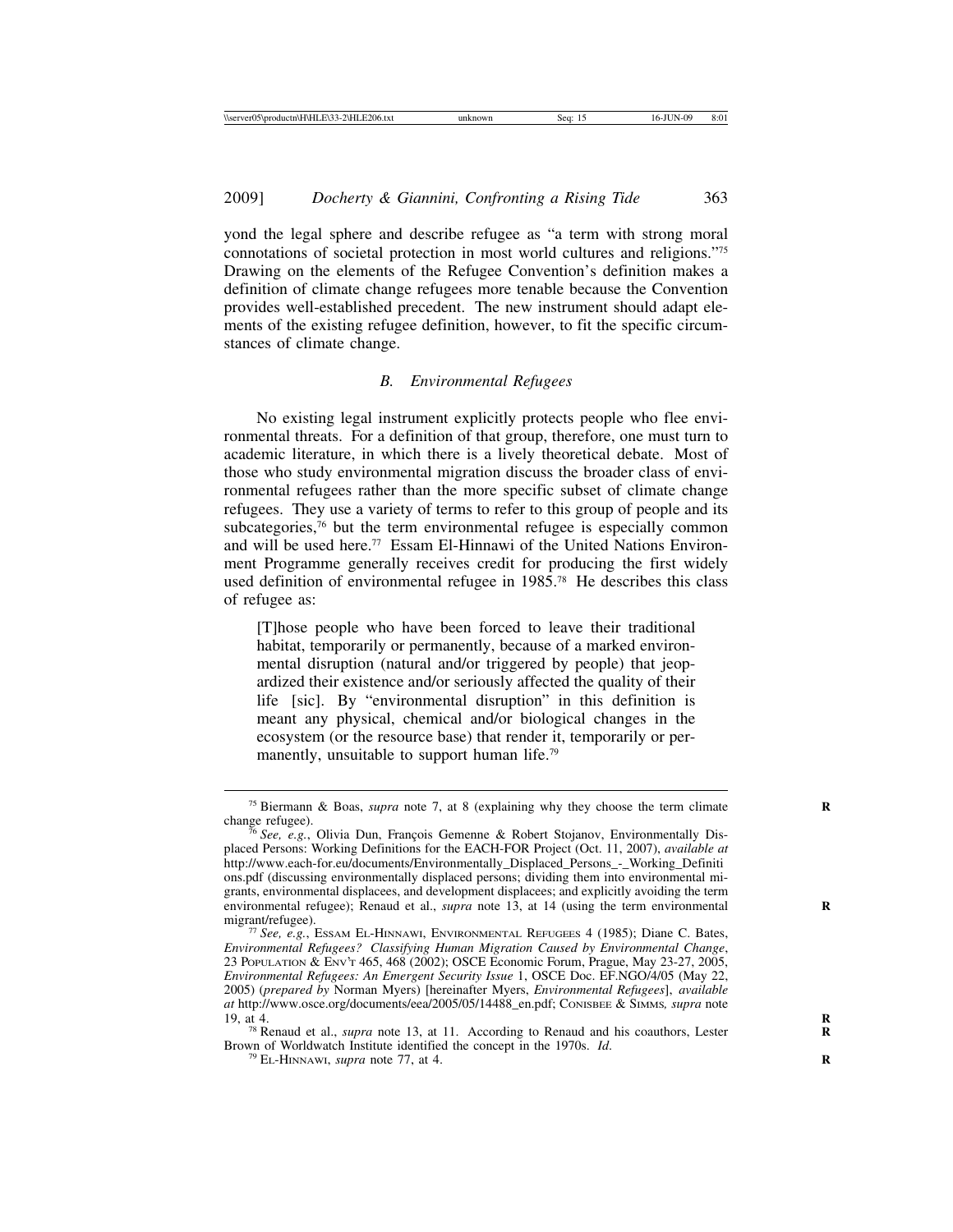His broad definition contains many elements from which other authors pick and choose. These elements fall into two categories: those elements that group people according to the type of their migration and those that group people according to the type of environmental harm that caused their migration. Most definitions include a combination.

Some authors identify environmental refugees by the character of their movement. First, they consider whether a person was compelled to relocate or did so voluntarily. An extreme environmental disaster or the submersion of an island state would force inhabitants to abandon their homes, while the general degradation of a region's natural environment might lead people to decide to seek better fortunes elsewhere. El-Hinnawi limits his definition to those "forced to leave."80 Myers, who offers a more recent but also commonly cited definition from 2005, adopts a similar approach. $81$  He describes environmental refugees as those "who can no longer gain a secure livelihood in their homelands" and "who feel they have no alternative but to seek sanctuary elsewhere."82 Others divide people who flee environmental harm into subcategories based on the degree of compulsion. In a 2007 United Nations University report, Fabrice Renaud and his coauthors articulate three categories: "environmentally motivated migrants," who "'may leave' a steadily deteriorating environment"; "environmentally forced migrants," who " 'have to leave' in order to avoid the worst"; and "environmental refugees," who "flee the worst," including natural disasters.<sup>83</sup> These approaches suggest a recognition that the classification of environmental refugee should be reserved for those who are forced to relocate.

Second, academic writers take into account whether the relocation is temporary or permanent. A person might move only for a short time if his or her home and community can be repaired after an environmental disaster, or he or she might never be able to return because the destruction makes the area uninhabitable. On this point, El-Hinnawi and Myers have different views, with the former allowing for both kinds of relocation in his definition and the latter only for permanent or semi-permanent relocation.<sup>84</sup> Olivia Dun and her coauthors divide environmental refugees into three categories

<sup>&</sup>lt;sup>80</sup> *Id.* <sup>81</sup> Myers describes environmental refugees as those

people who can no longer gain a secure livelihood in their homelands because of drought, soil erosion, desertification, deforestation and other environmental problems, together with associated problems of population pressures and profound poverty. In their desperation, these people feel they have no alternative but to seek sanctuary elsewhere, however hazardous the attempt. Not all of them have fled their countries, many being internally displaced. But all have abandoned their homelands on a semi-permanent if not permanent basis, with little hope of foreseeable return.

Myers, *Environmental Refugees*, *supra* note 77, at 1.<br><sup>82</sup> *Id*. 83 Renaud et al., *supra* note 13, at 29-30; *see also* Dun et al., *supra* note 76, at 2-3 (defin-

ing three categories of environmentally displaced persons based in part on the degree of the

 $^{84}$  EL-HINNAWI, *supra* note 77, at 4; Myers, *Environmental Refugees*, *supra* note 77, at 1.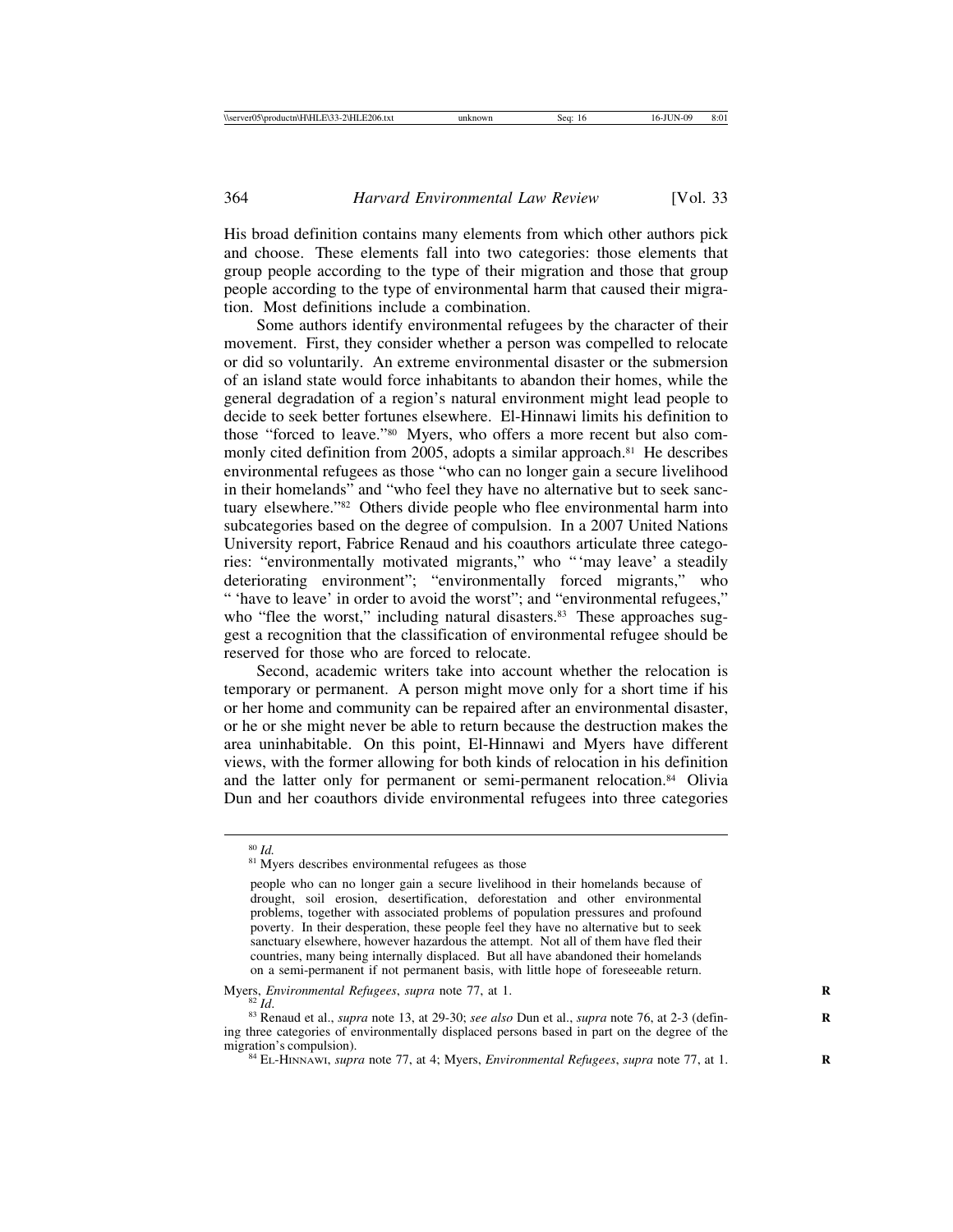based on the degree of their compulsion to leave; for each, however, they specify that temporary and permanent displacement are covered.<sup>85</sup> They describe temporary displacement as lasting up to three years, and permanent as anything longer, "even though eventual return may still be possible."86

Third, authors debate whether to include relocation within state boundaries or only transboundary migration in their definitions. This distinction parallels the divide in international law between IDPs (i.e., those who migrate within a country) and refugees (i.e., those who cross national borders).87 In the environmental context, a person who faces a threat from rising sea levels might flee to high land within the home state or, if the home state is too small or low lying, to another country. Although under existing law the term refugee refers only to transboundary migrants, most writers, such as El-Hinnawi and Myers, include both transboundary migrants and IDPs in their definitions of environmental refugees.<sup>88</sup> While discussing the climate change refugee subset in particular, Frank Biermann and Ingrid Boas write, "[I]t seems difficult to argue that a global governance mechanism for their protection should bestow a different status, and a different term, depending on whether the victims of climate change have crossed a border."89 In a document proposing an amendment to the Refugee Convention's definition, the Maldives argues that the definition of environmental refugee should include IDPs because national governments are not always able to provide the necessary humanitarian aid.<sup>90</sup> While this type of definition makes environmental refugee somewhat of a "legal misnomer,"91 it reflects the widespread desire to protect those negatively affected by environmental disruption.<sup>92</sup>

Scholars also use definitional elements that relate to the character of the environmental change that caused the migration. Authors often classify victims by the type of environmental harm they endure. In a 2002 article, Diane Bates, for example, uses the term environmental refugee to cover those who flee any environmental harm, but she then creates subcategories based on the type of harm. She divides environmental refugees into disaster refugees, who flee natural or technological disasters; expropriation refugees,

<sup>&</sup>lt;sup>85</sup> Dun et al., *supra* note 76, at 1.<br><sup>86</sup> Id.<br><sup>87</sup> INTERNATIONAL REFUGEE LAW: A READER, *supra* note 70, at 1.<br><sup>87</sup> INTERNATIONAL REFUGEE LAW: A 4-5; Myers, *Environmental Refugees*, *supra* note 77, at 1; *see also* D

<sup>&</sup>lt;sup>89</sup> Biermann & Boas, *supra* note 7, at 8.<br><sup>90</sup> Maldives Draft Protocol on Environmental Refugees: A Report on the Original Meeting and the Proposed Amendments to the 1951 Convention and 1967 Protocol 13 (Sept. 18, 2007) [hereinafter Maldives Draft Protocol] (on file with the Harvard Environmental Law Review).

<sup>[</sup>hereinafter Maldives Draft Protocol] (on file with the Harvard Environmental Law Review). <sup>91</sup> David Keane, Graduate Note, *The Environmental Causes and Consequences of Migration: A Search for the Meaning of "Environmental Refugees*,*"* 16 GEO. INT'L ENVTL. L. REV.

<sup>209, 223 (2004). &</sup>lt;sup>92</sup> This attempt to broaden protection, however, also partly explains resistance to the adoption of such a definition within the existing Refugee Convention. This definition would broaden the 1951 Refugee Convention significantly, a result that advocates for traditional refugees fear would undermine existing protections. *See infra* Part V.A.1.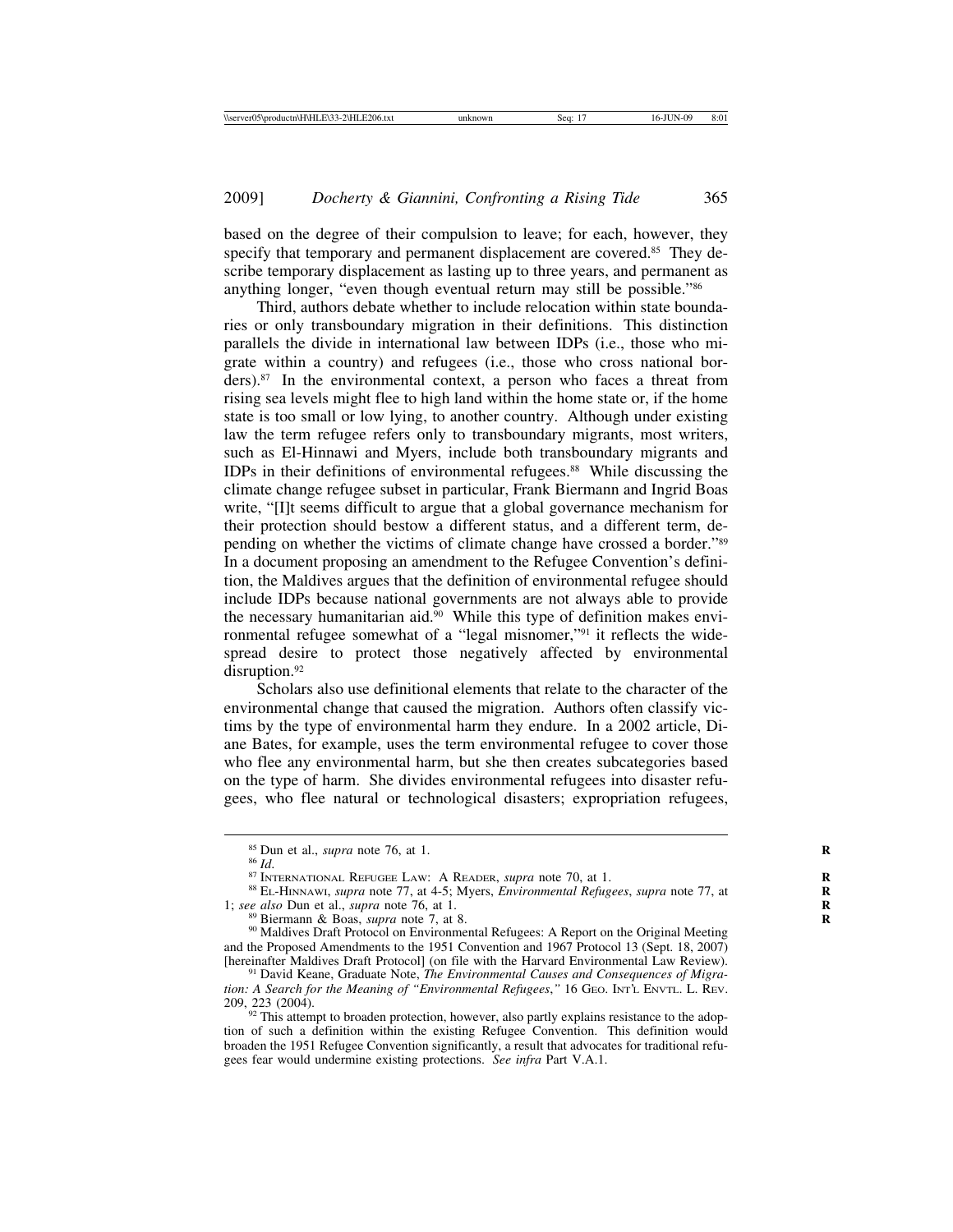who are permanently and intentionally relocated by economic development or war; and deterioration refugees, who leave their homes because of gradual environmental degradation.<sup>93</sup> Bates's classification system is based in part on that of El-Hinnawi, who divided his environmental refugees into three similar categories.<sup>94</sup>

Those who write about environmental migration also distinguish between environmental change that is sudden and that which is gradual. Hurricanes and tsunamis are sudden catastrophes, while desertification is gradual degradation. Neither El-Hinnawi nor Myers make this distinction. Dun and her coauthors explicitly include both "slow onset and rapid onset" environmental changes in their definition of environmental displacees, which they consider to be similar to the more commonly used term environmental refugee.95

Finally, in their definitions of environmental refugee, authors on occasion note that either nature or humans can cause harm. In some cases the distinction is obvious. An earthquake exemplifies the former, while flooding from a manmade dam exemplifies the latter. In the climate change context, this distinction is complicated. A hurricane can be a natural phenomenon or a result of anthropogenic climate change. Therefore, according to the IPCC, identifying causation can be scientifically challenging.96 Some writers explicitly include both natural and human-caused harm in their definitions of environmental refugee. $97$  Benito Müller, for example, argues that the distinction should not be made in cases of disaster relief.98 Many other scholars ignore the distinction altogether in their definitions.<sup>99</sup>

determining whether a specific, single extreme event is due to a specific cause, such as increasing greenhouse gases, is difficult if not impossible, for two reasons: 1) extreme events are usually caused by a combination of factors and 2) a wide range of extreme events is a normal occurrence even in an unchanging climate.

IPCC, THE PHYSICAL SCIENCE BASIS, *supra* note 5, at 696. *PHYSICAL SCIENCE BASIS, supra* note 5, at 4; Dun et al., *supra* note 76, at 2 (discussing **R** 4; Dun et al., *supra* note 76, at 2 (discussing environmental displacees, which they describe as the category closest to the more common term environmental refugees); Maldives Draft Protocol, *supra* note 90, at 1.

<sup>98</sup> Benito Müller, *An FCCC Impact Response Instrument as Part of a Balanced Global Climate Change Regime* 4 n.12 (2002) (presentation), *available at* http://www.oxfordclimate

policy.org/publications/iri.pdf. <sup>99</sup> *Compare, e.g.*, Myers, *Environmental Refugees*, *supra* note 77, at 1, *and* Bates, *supra* **<sup>R</sup>** note 77, at 468, *with* Myers, *Environmental Refugees*, *supra* note 77, at 5, (discussing famine), and Bates, *supra* note 77, at 469 (acknowledging difference).

<sup>&</sup>lt;sup>93</sup> Bates, *supra* note 77, at 469-75.<br><sup>94</sup> *Id.* at 469. <br><sup>95</sup> Dun et al., *supra* note 76, at 2. <br><sup>96</sup> According to the IPCC,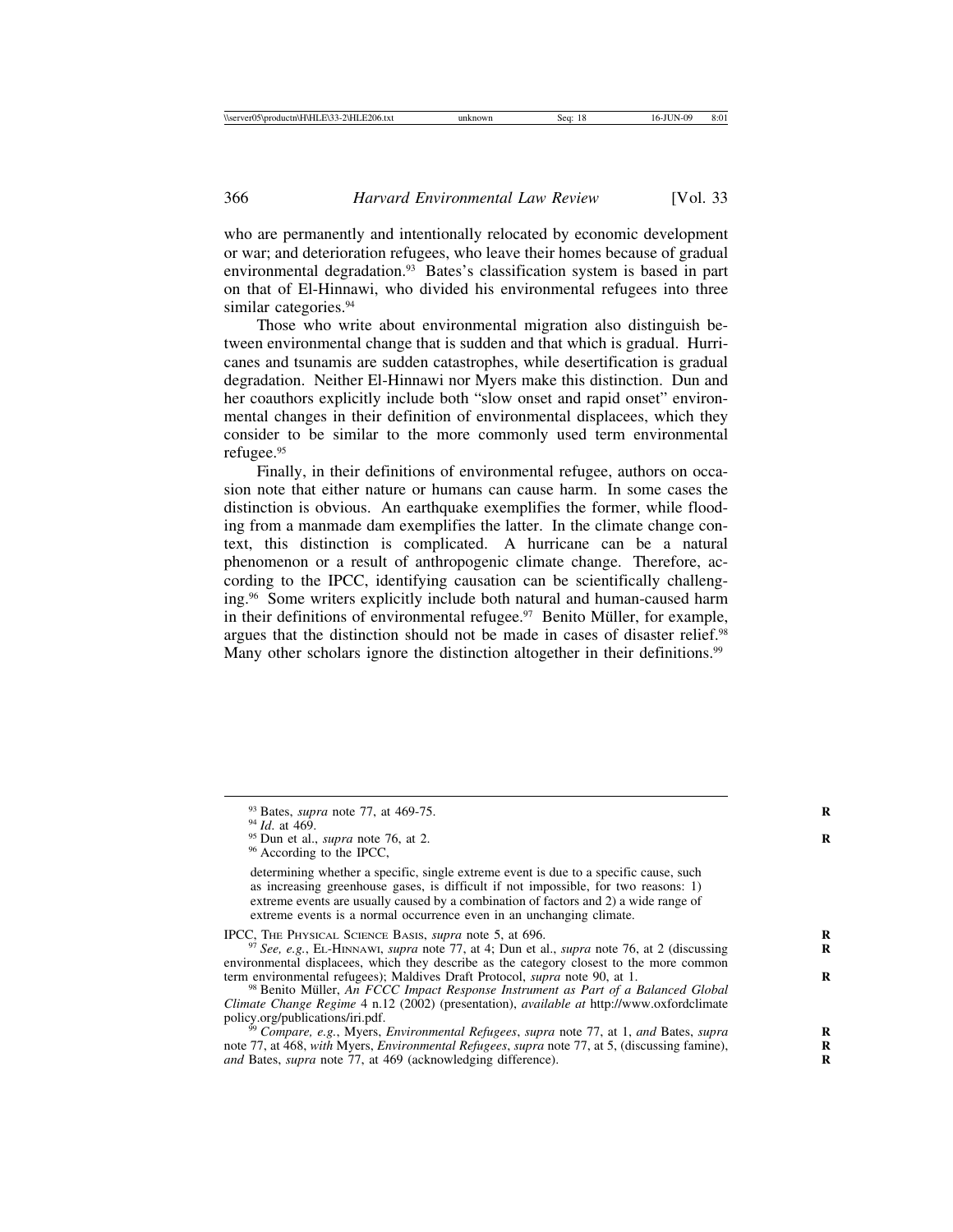## *C. Climate Change Refugees*

While definitions of environmental refugees generally encompass victims of climate change,<sup>100</sup> this Article defines climate change refugees as distinct from environmental refugees. Climate change, unlike some forms of environmental disruption, is a worldwide phenomenon that, according to the IPCC, humans have influenced significantly.101 Therefore the international community, especially the states who contributed most to the problem, should bear responsibility for alleviating the situation of those displaced by its effects.102 Adapting legal as well as academic precedent, this Article presents a definition that covers only those who flee climate change and who are in dire situations. While someday a treaty or protocol addressing all environmental refugees may be warranted on humanitarian grounds, at this point, one with a focused definition of climate change refugees better fits the existing international framework while still taking into account humanitarian needs and the specific circumstances of climate change.

## 1. *An Existing Climate Change Refugee Definition*

A few authors, notably Biermann and Boas, have previously identified the need to address climate change refugees in particular. Biermann and Boas presented a definition of a climate change refugee in a 2007 working paper arguing for a global governance system to protect climate refugees within the UNFCCC framework.<sup>103</sup> They defined the term as "people who have to leave their habitats, immediately or in the near future, because of sudden or gradual alterations in their natural environment related to at least one of three impacts of climate change: sea-level rise, extreme weather events, and drought and water scarcity."104 While tailored to climate change, their definition can be analyzed according to the same elements used for the definition of environmental refugee.

Biermann and Boas make no distinctions based on the character of the migration. First, while the text of their definition refers to "people who have to leave," Biermann and Boas explicitly reject voluntariness as a criterion for determining whether a migrant is covered.<sup>105</sup> Second, they argue that whether relocation is permanent or temporary should not matter.<sup>106</sup> Finally,

<sup>100</sup> According to Biermann and Boas, "[m]ost assessments so far have addressed the larger phenomenon of 'environmental refugees' . . . . In fact, there does not seem to exist a clear definition of 'climate refugees' so far." Biermann & Boas, *supra* note 7, at 2-3.<br><sup>101</sup> IPCC, THE PHYSICAL SCIENCE BASIS, *supra* note 5, at 702 ("The human influence on

climate very likely dominates over all other causes of change in global average surface temperature during the past half century.").  $102$  This allocation of responsibility relates to the polluter pays principle, a widely accepted

environmental principle, which calls on those who pollute to pay for cleanup.<br>
<sup>103</sup> *See generally* Biermann & Boas, *supra* note 7.<br>
<sup>104</sup> *Id.* at 8 (emphasis omitted).<br>
<sup>105</sup> *Id.* at 6 (emphasis omitted).<br>
<sup>106</sup> *Id.*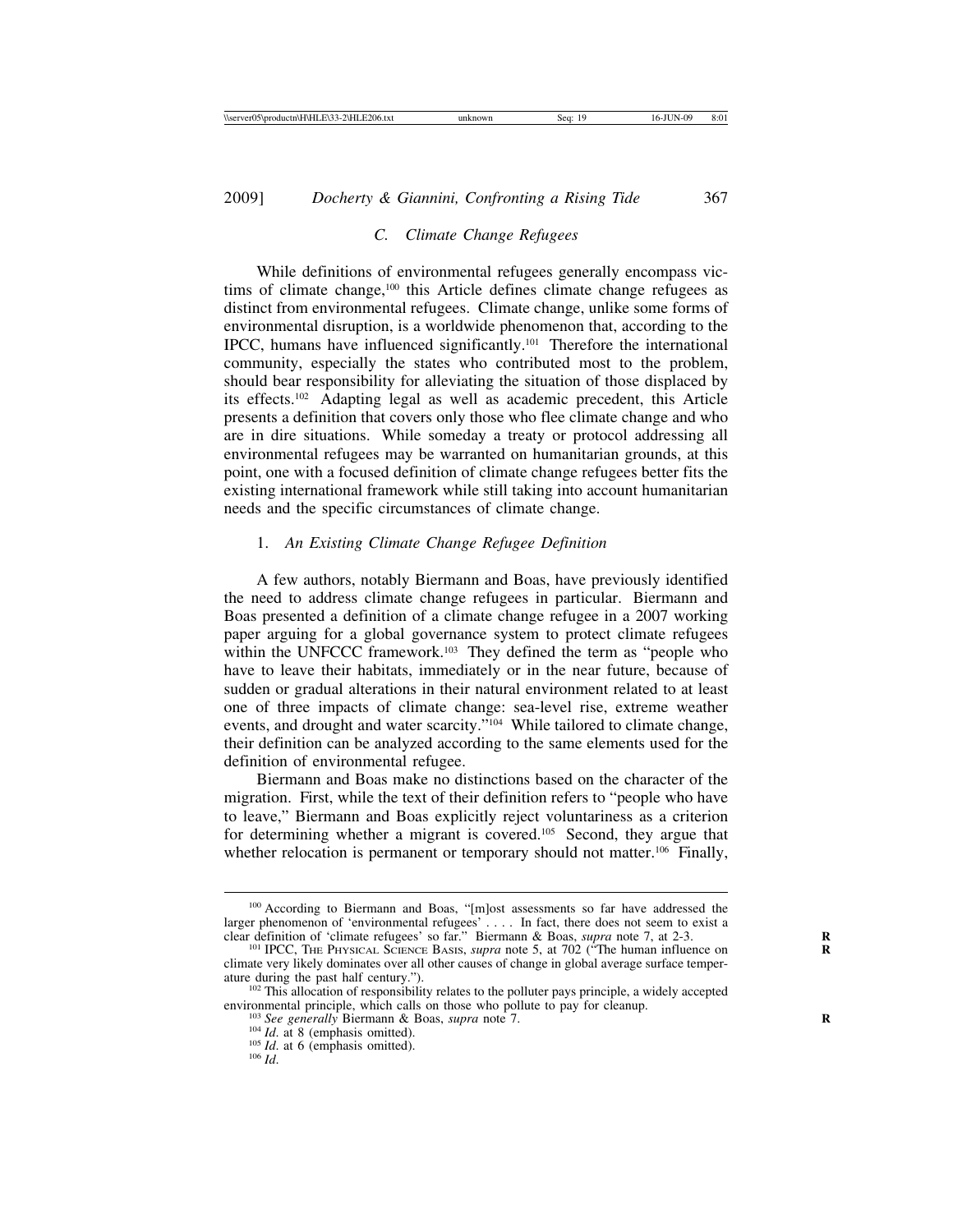Biermann and Boas write that they intentionally did not distinguish in their definition between internal and transboundary migrants.107 They object to these distinctions primarily because they do not want different categories of people who flee climate change events to receive different levels of protection.108

Instead, Biermann and Boas base the parameters of their definition on the cause of relocation, i.e., climate change. They encompass sudden and gradual environmental change because climate change can cause both. To ensure they cover only climate-induced migration, they limit the types of environmental disruptions that can qualify refugees for assistance to three "direct, largely undisputed climate change impacts": "sea-level rise, extreme weather events, and drought and water scarcity."109 They do not cover events that they say are only peripherally related to climate change. For example, they exclude from their definition impacts only loosely linked to migration (e.g., heat waves), migration caused by mitigation measures (e.g., construction of dams to alleviate water shortages), migration from other types of environmental disasters (e.g., industrial accidents and volcanoes), and impacts only indirectly linked to climate change (e.g., conflicts over natural resources).<sup>110</sup>

Biermann and Boas's definition seeks to encompass all those who flee the most direct impacts of climate change, but it has legal and scientific shortcomings. It makes a large number of people eligible for assistance by adopting broad elements related to the character of the migration, but in doing so, it runs counter to legal precedent associated with traditional notions of refugees. For example, the definition takes an approach opposite to the Refugee Convention by including both refugees and IDPs and by not requiring the displacement to be forced. At the same time, Biermann and Boas's focus on enumerated climate change impacts seems too restrictive. It relates to the idea that the international community should bear responsibility for harm to which it has contributed, but it does not take into account the possibility that advances in science could enable more accurate determination of which events are caused by climate change.

#### 2. *Proposed New Definition*

This Article's definition strives to address the shortcomings of Biermann and Boas's proposal. Like the other definitions, this proposal consists of six main elements that can be divided by their focus on the character of the migration or the character of the environmental harm. It circumscribes the character of the migration according to existing refugee law by specifically limiting climate change refugees in the nature of their move-

<sup>107</sup> *Id*. <sup>108</sup> *Id*. <sup>109</sup> *Id*. at 4. <sup>110</sup> *Id*.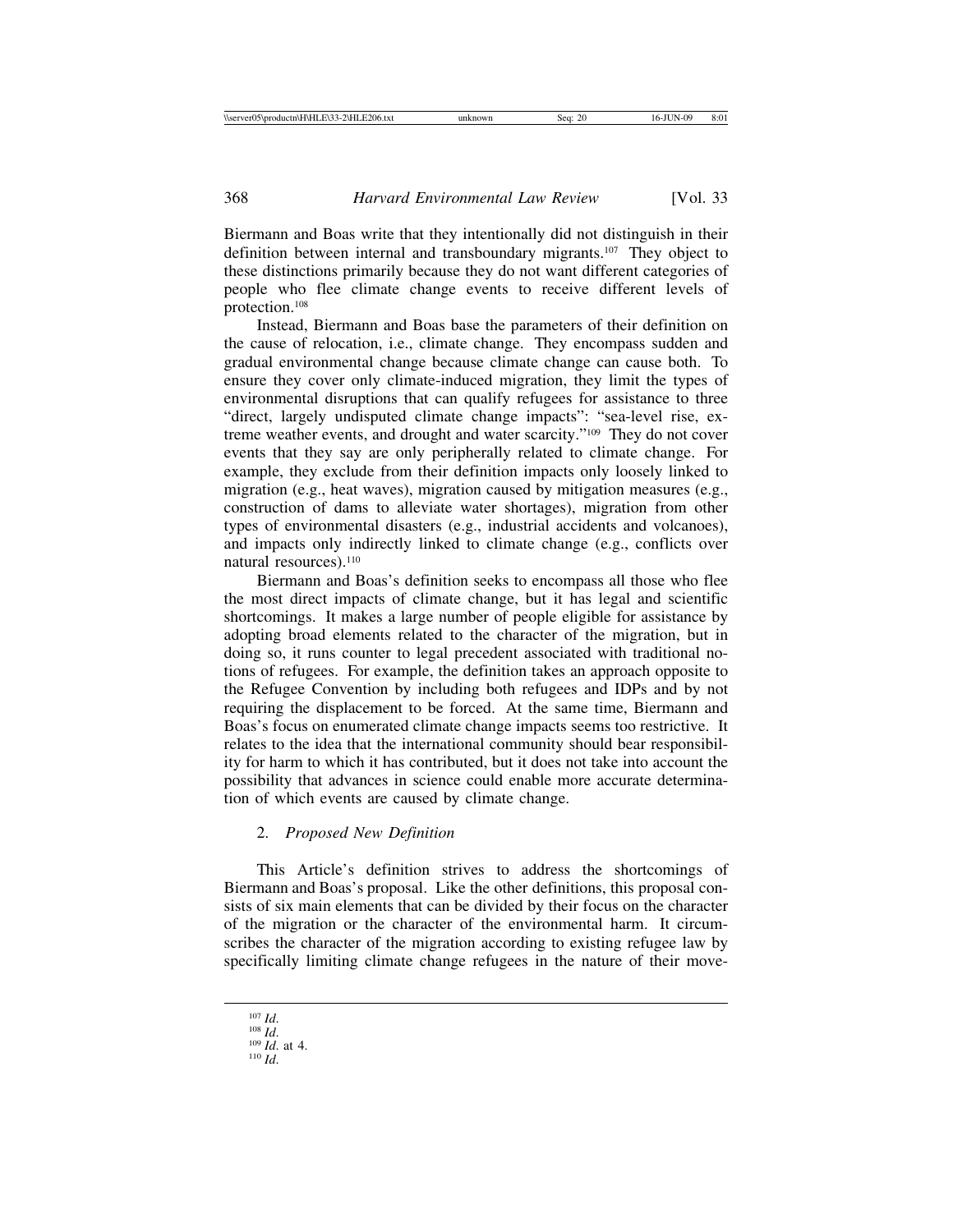ment. At the same time, it adopts a new approach to characterizing environmental harm for which there is no clear legal analogy, reconfiguring the scope of climate-induced disruption to allow for scientific development.

In narrowing the type of movement covered, the proposed definition limits itself to migration that is forced due to threats to a refugee's survival. Refugees become forced to relocate in such extreme circumstances as when their land is no longer inhabitable. Therefore, they are in urgent need of humanitarian assistance. This element of the definition takes its approach from both the primary legal model — the Refugee Convention — and academic literature, including that of El-Hinnawi and Myers.<sup>111</sup>

The proposed definition of climate change refugee covers relocation that is both temporary and permanent. In many cases, environmental disruption caused by climate change will make regions permanently uninhabitable. When a small island state is submerged below rising sea levels, for example, its residents will have no home to which to return because it has disappeared. Nevertheless, a definition should cover both types of relocation because humanitarian needs exist whether a refugee flees temporarily or permanently. Refugees will be eligible for assistance until they lose their refugee status by acquiring a new nationality, voluntarily returning to their home country, or refusing to return to their state of origin even when they can safely do so.112 There are legal and academic models for this broad approach. The Refugee Convention does not make a distinction; it protects refugees whether they can return to their country shortly after displacement or whether they must resettle permanently in a new place.<sup>113</sup> With regard to environmental refugees, authors disagree on this issue, but El-Hinnawi and Dun choose not to impose a temporal restriction.<sup>114</sup>

The climate change refugee definition this Article adopts covers only refugees, not IDPs. Although there is debate about whether the distinction is an artificial one, adopting the Refugee Convention's distinction acknowledges international law's current emphasis on state sovereignty. It recognizes that host states, to which refugees flee, are more likely to accept outside assistance than are home states, which may not want interference from the international community. The definition of climate change refugee also specifically requires that the refugees be forced not just to relocate, but to relocate across borders. This important detail ensures that migrants do not have incentives to leave their state unnecessarily, potentially precipitating an international crisis, because they believe they will receive better protections elsewhere. Most authors who define environmental refugee do not distinguish between people who migrate across or within borders. Ideally, at some point international law would provide the same assistance for both

<sup>&</sup>lt;sup>111</sup> See Refugee Convention, *supra* note 3, art. 1(A)(2); *see also supra* notes 80-83 and accompanying text.<br>
<sup>112</sup> For further discussion of refugee status determination, see *infra* Part IV.A.1.<br>
<sup>113</sup> Refugee Convention, *supra* note 3, art. 1(A)(2).<br>
<sup>114</sup> See supra notes 84-86 and accompanying text.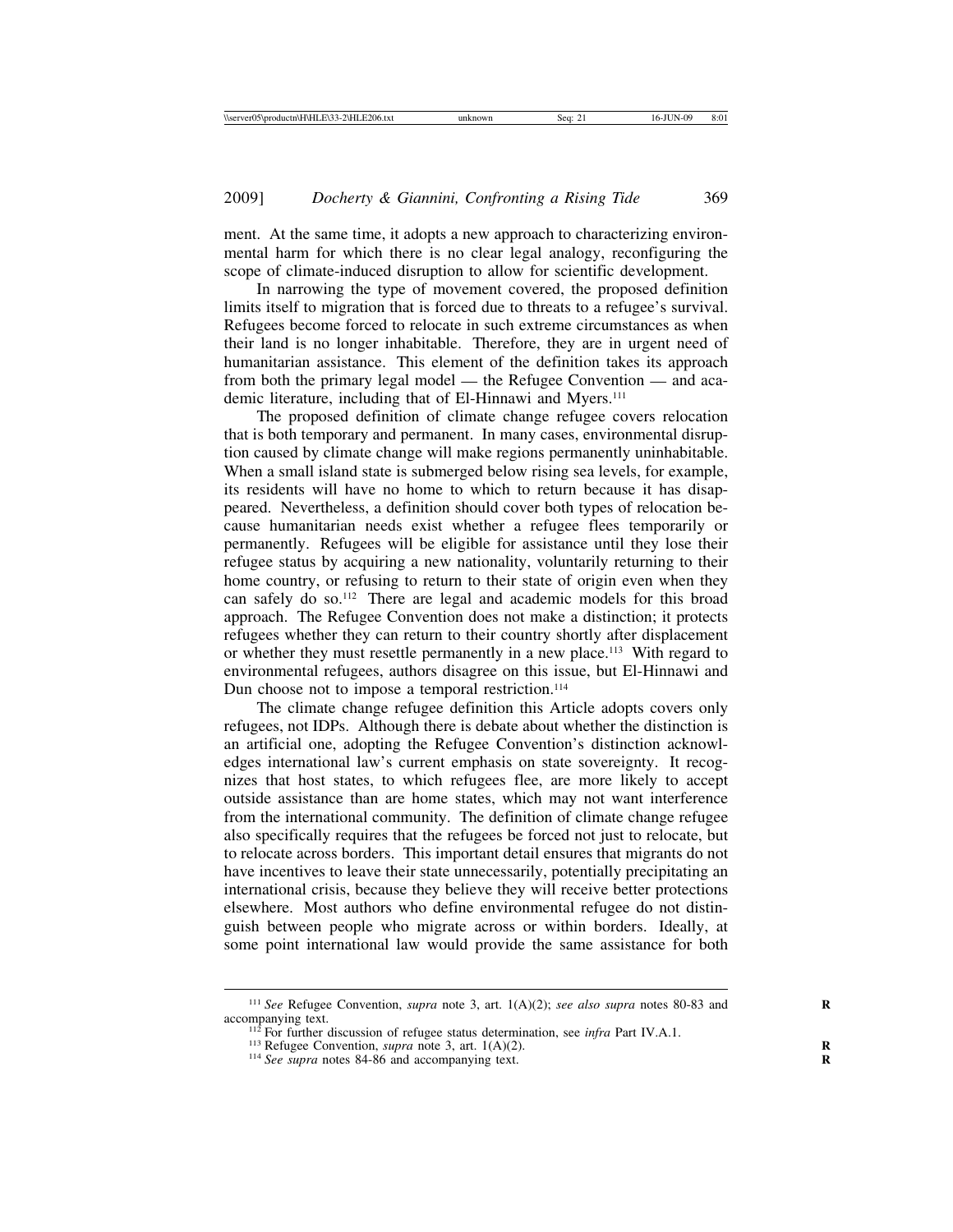climate change refugees and IDPs, but the means for facilitating such assistance are beyond the scope of this Article.115

While the above elements determine the character of the migration, the next three elements define the character of the migration's underlying cause. Rather than cover migration due to all environmental degradation, as most definitions do, the proposed definition hones in on disruption that is consistent with climate change. As discussed earlier, states around the world have contributed to or have been affected by climate change, so the displacement associated with it requires international attention. At present, science cannot determine if climate change caused a particular environmental event, which makes a case-by-case analysis currently unfeasible.116 The IPCC, however, has identified several types of impacts that it describes as "consistent with" climate change, including warmer temperatures, more frequent droughts, more intense storms, and rising sea levels.<sup>117</sup> The IPCC describes the occurrence of higher temperatures as "virtually certain," and the other changes listed above as "very likely" or "likely."118 In contrast to Biermann and Boas's list of disruptions, this Article's proposed climate change refugee definition encompasses, but does not enumerate, a range of climate-related environmental disruptions, thus allowing for advances in science that may show additional ones are consistent with climate change.<sup>119</sup>

The proposed definition of climate change refugee covers both sudden and gradual environmental disruption. Climate change is linked to a variety of environmental harms, ranging from sudden storms to long-term desertification. The humanitarian needs of environmental refugees from sudden disruption and from gradual disruption both require response, so the definition should apply to migration caused by either. Many scholars do not explicitly address this issue, but Dun and her coauthors specifically have a broad temporal scope in their definition of environmental refugee,<sup>120</sup> and their model is appropriate for climate change.

The proposed definition also requires a nexus between the environmental disruption and human action. This nexus acknowledges aggregate human contributions to climate change. It is not related to legal causation.121 Most

"likely" means more than sixty-six percent probability. *Id.* at 27. <sup>119</sup> According to the IPCC, climate change science has already evolved. *See, e.g.*, IPCC, SUMMARY FOR POLICY MAKERS, *supra* note 30, at 5.

<sup>&</sup>lt;sup>115</sup> For further discussion, see *supra* notes 64-65 and accompanying text.<br><sup>116</sup> IPCC, THE PHYSICAL SCIENCE BASIS, *supra* note 5, at 696.<br><sup>117</sup> INTERGOVERNMENTAL PANEL ON CLIMATE CHANGE, FOURTH ASSESSMENT REPORT: CLIMATE CHANGE 2007: SYNTHESIS REPORT 30, 53 (2007) [hereinafter IPCC, FOURTH ASSESSMENT REPORT], *available at* http://www.ipcc.ch/pdf/assessment-report/ar4/syr/ar4\_syr.pdf.

MENT REPORT] , *available at* http://www.ipcc.ch/pdf/assessment-report/ar4/syr/ar4\_syr.pdf. <sup>118</sup> *Id.* According to the IPCC standards, "virtually certain" means more than a ninetynine percent probability; "very likely" means more than ninety percent probability; and

ISUMMARY FOR POLICIAL MAKERS, *supra* note 76, at 2.<br><sup>120</sup> Dun et al., *supra* note 76, at 2.<br><sup>121</sup> Causation is often a central element in making legal determinations, for example, in civil tort cases. In such cases, the identification of a responsible party or parties that "caused" the harm is often critical. With climate change, questions quickly arise about proving causation because of the numerous contributors. In the aggregate, however, it is clear that humans are having an effect on the climate, and working from this premise, a global response is justi-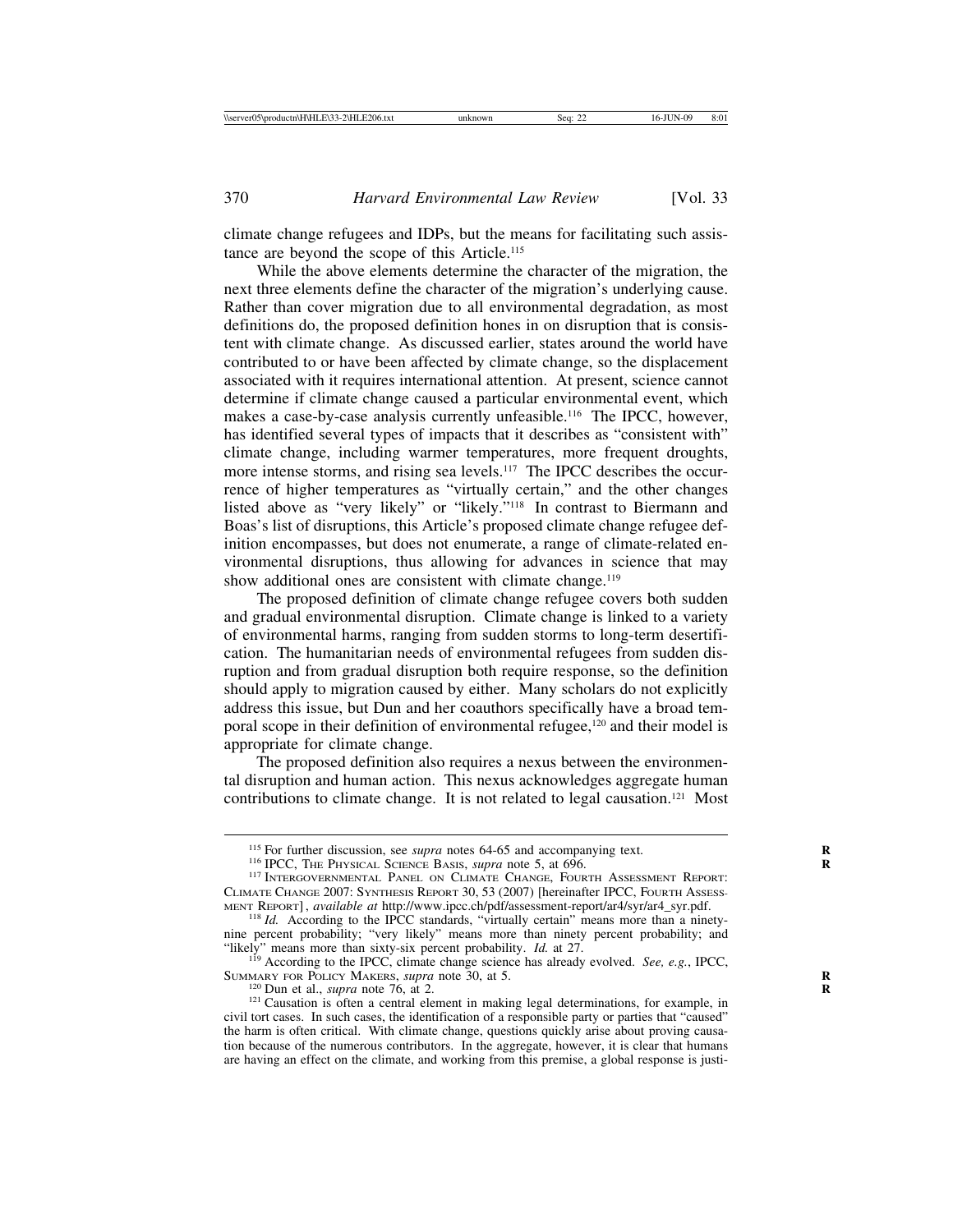authors include both natural and anthropogenic harm in their broader definitions of environmental refugee, but distinguishing them is important in the climate change refugee instrument. The latter is premised in part on the argument that because humans have contributed to climate change, they should bear some responsibility for addressing the displacement that results.122 The proposed definition does not insist on a strict standard of legal causation, however, because the climate change refugee definition focuses on the humanitarian goal of protecting victims.123

The recognition of human contribution must work within the parameters of existing and evolving science. Science cannot currently prove the extent to which humans contributed to a specific event, but it can determine the likelihood that they contributed to a type of disruption. For example, according to the IPCC, the likelihood of human contribution ranges from more likely than not (greater than fifty percent) for droughts to very likely (more than ninety percent) for temperature increases and sea-level rise.124 The proposed climate change refugee definition adopts the IPCC's "more likely than not" standard in order to encompass the range of environmental disruptions most commonly associated with climate change and related displacement. While the standard acknowledges a limited degree of uncertainty, the precautionary principle, articulated in the UNFCCC, states that scientific uncertainty should not be used as an excuse not to act.<sup>125</sup> The precautionary principle justifies adopting a standard with less than one hundred percent certainty. Defining a general character of disruption rather than enumerating a list of types of disruption allows for the development of science. The final element of the climate change refugee definition thus establishes a link between human activity and climate change displacement, yet it remains flexible enough to protect climate change refugees within the constraints of evolving science.

fied. In short, the definition brings the notion of some level of human responsibility into it but

A climate change refugee instrument should also include language in its preamble noting that climate change is, at least in part, an anthropogenic phenomenon. Such language would establish an underlying rationale for the instrument from the beginning.

 $123$  The instrument is concerned with accountability, too, but as discussed in Part IV, this concern is addressed more through components of shared responsibility and the global fund

<sup>&</sup>lt;sup>124</sup> IPCC, FOURTH ASSESSMENT REPORT, *supra* note 117, at 39-41 (discussing temperature rise, sea-level rise, and droughts); *see id*. at 27 (establishing "more likely than not" as a greater than fifty percent probability). The report also finds the likelihood that human actions contributed to heat waves and increased rainfall to be more than fifty percent. *Id.* at 40-41.

<sup>&</sup>lt;sup>125</sup> UNFCCC, *supra* note 5, art. 3 ("The Parties should take precautionary measures to anticipate, prevent or minimize the causes of climate change and mitigate its adverse effects. Where there are threats of serious or irreversible damage, lack of full scientific certainty should not be used as a reason for postponing such measures."). This version of the precautionary principle borrows from Principle 15 of the Rio Declaration on Environment and Development. U.N. Conference on Environment and Development, June 3-14, 1992, *Rio Declaration on Environment and Development*, princ. 15, U.N. Doc. A/CONF.151/26 (Vol. 1) (Aug. 12, 1992) [hereinafter Rio Declaration].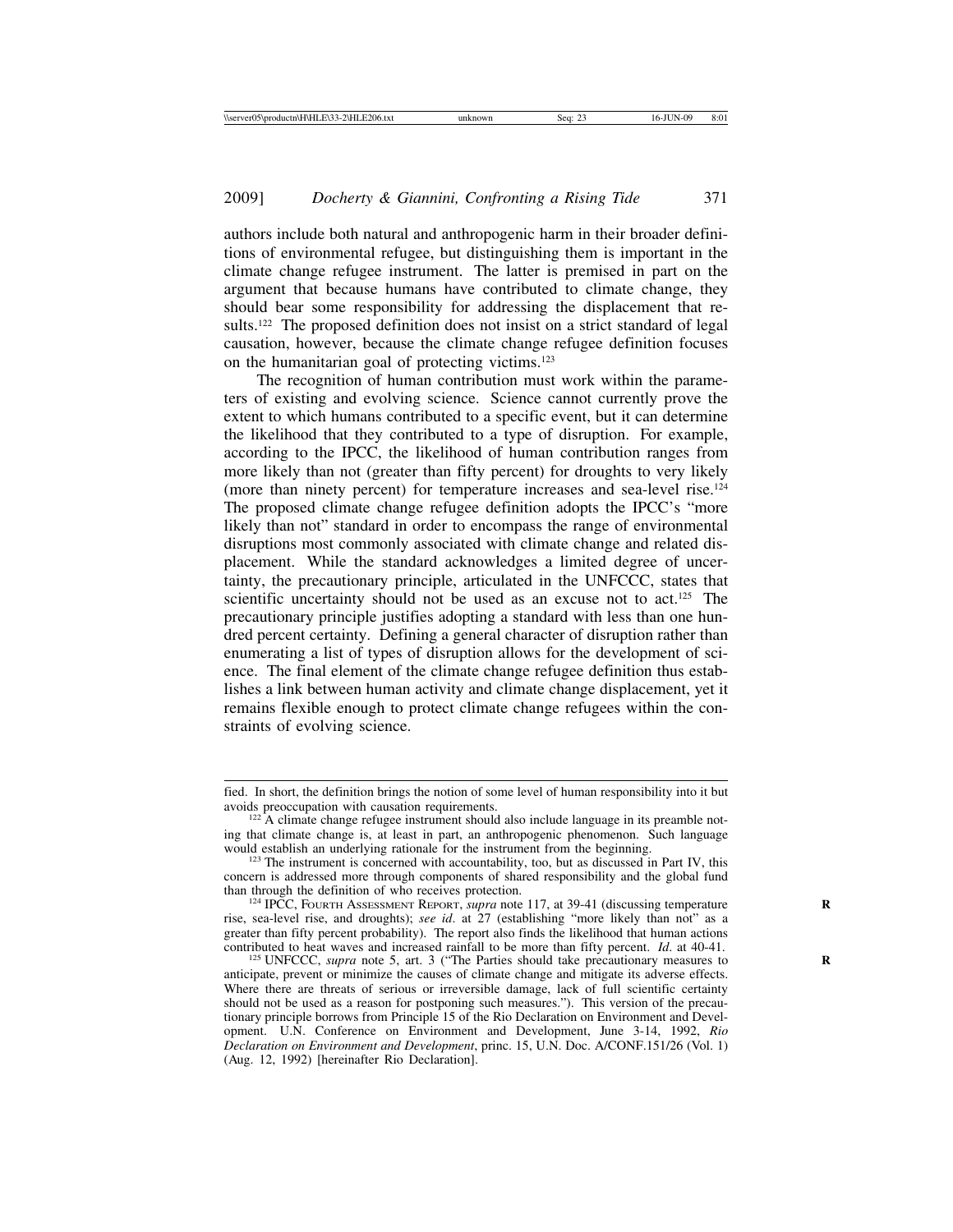#### *D. Conclusion*

The proposed new definition of climate change refugee requires the following six elements to be met for a refugee to be considered a victim of climate change:

- Forced migration;
- Temporary or permanent relocation;
- Movement across national borders:
- Disruption consistent with climate change;
- Sudden or gradual environmental disruption; and
- A "more likely than not" standard for human contribution to the disruption.

The definition is designed for a binding instrument rather than for a general policy. Therefore it circumscribes the class of people it covers according to existing legal principles and precedent associated with the term refugee. It balances such restrictions with an eye to meeting humanitarian needs and to addressing the particular character of climate change-induced migration. Such careful construction of the definition is crucial because it determines to whom the obligations laid out in Part IV apply.

#### IV. COMPONENTS OF THE CLIMATE CHANGE REFUGEE INSTRUMENT

A new international instrument must complement this definition with an innovative and interdisciplinary combination of components that includes principled and practical provisions to combat the emerging crisis of climate change refugees. This instrument should ensure that migrants covered by the proposed definition of climate change refugee receive adequate assistance in the form of human rights protections and humanitarian aid. The instrument should spread the burden of providing that assistance across individual states directly affected by the migration and the international community as a whole. It should also establish an administrative system to implement the elaborate regime in a fair and efficient manner. Creative solutions that merge ideas from a variety of sources can help the climate change refugee instrument achieve these ends.126 Refugee, environmental,

<sup>&</sup>lt;sup>126</sup> This Part focuses on legal precedent but, where appropriate, takes academic proposals into account. While other authors suggest new legal instruments to deal with environmental or climate change refugees, only a few of those authors go into depth about the components of their instruments. Hodgkinson and his coauthors propose a new convention for climate change displaced persons ("CCDPs") that would establish obligations relating to 1) long-term resettlement for CCDPs, 2) assistance based on common but differentiated responsibilities and historical greenhouse gas emissions, 3) adaptation and mitigation measures by home states with international financial assistance, 4) establishment of a global assistance fund, and 5) a study about those at risk from climate change. Hodgkinson et al., *supra* note 7, at 2. **R**

Biermann and Boas propose a new protocol to the UNFCCC on climate change refugees that would be based on five principles: 1) planned relocation; 2) permanent resettlement; 3) "collective rights for local populations"; 4) "international assistance for domestic measures"; and 5) "international burden-sharing." The protocol would establish a committee to identify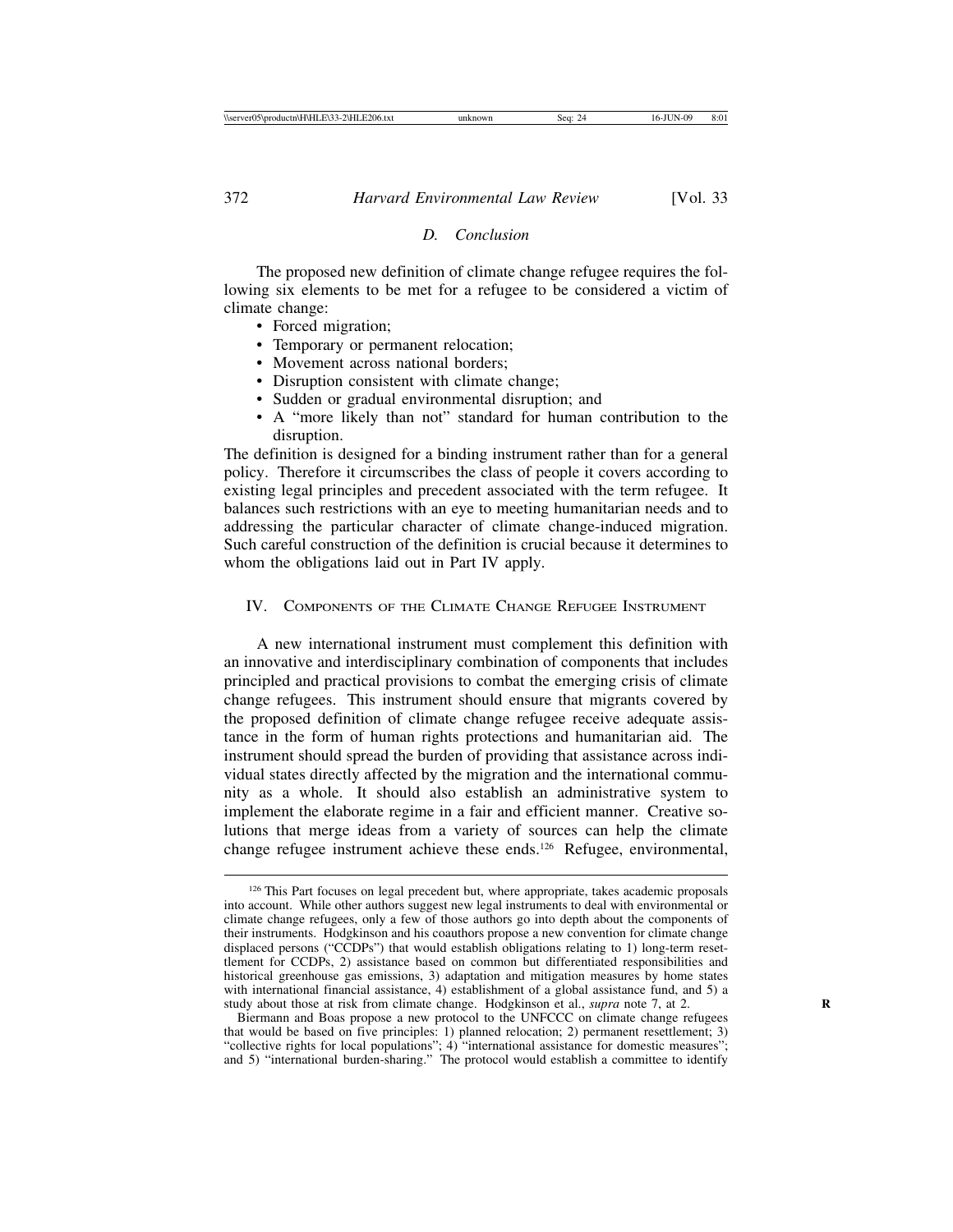human rights, and international humanitarian law all provide relevant principles and models, and science and economics play a role as well. To be effective, the climate change refugee instrument should ultimately contain the following nine components, which in turn fall into three broad categories: guarantees of assistance, shared responsibility, and administration:

- A) Guarantees of Assistance
	- 1) Standards for climate change refugee status determination
	- 2) Human rights protections
	- 3) Humanitarian aid
- B) Shared Responsibility
	- 4) Host state responsibility
	- 5) Home state responsibility
	- 6) International cooperation and assistance
- C) Administration of the Instrument
	- 7) A global fund
	- 8) A coordinating agency
	- 9) A body of scientific experts.127

#### *A. Guarantees of Assistance for Climate Change Refugees*

The climate change refugee instrument should guarantee basic assistance for the class of people that it defines. It should ensure both that climate change refugees receive human rights protections as they transition from one state to another and that their essential humanitarian needs are met. The instrument should borrow heavily from existing refugee law for the

threatened populations, a label that "would trigger specific rights and support mechanisms." The protocol would also designate implementing agencies and create a "Climate Change Protection and Resettlement Fund." Biermann & Boas, *supra* note 7, at 25-30.

<sup>&</sup>lt;sup>127</sup> The climate change refugee instrument should also include enforcement provisions. Because it faces the same basic enforcement challenges as other international law treaties, it should look to existing legal models of enforcement. A detailed discussion of enforcement is beyond the scope of this Article, but in general the instrument should adopt a three-pronged approach. First, it should require states to submit compliance reports on a periodic basis to a treaty body established by the instrument. Such transparency would help hold home states, host states, and the international community accountable for their obligations with regard to climate change refugees. The Human Rights Committee, the treaty body for the International Covenant on Civil and Political Rights ("ICCPR"), would be a good model for this prong. *See* ICCPR art. 40, *opened for signature* Dec. 16, 1966, G.A. Res. 2200A (XXI), 999 U.N.T.S. 171. Second, the new instrument should establish a mechanism under which individuals or groups could file complaints about violations of the treaty. A treaty body, possibly the same one that reviews periodic reports, would hear the complaints. The mechanisms could be established by the instrument itself or by a separate protocol, as was done in the case of the ICCPR. *See* Optional Protocol to the International Covenant on Civil and Political Rights, *opened for signature* Dec. 16, 1966, 999 U.N.T.S. 302. Finally, the climate change refugee instrument should address the need to resolve disputes between states. It could adopt the model set by other treaties, including the Convention on Cluster Munitions, that allow for states to refer disputes to the International Court of Justice. *See* Convention on Cluster Munitions, *supra* note 6, art. 10. **R**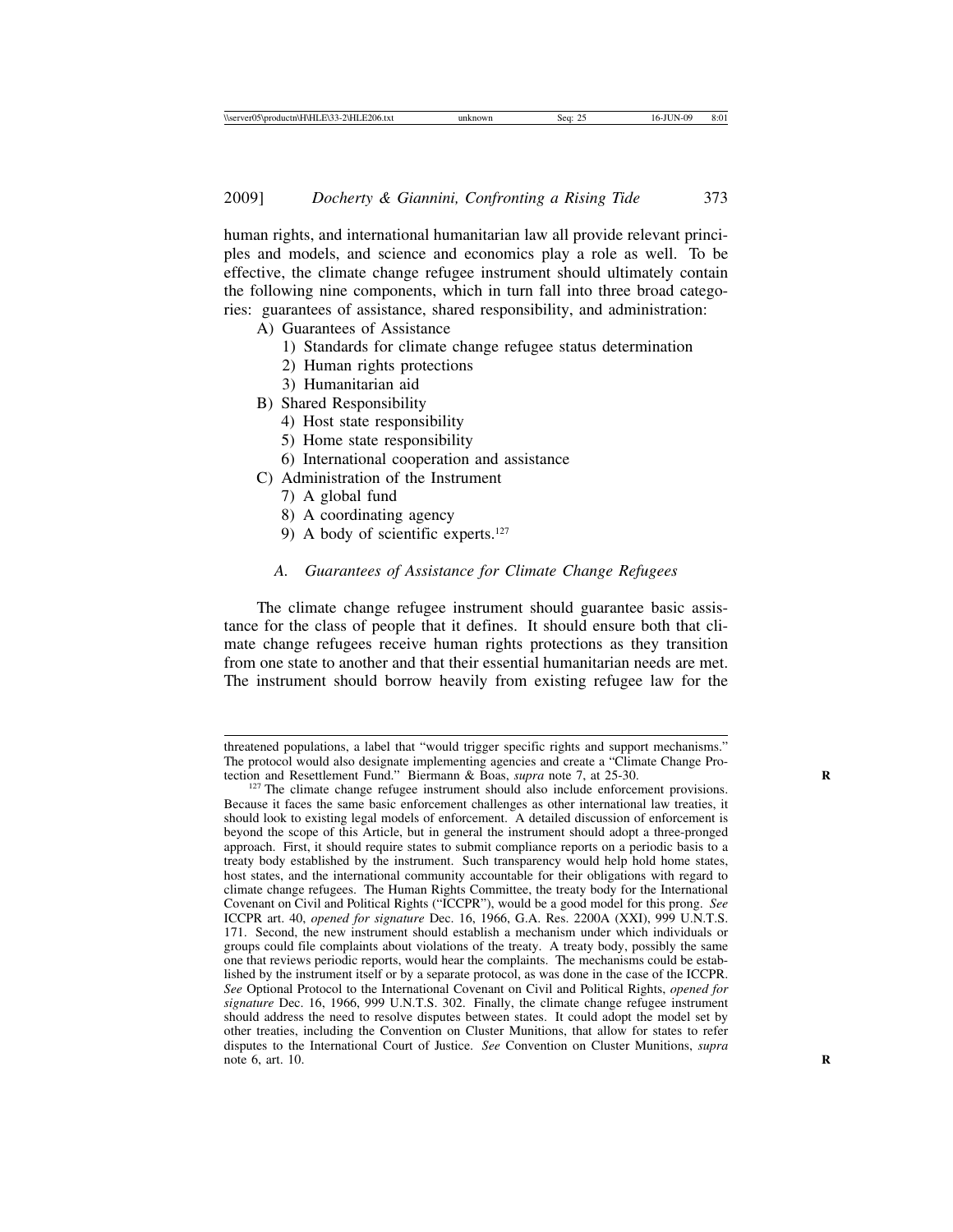rules of protection and from international law principles for model humanitarian aid provisions.

## 1. *Standards for Climate Change Refugee Status Determination*

The definition of climate change refugee, discussed in detail above, is designed to be narrow enough to be legally defensible but inclusive enough to cover those refugees most affected by climate change. The new instrument should similarly take into account legal precedent and the specific characteristics of climate change migration when establishing the process for determining who achieves status under this definition.

The new instrument should allow for the determination of whether a person is a climate change refugee to be made on either an individual or group basis, but include a strong preference for the latter. Generally states, to which UNHCR delegates responsibility, make traditional refugee status determinations on a case-by-case individual basis.<sup>128</sup> In situations of mass influx, however, states and UNHCR often adopt a group determination approach. For practical reasons, they presume that members of migrating groups are refugees.129 This approach would be particularly suitable to climate change relocation, whether the relocation stemmed from a sudden event, such as a severe hurricane, or gradual disruption, such as the submersion of an island. Such relocation involves large groups of people because climate change affects entire communities. In general, therefore, group status determination of climate change refugees would be preferable, and the climate change refugee instrument should make it the default while still allowing for individual status determination.<sup>130</sup> This default would reduce the costs of the procedure, ensure equal application, eliminate repeated debate

<sup>&</sup>lt;sup>128</sup> UNHCR, HANDBOOK ON PROCEDURES AND CRITERIA FOR DETERMINING REFUGEE STA-TUS, ¶ 189, U.N. Doc. HCR/IP/4/Eng/REV.1 (1992), *available at* http://www.unhcr.org/publ/

<sup>&</sup>lt;sup>129</sup> UNHCR writes:

In the context of a mass influx, individual refugee status determination is usually not practicable, while the need to provide protection and assistance is often extremely urgent. In such situations, many States as well as UNHCR have applied group-based recognition of refugee status on a *prima facie* basis. This means that each individual member of a particular group is presumed to qualify for refugee status. This presumption is based on objective information on the circumstances causing their flight. *Prima facie* recognition is appropriate where there are grounds for considering that the large majority of those in the group would meet the eligibility criteria set out in the applicable refugee definition.

UNHCR, GUIDELINES ON THE APPLICATION IN MASS INFLUX SITUATIONS OF THE EXCLUSION CLAUSES OF ARTICLE 1F OF THE 1951 CONVENTION RELATING TO THE STATUS OF REFUGEES 3- 4 (2006), *available at* http://www.unhcr.se/Pdf/Position\_countryinfo\_papers\_06/Mass\_influx\_

 $e^{2\lambda}$  People would most likely apply for climate change refugee status as individuals if they fled before the rest of their community in anticipation of environmental harm. In such cases, the relevant states would have to decide whether their relocation was at that point forced, the environmental disruption would more likely than not occur, and the foreseeable disruption was consistent with climate change and more likely than not contributed to by humans.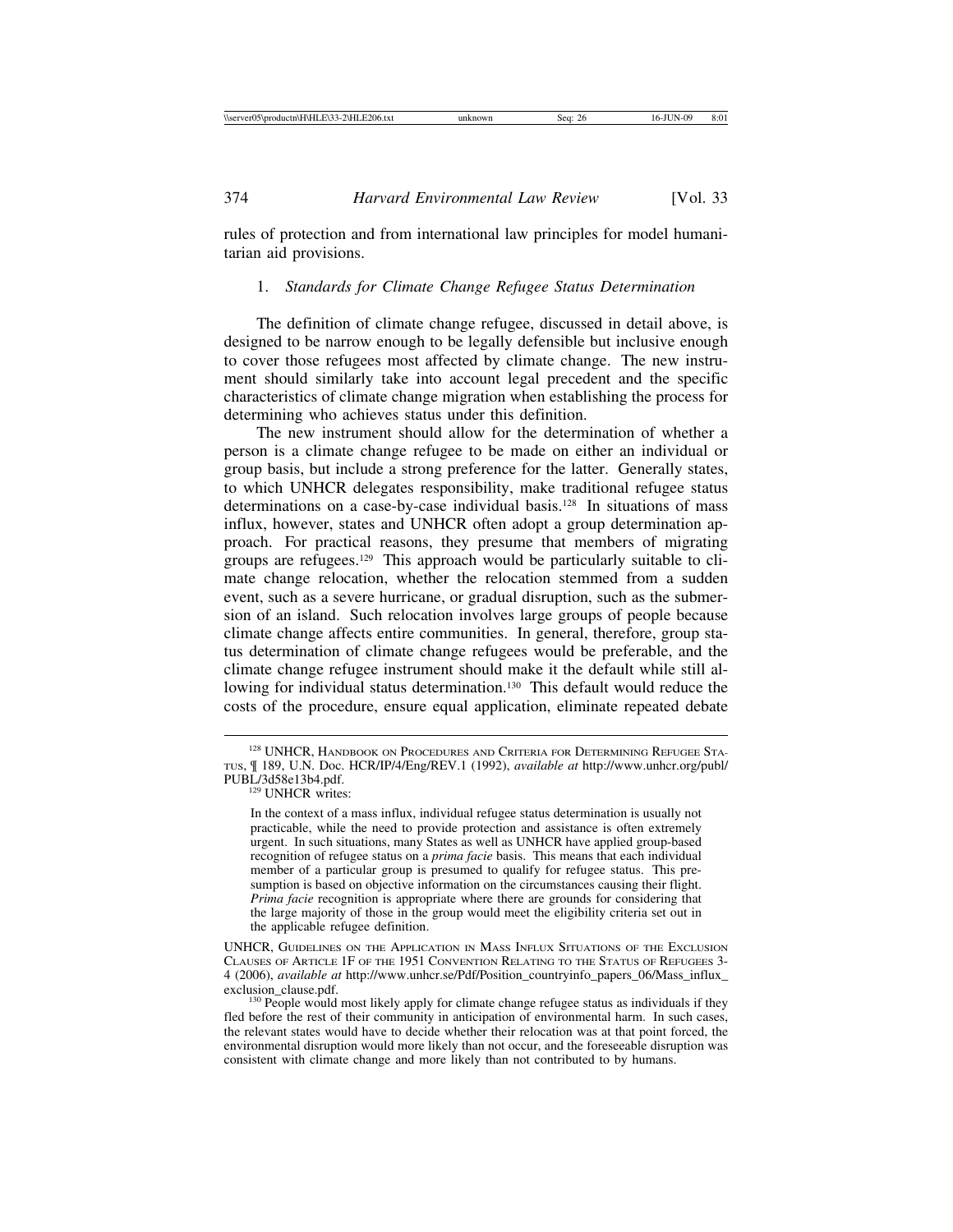over the causation of an event, facilitate provision of assistance, and discourage relocation before it is necessary. Group status determinations would also increase opportunities to formulate solutions that would keep the integrity of a group intact, which could help preserve cultures and national identities. Under this system, the body of scientific experts, discussed below, should consider on a regional or state level whether an environmental disruption that leads to displacement is covered under the definition of climate change refugee, that is, whether it is consistent with climate change and more likely than not contributed to by humans. The body's conclusions should in turn influence which communities are granted group status.

Allowing group status determinations for climate change refugees might attract some opposition. Certain states view group status determination as a temporary measure for emergency situations.131 Host states might be reluctant to extend this determination to relocation that could be permanent and resistant to letting large numbers of climate change refugees cross their borders with this long-term status. Myers writes, however, that "it must be an impossible option for any potential host country to suppose that it can hold back the rising flood of refugees through policy fiat or government diktat. . . . Refugees will always find ways to breach frontiers wholesale."132 As explained below, the new instrument should ease the burden of providing assistance to these group-determined climate change refugees by ensuring international assistance to the host state to deal with this kind of mass influx.

To make certain that assistance goes to those who truly need it, the new instrument on climate change refugees should acknowledge that people who flee climate change events may lose their refugee status and forfeit assistance under certain circumstances. As in the Refugee Convention, these people should no longer be able to receive assistance if they voluntarily obtain nationality and protection from a new country; return to or accept the protections of their home country; or, once their survival is no longer threatened, refuse to return to or accept the protections of their home country.133 In many climate change situations, such as that of a disappearing island state, return would be impossible. Thus, climate change refugees would frequently retain their status until they naturalize or become permanent residents in a new country.

<sup>131</sup> European Council on Refugees & Exiles, *Temporary Protection*, http://www.ecre.org/ topics/asylum\_in\_EU/temporary\_protection (last visited Mar. 18, 2009) (on file with the

<sup>&</sup>lt;sup>132</sup> MyERS, *supra* note 10, at 151.<br><sup>133</sup> For a more detailed list of conditions that cause refugees to lose their status, see Refugee Convention, *supra* note 3, art. 1(C). UNHCR refers to these provisions as cessation clauses because they explain when an individual ceases to be a refugee. Exclusion clauses are those under which an individual is excluded from refugee status because, for example, he or she has committed serious crimes. *See* UNHCR, *supra* note 128,  $\int$  111-39, 147-61. As in the Refugee Convention, climate change refugees would be obligated to uphold the laws of the host state as a precondition of continuing to receive protection. Refugee Convention, *supra* note 3, art. 2.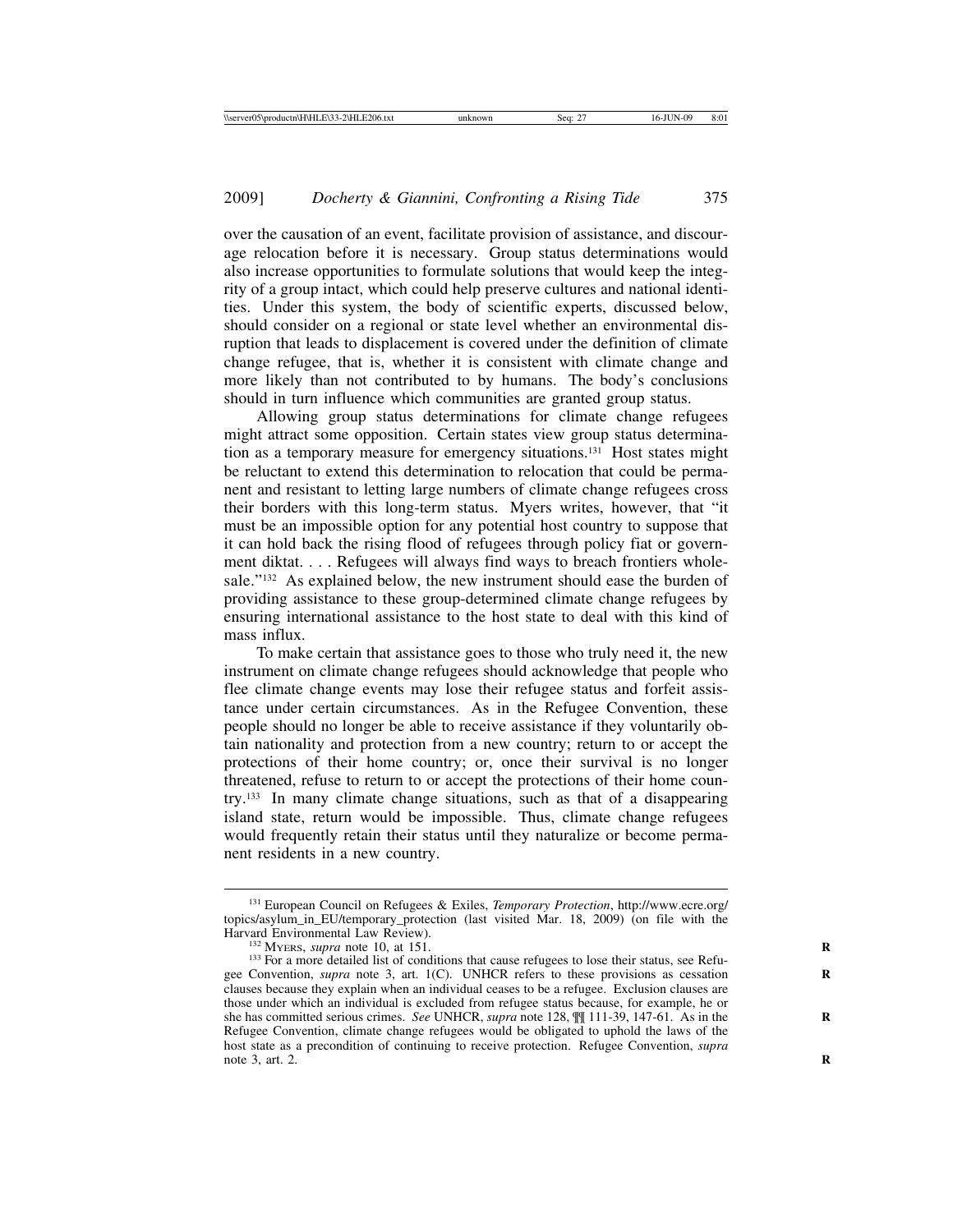#### 2. *Human Rights Protections*

The climate change refugee instrument should establish clear protections for the human rights of those who fall within its definition. According to UNHCR, "The [Refugee] Convention consolidates previous international instruments relating to refugees and provides the most comprehensive codification of the rights of refugees yet attempted on the international level."134 The Refugee Convention itself specifically refers to the "the principle that human beings shall enjoy fundamental rights and freedoms without discrimination."135 It therefore serves as a useful model of what kinds of human rights protections to include in a new instrument.136 The climate change refugee instrument should borrow heavily from this legal precedent, which is as applicable to climate change refugees as to traditional refugees, because it is well-established and difficult to challenge. The new instrument should guarantee a range of civil and political rights; economic, social, and cultural rights; and rights, particular to the refugee context, related to movement. It should do so in a nondiscriminatory manner and should ensure that all climate change refugees receive at least a minimum standard of treatment.

From the outset, the new instrument should guarantee that climate change refugees receive fair treatment. The instrument should grant these refugees rights at least equal to those of other aliens in the host country. James Hathaway refers to this minimum standard that states are obligated to meet as the "general standard of treatment."137 In some cases, climate change refugees should be entitled to even better treatment, equal to that accorded to nationals of the host state. Hathaway refers to this standard as an "exceptional standard of treatment."138 Climate change refugees should receive protections for the human rights enumerated in the new instrument according to these standards.

The climate change refugee instrument should explicitly guarantee certain rights. On the civil and political side, as in the Refugee Convention, climate change refugees should have access to courts and legal assistance.139 They should also have freedom to associate.<sup>140</sup> Both of these protections

<sup>134</sup> *Introductory Note* to UNHCR, CONVENTION AND PROTOCOL RELATING TO THE STATUS OF REFUGEES 5, 5 (2007), *available at* http://www.unhcr.org/protect/PROTECTION/3b66c2aa 10.pdf. <sup>135</sup> Refugee Convention, *supra* note 3, pmbl., para. 1. <sup>136</sup> There are other proposals that implicitly seek to draw on the Refugee Convention's

protections, but do not enumerate them. *See* Cooper, *supra* note 7, at 502 (arguing that the Refugee Convention covers environmental refugees); CONISBEE & SIMMS, *supra* note 19, at 25-27, 33 (proposing to expand the Refugee Convention to cover environmental refugees, or if that is not possible, to adopt a new convention); Maldives Draft Protocol, *supra* note 90 (pro- **R** posing an amendment to the Refugee Convention definition that would encompass environ-

 $^{137}$  James C. HATHAWAY, THE RIGHTS OF REFUGEES UNDER INTERNATIONAL LAW 192 (2005).<br> $^{138}$  *Id at 228-30*.

<sup>&</sup>lt;sup>139</sup> Refugee Convention, *supra* note 3, art. 16. <sup>140</sup> *Id.* art. 15.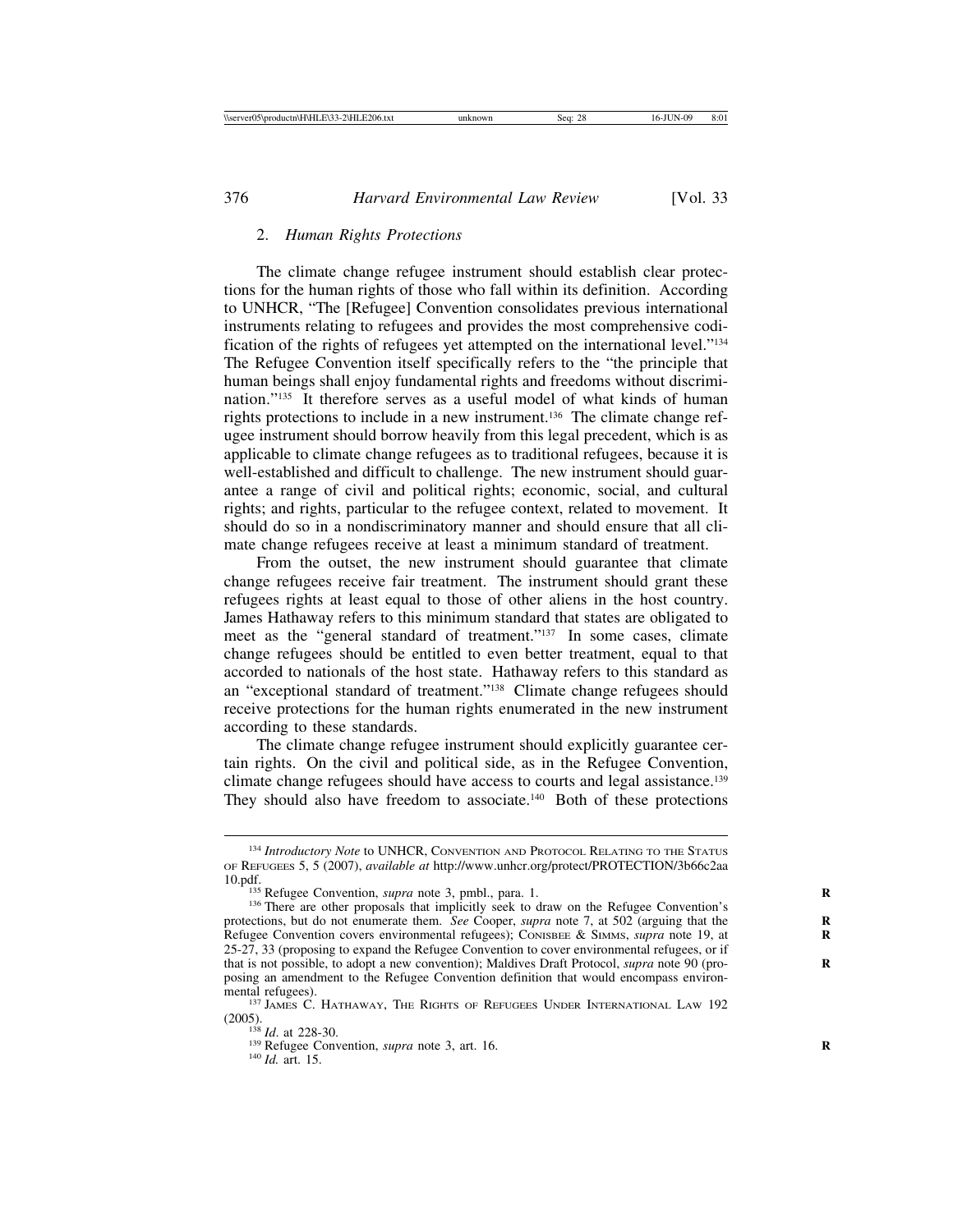should be at a level equal to that of host state nationals. Free expression should be added to the list of protections previously enumerated in the Refugee Convention and also fall under the exceptional standard of treatment. These protections should help ensure that climate change refugees have ways to promote their rights.

The new instrument should also protect economic, social, and cultural rights because they are important to climate change refugees' survival in their new environment. Under an exceptional standard of treatment, climate change refugees should receive access to rations, elementary education, public relief, employment benefits, social security, and workers' compensation.141 In addition, under a general standard of treatment, climate change refugees should be accorded employment rights, housing benefits, and higher education opportunities.<sup>142</sup> These provisions, also outlined in the Refugee Convention, establish the core humanitarian and livelihood protections that climate change refugees need when they flee an environmental disaster and enter a new country.

Finally, because climate change refugees by definition migrate across state borders, the new instrument should ensure some rights protections specifically related to movement. Non-refoulement, one of the basic rules of traditional refugee law, prohibits host states from forcibly returning a refugee to his or her home state when the refugee's "life or freedom would be threatened on account of his race, religion, nationality, membership of a particular social group or political opinion."143 In the climate change refugee instrument, the principle should prohibit forced return to a home state when climate-induced environmental change would threaten the refugee's life or ability to survive. The threat in this case comes from the environment, not from the home state's policies, but the effect on the victim is the same. Under other provisions that protect a climate change refugee's movement, host states must not penalize refugees who entered the host state unlawfully because they faced threats to their survival.<sup>144</sup> Host states must also allow freedom of movement within the host state's territory, equal to that of other aliens; issue identity and travel documents; and facilitate naturalization of the refugee.<sup>145</sup>

The climate change refugee instrument should require states parties to apply all of these provisions in a nondiscriminatory way. In Article 3, the Refugee Convention prohibits discrimination based on "race, religion or country of origin."146 An alternative list, based on that in the International Covenant on Economic, Social and Cultural Rights ("ICESCR") adopted in 1966, encompasses "race, colour, sex, language, religion, political or other

<sup>141</sup> *Id*. arts. 20, 22(1), 23, 24. <sup>142</sup> *Id.* arts. 17-19, 21, 22(2). <sup>143</sup> *Id.* art. 33; *see also* GOODWIN-GILL & MCADAM, *supra* note 68, at 354 (arguing that **<sup>R</sup>** non-refoulement is a principle of customary international law).<br><sup>144</sup> Refugee Convention, *supra* note 3, art. 31.<br><sup>145</sup> *Id.* art. 3.<br><sup>146</sup> *Id.* art. 3.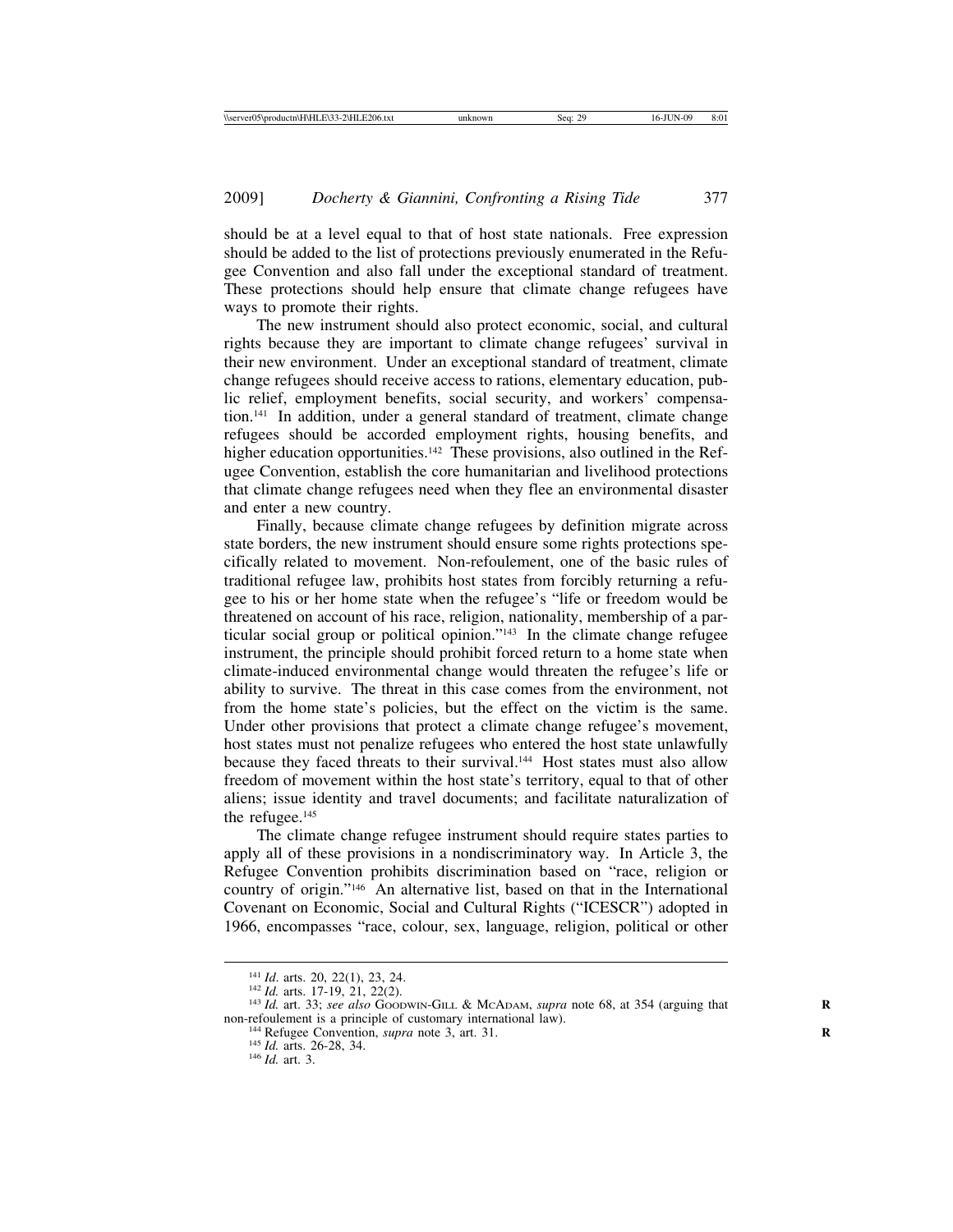opinion, national or social origin, property, birth or other status."147 More recently recognized categories of discrimination include disability<sup>148</sup> and sexual orientation. A widely inclusive yet not exhaustive list should serve as the model for nondiscrimination in the instrument on climate change refugees.

#### 3. *Humanitarian Aid*

While protections of human rights are crucial, in the aftermath of a forced migration, climate change refugees also require humanitarian aid.149 The climate change refugee instrument should therefore go beyond the Refugee Convention to guarantee that basic survival needs are met. It need not specify details about how that aid is delivered; it can leave that to its coordinating agency, which is discussed below. The instrument should specify, however, that it obligates states parties to contribute, to varying degrees, to the provision of aid.

The climate change refugee instrument could draw from the emerging principle of victim assistance, recently codified in the Convention on Cluster Munitions, which opened for signature in December 2008.150 Article 5 of the latter requires states "adequately [to] provide age- and gender-sensitive assistance, including medical care, rehabilitation and psychological support, as well as provide for [victims'] social and economic inclusion."<sup>151</sup> The specifics of the assistance to climate change victims would likely differ. While medical assistance is important, for refugees other types of assistance, such as food, water, and shelter, are equally so. Regardless, Article 5 establishes a legal principle that states are required to provide remedial humanitarian assistance. It also ensures that the circumstances of individual victims are taken into account. The Convention on Cluster Munitions calls for "ageand gender-sensitive assistance," qualities that are equally important when addressing a climate change refugee crisis.152 While negotiators will have to determine the details of the content of victim assistance, the precedent set by the Convention on Cluster Munitions for including such an aid provision is valuable. The precedent shows that legal instruments can require tangible assistance as well as protection of abstract rights.

<sup>147</sup> International Covenant on Economic, Social and Cultural Rights art. 2(2), *opened for signature* Dec. 16, 1966, 993 U.N.T.S. 3 (*entered into force* Jan. 3, 1976) [hereinafter

<sup>&</sup>lt;sup>148</sup> International Convention on the Rights and Dignity of Persons with Disabilities art. 5, *opened for signature* Mar. 30, 2007, G.A. Res. 61/106, Annex I, U.N. GAOR, 61st Sess.,

<sup>&</sup>lt;sup>149</sup> Renaud and his coauthors discuss the need for adequate humanitarian aid, arguing that "there is a need to empower the relevant entities in the United Nations system and other major assistance organisations to provide aid to environmental migrants/refugees." Renaud et al., supra note 13, at 34.

<sup>&</sup>lt;sup>150</sup> Convention on Cluster Munitions, *supra* note 6, arts. 2(1), 5. <sup>151</sup> Convention on Cluster Munitions, *supra* note 6, art. 5. <sup>152</sup> *Id*.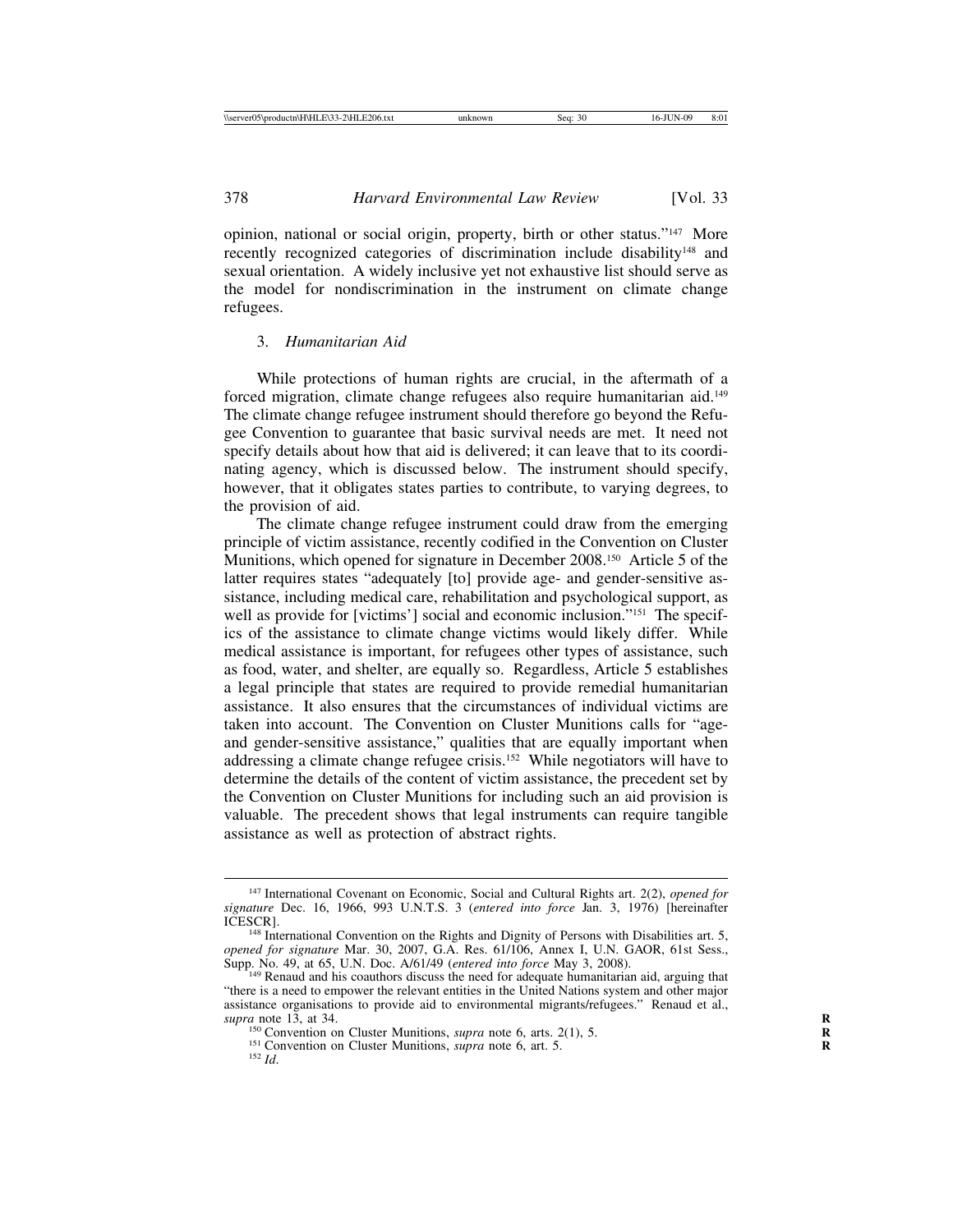The provision of aid is important not only for humanitarian reasons but also because of its link to the protection of human rights. According to UNHCR, which serves as a clearinghouse for humanitarian aid to traditional refugees, "Protection and material help are interrelated. UNHCR can best provide effective legal protection if a person's basic needs — shelter, food, water, sanitation and medical care — are also met."<sup>153</sup> In turn, adequate human rights protections help ensure that humanitarian aid is accessible and distributed in a nondiscriminatory manner. The new climate change refugee instrument, and the people it benefits, should not have to choose between protection and aid; the instrument should guarantee both.

## *B. Shared Responsibility*

The climate change refugee instrument should spread responsibility for providing human rights protections and humanitarian aid across all states to various degrees. Because refugees relocate to host states, host states should bear the primary burden of implementing the guarantees. Home states should be required to help with remedial measures to the extent possible but should in particular focus on preventing or preparing for climate-induced migration, which flows from their territory. The rest of the international community, which includes states that have contributed most to climate change, should support these efforts through obligatory in-kind or, more often, financial assistance proportional to states' contributions to climate change and capacity to pay. Such a shared scheme of responsibility is tailored to the international cause and transboundary effects of a climate change refugee crisis.

## 1. *Host State Responsibility*

The realization of the guarantees laid out above generally requires action by host states. Host states should bear this responsibility because climate change refugees are on their land, and therefore they are the states in the best position to implement the assistance. The obligations enumerated in the Refugee Convention almost all fall on host states.154 The standards for treatment it establishes require that refugees receive human rights protections equal to aliens or nationals in the host states.155 This legally accepted principle should apply to the case of climate change refugees. Similarly, each host state should take the lead in ensuring that humanitarian aid is dis-

<sup>153</sup> UNHCR, UNHCR/MRPI/B.3/ENG1 21 PROTECTING REFUGEES AND THE ROLE OF UNHCR (2007) [hereinafter UNHCR, PROTECTING REFUGEES], *available at* http://www. unhcr.org/basics/BASICS/4034b6a34.pdf. 154 The Refugee Convention uses a variety of phrases to indicate that host states have

obligations toward refugees. For example, it repeatedly establishes obligations for states parties with regard to refugees in "their territory." *See*, *e.g.*, Refugee Convention, *supra* note 3, arts. 17-19, 21, 23-24, 26-28, 31-32. <sup>155</sup> *See supra* text accompanying notes 137-38. **<sup>R</sup>**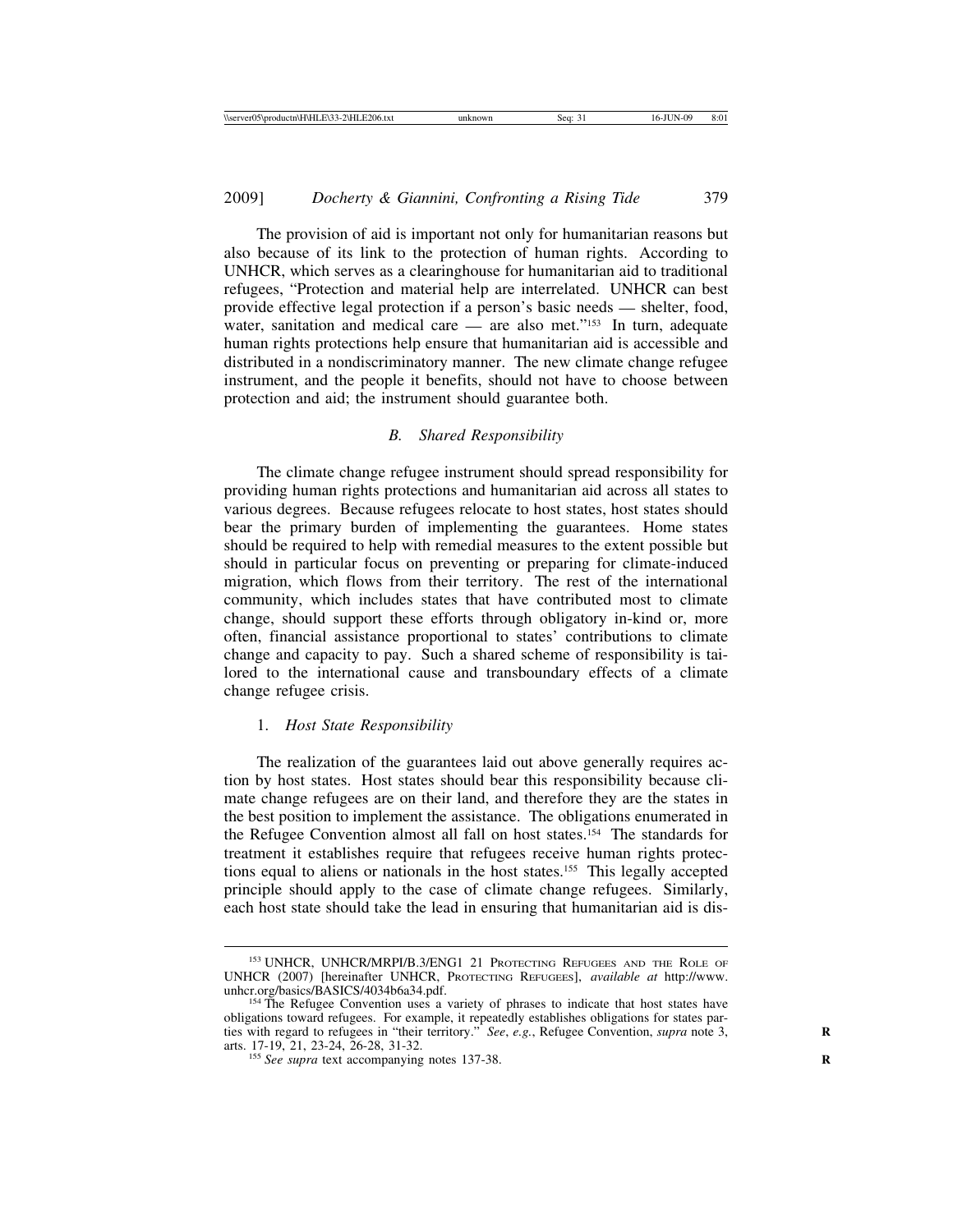tributed to the people who have fled into its territory. The host government, an international agency, or nongovernmental organizations can do the actual distribution. Other states should provide financial or in-kind support when possible, subject to host state approval as required by the rules of state sovereignty.

#### 2. *Home State Responsibility*

Host states should implement the protection and aid regime, but the climate change refugee instrument should obligate home states to provide assistance to the extent possible. While recognizing that different states have different capacities,<sup>156</sup> international law and human rights law in particular require states to care for their own people. This assignation of responsibility "springs from the fact of control over territory and inhabitants."<sup>157</sup> It is also consistent with state sovereignty. In the refugee context, home states no longer have control over their nationals who have fled or over the territory to which their nationals have relocated. Nevertheless, refugee law places some duties on home states. An international legal principle requires these states to "cooperate in the solution of refugee problems."158

The climate change refugee instrument should adopt this principle. One author writes that the duties of the home states include "contributing to the voluntary return of nationals abroad, and facilitating, in agreement with other States, the processes of orderly departure and family reunion."159 Cooperation at the time of migration, for example, by "facilitating . . . orderly departure and family reunion," is as applicable in the case of climate change as in other cases of migration, and a new instrument should require it.160 Cooperation related to return may be less relevant in the case of climate change refugees because environmental destruction or disappearance of a state will force many to relocate permanently. Nevertheless, the proposed instrument should require climate change refugees who have not integrated into a new country to return home when their survival is no longer threatened. The proposed instrument should therefore obligate home states to make such return possible.

The law governing traditional refugees emphasizes home states' responsibility during emigration and return, but the climate change refugee instrument should also require assistance between these moments. The new instrument should obligate home states to provide financial, material, and/or logistical assistance for temporary relocation or permanent resettlement to the degree they can.161 In some cases, like those of disappearing states,

<sup>&</sup>lt;sup>156</sup> See infra note 162.<br><sup>157</sup> GOODWIN-GILL & MCADAM, *supra* note 68, at 3-4.<br><sup>158</sup> Id. at 3.<br><sup>159</sup> Id.<br><sup>159</sup> Id.<br><sup>160</sup> Id.<br><sup>160</sup> Id. do not flee their state, but the details of their responsibility are beyond the scope of this Article.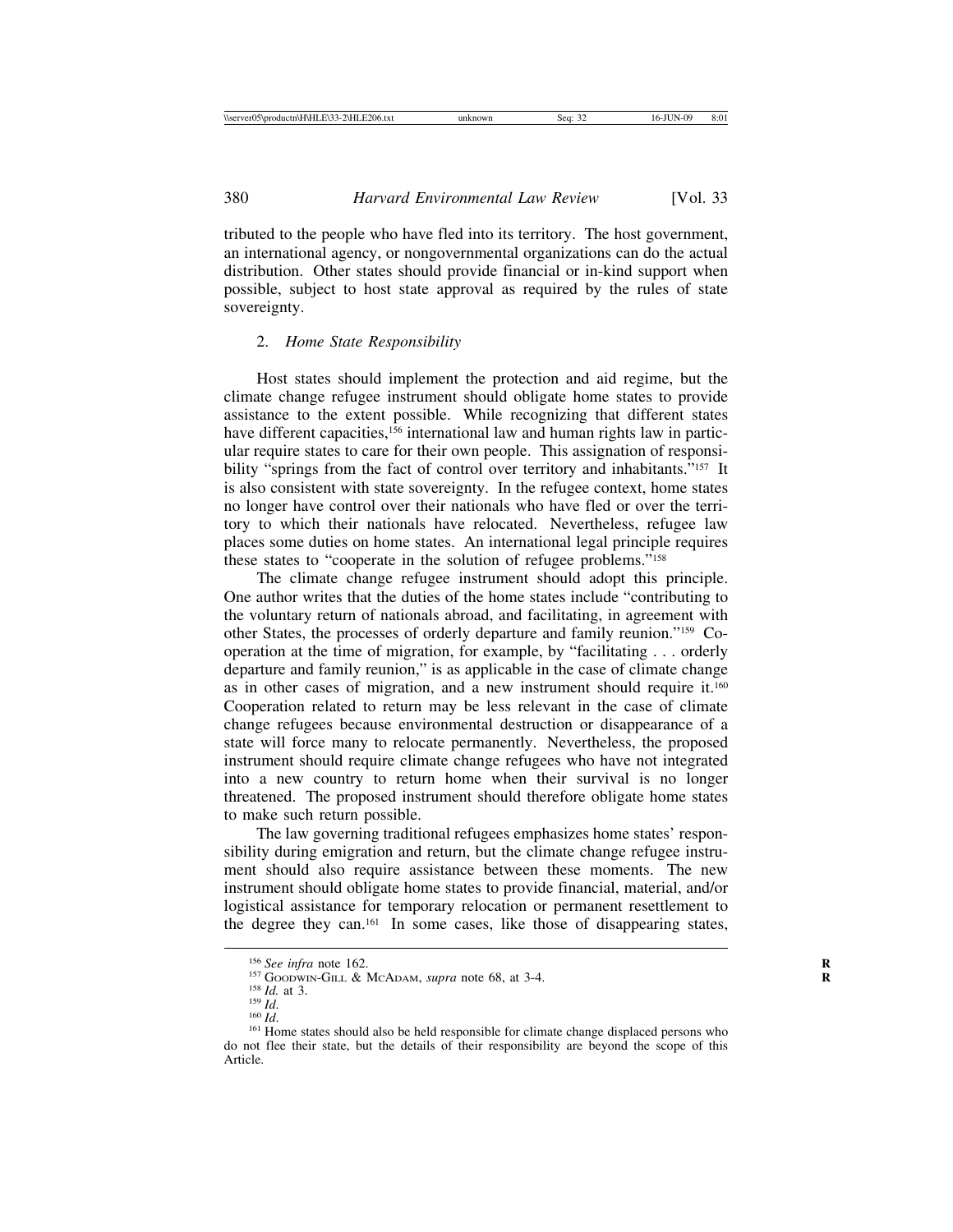states might be able to contribute little to no assistance, so the instrument on climate change refugees should only compel home states to assist to the extent possible. The climate change refugee instrument can use the model of treaties that recognize the reality that states' resources vary and add qualifying language to their obligations.162

An obligation to provide remedial assistance is a tenable provision of the proposed new instrument because climate change refugees have different relationships with their home states than most other refugees. Traditional refugees generally flee their homes because they fear their states. Such states would be unlikely to support the very people they persecuted, and the refugees might not welcome their assistance. Climate change refugees, by contrast, often flee states that are unable, not unwilling, to protect them at home. In these circumstances, home states should agree to contribute to the welfare of their nationals, wherever they are located, until they naturalize in a new country. Even if home states are not willing to assist, however, the new instrument should obligate them to assist to the extent possible.

The climate change refugee instrument should also obligate home states to help prevent a refugee crisis because they may be in the best position to do so. According to a commentary on traditional refugee law, an international legal principle places a responsibility on states to prevent forced migration.163 They must "exercise care in their domestic affairs in the light of other States' legal interests" and "assist[ ] in the removal or mitigation of the causes of flight."164 Under a climate change refugee regime, home states should also be required, to the extent possible, to address increased refugee flows before they reach the crisis stage.<sup>165</sup> Crisis prevention could consist of either attempting to eliminate the need for migration or preparing to handle it in an organized way. The Netherlands, for example, is combating rising sea levels with high-tech flood management and river and sea defenses, which are designed to keep the state habitable.<sup>166</sup> Proposing an alternative approach, in 2008, the then president-elect of the Maldives announced he would establish a fund to purchase a new homeland for his low-lying island country, which is at risk of being flooded.<sup>167</sup> While perhaps costly, such critical preventive measures have the potential to help communities stay in-

<sup>&</sup>lt;sup>162</sup> For examples of qualifying language, see, for example, ICESCR, *supra* note 147, art. 2 ("to the maximum of its available resources"); Convention on Cluster Munitions, *supra* note 6, art. 7(1)(h) ("to the extent possible"); Protocol on Explosive Remnants of War (Protocol V) to the Convention on Prohibitions or Restrictions on the Use of Certain Conventional Weapons Which May Be Deemed to Be Excessively Injurious or to Have Indiscriminate Effects art. 4(1), Nov. 27, 2003, U.N. Doc. CCW/MSP/2003/2 [hereinafter CCW Protocol V] ("to the

<sup>&</sup>lt;sup>163</sup> GOODWIN-GILL & MCADAM, *supra* note 68, at 3.<br><sup>164</sup> *Id.* <sup>165</sup> Measures to mitigate climate change more generally fall under the auspices of the UNFCCC, not a climate change refugee instrument. The latter should focus on mitigating a

refugee crisis. <sup>166</sup> Mark Hertsgaard, *On the Front Lines of Climate Change*, TIME, Apr. 7, 2007, at 104. <sup>167</sup> *Plan for New Maldives Homeland*, BBC NEWS, Nov. 10, 2008, http://news.bbc.co.uk/

<sup>2/</sup>hi/south\_asia/7719501.stm (on file with the Harvard Environmental Law Review).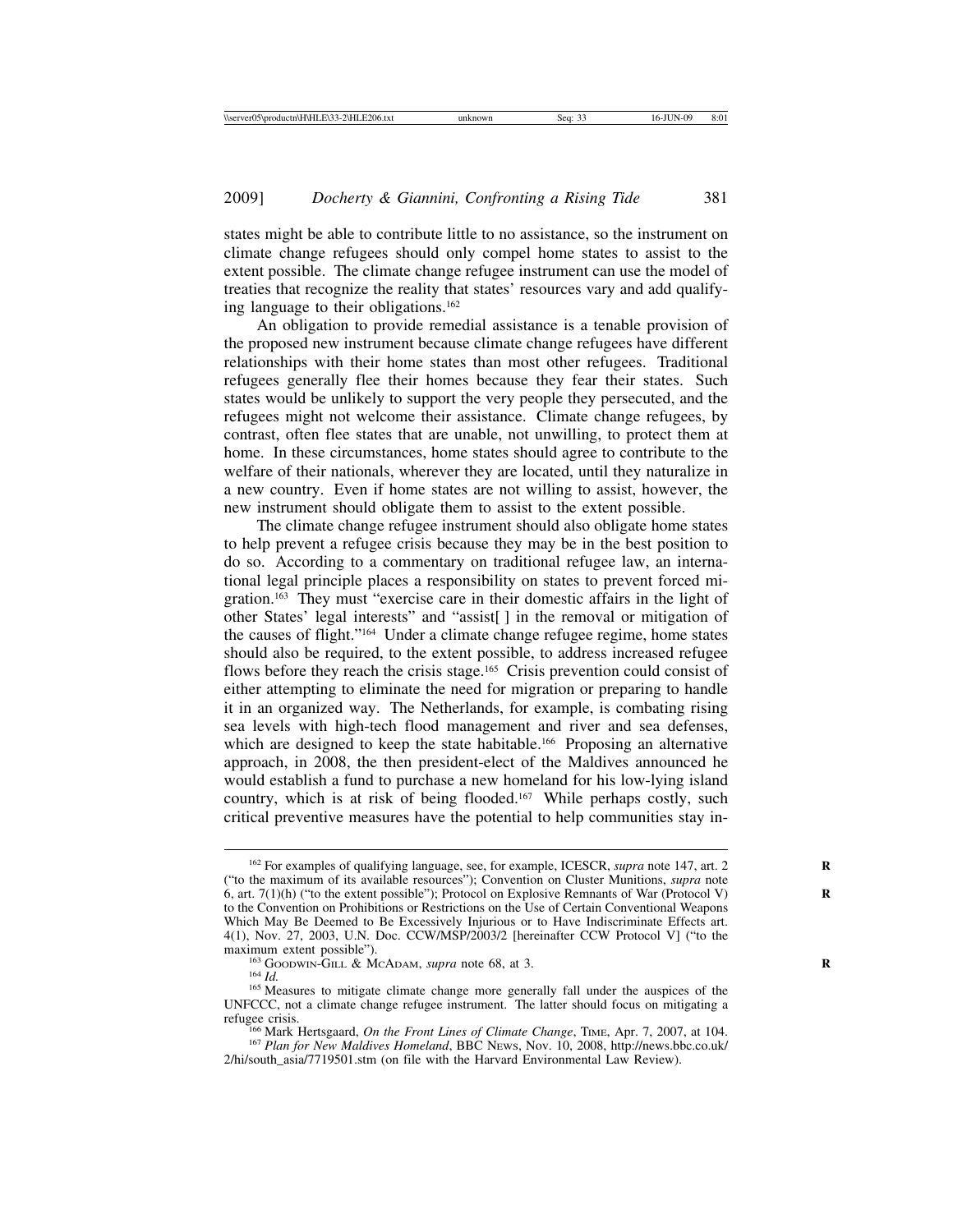tact and thus to protect both national and cultural integrity and long-term global security.168 Under the climate change refugee instrument, as elaborated in the next Section, home states should also be able to receive international assistance for these kinds of efforts.169

## 3. *International Cooperation and Assistance*

The climate change refugee instrument should spread responsibility for protecting human rights and providing humanitarian aid across the international community. Since climate change is international in origin, it should have an international solution. The home and host states should not have to bear the burden of climate change refugees alone because, for the most part, their actions are not the root of the problem. Instead, climate change stems from cumulative actions of states, most notably developed ones, from every continent. By pooling all states' resources, the world will be better able to address adequately the migration caused by climate change. Furthermore, there are legal and moral reasons to hold those who contributed most to causing the harm responsible for mitigating it.170

The accepted legal principle of international cooperation and assistance should serve as the basis for the shared responsibility of the climate change refugee instrument. Multiple branches of international law offer precedent for including obligations to provide such assistance, $171$  but the precedent in

placed persons convention, "parties with populations at risk of climate change displacement continue to take climate change adaptation and mitigation actions" and that they could receive assistance for their efforts. Hodgkinson et al., *supra* note 7, at 2.

<sup>170</sup> See GERMAN ADVISORY COUNCIL, *supra* note 22, at 200 ("Most developing countries lack the capacities and resources to implement effective adaptation measures. The industrialized countries, as the main drivers of climate change, have a special responsibility to provide assistance to the developing countries to enable them to deal with the impacts of climate

<sup>168</sup> *See* GERMAN ADVISORY COUNCIL, *supra* note 22, at 190 (discussing the need for preventive action by 2020 to avert "massive climate-induced security risks," and noting that if a prevention strategy fails by 2020, "the costs of mitigating the social and security impacts of climate change will rise considerably" and that if climate change goes "unabated" during the second half of the twenty-first century, "environmental changes . . . are very likely to overstretch . . . the global economy"); *id.* at 208 (noting that while mitigation costs will be significant, "these costs are still far lower than the costs of climate damage resulting from inaction"). <sup>169</sup> Hodgkinson and his coauthors similarly propose that, under a new climate change dis-

change.").  $171$  The obligation is particularly common in weapons treaties, the most recent example being the 2008 Convention on Cluster Munitions, which requires states parties "in a position to do so" to provide multiple types of assistance to states affected by cluster munitions. Convention on Cluster Munitions, *supra* note 6, art. 6. (stating, for example, that "[e]ach State Party in a position to do so shall provide technical, material and financial assistance to States Parties affected by cluster munitions, aimed at the implementation of the obligations of this Convention"); *see also* CCW Protocol V, *supra* note 162, art. 8; Convention on the Prohibition of the Use, Stockpiling, Production and Transfer of Anti-Personnel Mines and on Their Destruction art. 6, *opened for signature* Dec. 3, 1997, 2056 U.N.T.S. 211 [hereinafter Mine Ban Treaty]; Convention on the Prohibition of the Development, Production, Stockpiling and Use of Chemical Weapons and on Their Destruction art. 10, *opened for signature* Jan. 13, 1993, S. TREATY DOC. NO. 103-21, 1974 U.N.T.S. 45; Convention on the Prohibition of the Development, Production, and Stockpiling of Bacteriological (Biological) and Toxin Weapons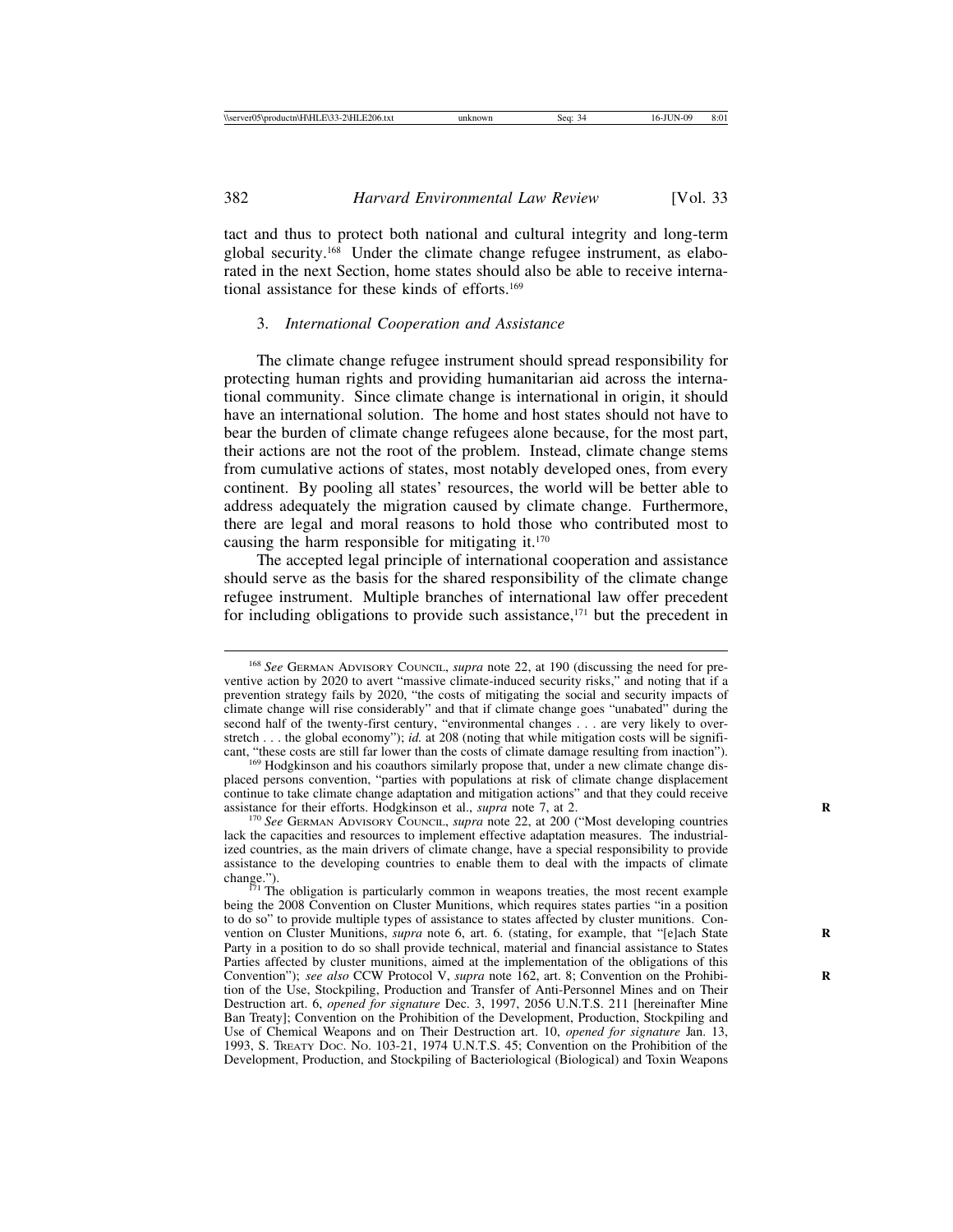human rights law is the most relevant to the climate change refugee instrument. In its preamble, the Refugee Convention recognizes the burden it places on host states and notes that because the problem is international in scope, "a satisfactory solution . . . cannot therefore be achieved without international co-operation."172 As noted in a 2009 OHCHR report on climate change and human rights, several other human rights treaties establish binding obligations for international cooperation and assistance.<sup>173</sup> The ICESCR states: "Each State Party to the present Covenant undertakes to take steps, individually and through international assistance and co-operation . . . to achiev[e] progressively the full realization of the [Covenant's] rights."174 Such obligations go beyond promoting human rights to providing humanitarian aid. The Committee on Economic, Social, and Cultural Rights ("CESCR"), which publishes interpretations of the ICESCR, argues that "[s]tates have a joint and individual responsibility, in accordance with the Charter of the United Nations, to cooperate in providing disaster relief and humanitarian assistance in times of emergency, including assistance to refugees and internally displaced persons."175 An obligation for international cooperation and assistance is particularly appropriate in a climate change refugee instrument because the international community contributed to the problem of climate change.

Instead of merely creating an abstract obligation, the new instrument should establish a mechanism to collect and distribute the assistance. While many types of in-kind assistance, including material and logistical aid, would benefit climate change refugees and states affected by their migration, financial assistance is particularly critical. Building on legal and academic models, the climate change refugee instrument should not only lay out the principle of international cooperation and assistance, but also realize it through a global fund, which will be discussed in more depth below.176

and on Their Destruction art. 7, *opened for signature* Apr. 10, 1972, 26 U.S.T. 583, 1015

<sup>&</sup>lt;sup>172</sup> Refugee Convention, *supra* note 3, pmbl., para. 4.<br><sup>173</sup> OHCHR, *Report on the Relationship between Climate Change and Human Rights*, ¶ 85, U.N. Doc. A/HRC/10/61 (Jan. 15, 2009) (noting that the principle of international cooperation appears in provisions of the ICESCR, the Convention on the Rights of the Child, and the International Convention on the Rights and Dignity of Persons with Disabilities). The Convention Concerning the Worst Forms of Child Labour obligates parties to "take all appropriate steps to assist one another . . . through enhanced international cooperation and/or assistance." Convention (No. 182) Concerning the Prohibition and Immediate Action for the Elimination of the Worst Forms of Child Labour art. 8, *adopted* June 17, 1999, S. TREATY DOC. NO. 106-5, 2133 U.N.T.S. 161 (*entered into force* Nov. 19, 2000) [hereinafter Conven-

<sup>&</sup>lt;sup>174</sup> ICESCR, *supra* note 147, art. 2(1); *see also* Convention Concerning the Worst Forms of Child Labour, *supra* note 173, arts. 11(2), 15(2).<br><sup>175</sup> Comm. on Econ., Soc. and Cultural Rights, *General Comment 12: The Right to Ade-*

*quate Food*, ¶ 12, U.N. Doc. E/C.12/1995/5 (May 12, 1999) [hereinafter CESCR]. <sup>176</sup> *See infra* Part IV.C.1.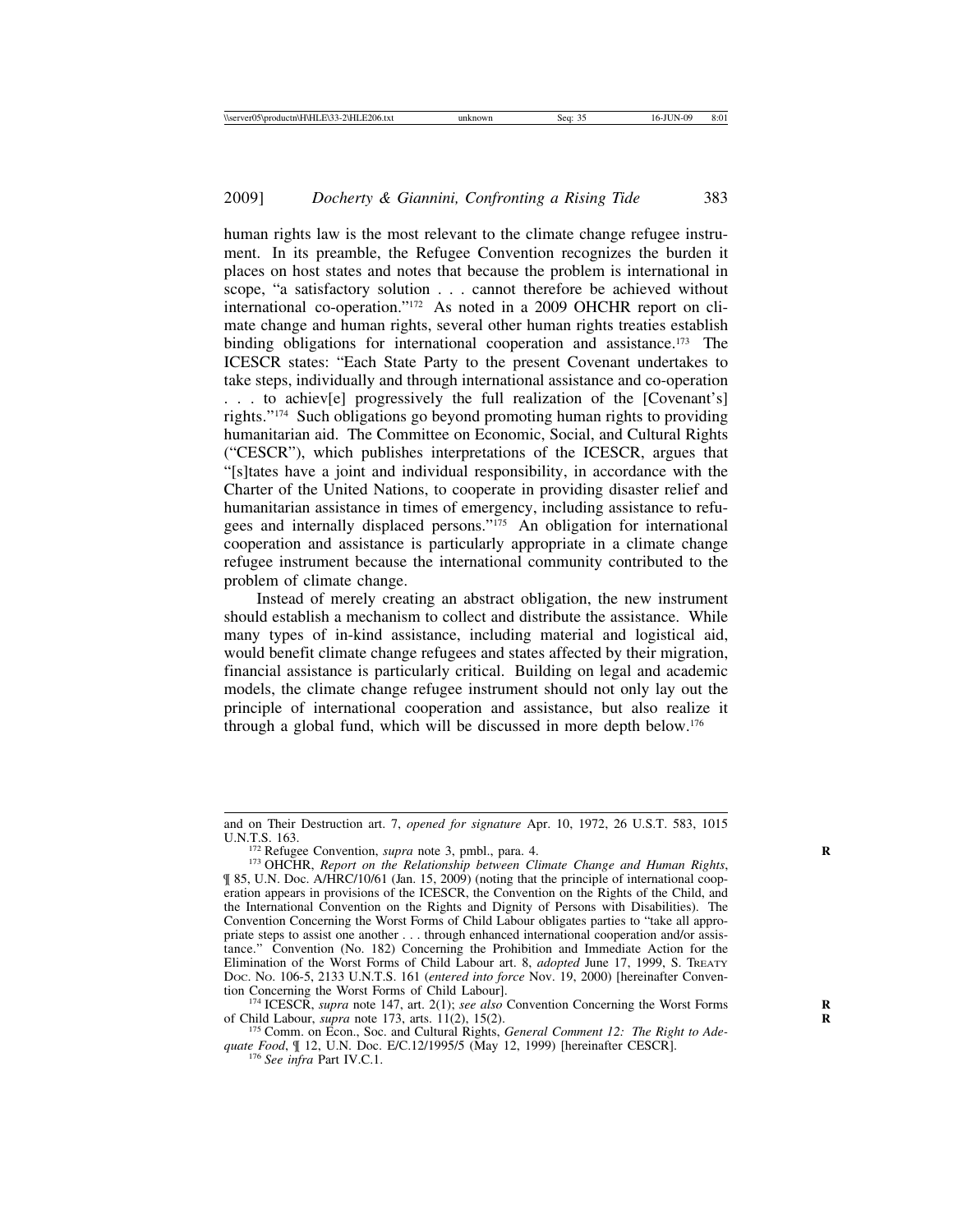### 4. *Summary of Assistance Flows*

The climate change refugee instrument should thus establish multiple flows of assistance. As shown in the chart below, host states should assist refugees directly by implementing human rights protections and humanitarian aid programs. Home states should assist their people by working to prevent or prepare for foreseeable refugee crises and, after migration, by contributing in-kind or financial assistance to the extent possible to host states. The home-to-host state assistance could be funneled through a global fund or delivered directly through a bilateral agreement. The international community should in turn provide three types of assistance: 1) assistance to host states to help cover the costs of remedial measures; 2) assistance to home states to support preventive measures; and 3) assistance to the refugees themselves via a coordinating agency or other aid organization. Together these mechanisms spread responsibility for climate change refugees across responsible and affected parties.

| <b>Contributor</b>         | Recipient  | Path                                                                                             | <b>Type of Assistance</b>                              |
|----------------------------|------------|--------------------------------------------------------------------------------------------------|--------------------------------------------------------|
| Host state                 | Refugees   | Direct                                                                                           | Human rights protections<br>and humanitarian aid       |
| Home state                 | Its people | <b>Direct</b>                                                                                    | Measures to prevent or<br>prepare for forced migration |
|                            | Host state | Direct or through global<br>fund                                                                 | Support for implementation<br>of remedial measures     |
| International<br>community | Host state | Global fund                                                                                      | Support for implementation<br>of remedial measures     |
|                            | Home state | Global fund                                                                                      | Support for implementation<br>of preventive measures   |
|                            | Refugees   | Global fund awards to<br>intergovernmental or non-<br>governmental humanitarian<br>organizations | Humanitarian aid                                       |

ASSISTANCE OBLIGATIONS IN THE CLIMATE CHANGE REFUGEE INSTRUMENT

#### *C. Administration of the Instrument*

To help administer this complicated regime, the climate change refugee instrument should establish three organs. It should create a global fund to collect and distribute financial assistance. It should also create a coordinating agency, akin to UNHCR, to help oversee human rights protections and humanitarian aid programs. Finally, it should form a body of scientific experts to make determinations related to the instrument's definition and the division of financial responsibility. While the organs themselves should de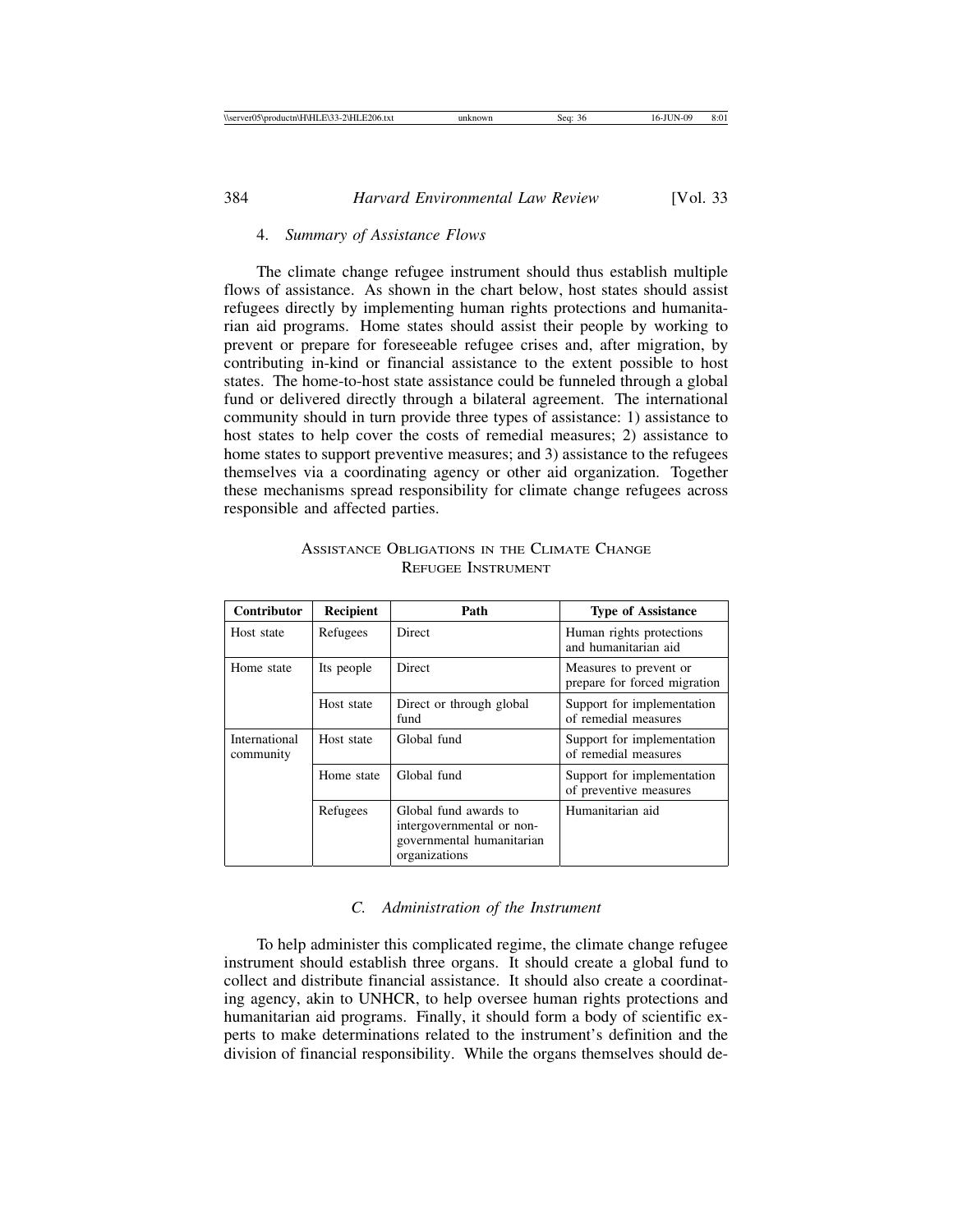fine the details of their operations, the proposed instrument should require their creation and clarify their respective mandates.

## 1. *A Global Fund*

The climate change refugee instrument should establish a global fund to manage the provision of international assistance. It should determine the size of obligatory contributions, collect payments, and distribute grants to states in need and organizations that provide aid to refugees themselves. The instrument should allow states to substitute in-kind assistance for financial assistance, but distribution of the former should be funneled through the instrument's coordinating agency.

The UNFCCC provides precedent for the creation of a fund to implement international cooperation and assistance. It establishes a financial mechanism to distribute assistance and entrusts the Global Environment Facility to implement it.177 The Global Environment Facility manages multiple funds under the UNFCCC and distributes about \$250 million in aid per year.178 The Special Climate Change Fund, for example, accepts voluntary donations to address adaptation and other climate change problems.179 This system represents one way to implement international cooperation and assistance in the context of climate change.

Several authors have offered other useful models for a global fund more closely related to climate change refugees. In a 2002 article, Benito Müller proposes a Disaster Relief Fund under the auspices of the UNFCCC. He calls for "*binding up-front* contributions from the industrialised country parties to the [UNFCCC] . . . to cover the costs of the international relief effort for climate-related disasters."180 Biermann and Boas argue that a UNFCCC protocol should create a Climate Refugee Protection and Resettlement Fund. They base its design on four principles: 1) all financial awards would be grants; 2) all donations would be dedicated to the climate change fund so as not to compete with other funds' needs; 3) the fund would reimburse refugee-protection costs fully when the sole cause of the migration is climate change and partially when it is only a contributory cause; and 4) states parties to the UNFCCC protocol would determine the recipients and amounts of aid.181 David Hodgkinson and his coauthors also suggest a fund as part of their proposed convention on climate change displaced persons, which cov-

<sup>&</sup>lt;sup>177</sup> UNFCCC, *supra* note 5, arts. 11, 21(3).<br><sup>178</sup> Global Environment Facility, Climate Change, http://www.thegef.org/interior\_right. aspx?id=232 (last visited Mar. 18, 2009) (on file with the Harvard Environmental Law Review).<br><sup>179</sup> UNFCCC Conference of the Parties on its Seventh Session, 8th Plenary Meeting, Mar-

rakesh, Morocco, Oct. 29-Nov. 10, 2001, *Decision 7/CP.7: Funding Under the Convention,* 44, ¶¶ 2-3, U.N. Doc. FCCC/CP/2001/13/Add.1 (Jan. 21, 2002); *see also* Global Environment Facility, Special Climate Change Fund, http://www.gefweb.org/interior\_right.aspx?id=192 (last visited Mar. 18, 2009) (on file with the Harvard Environmental Law Review). <sup>180</sup> Müller, *supra* note 98, at 3. <sup>181</sup> Biermann & Boas, *supra* note 7, at 29-30.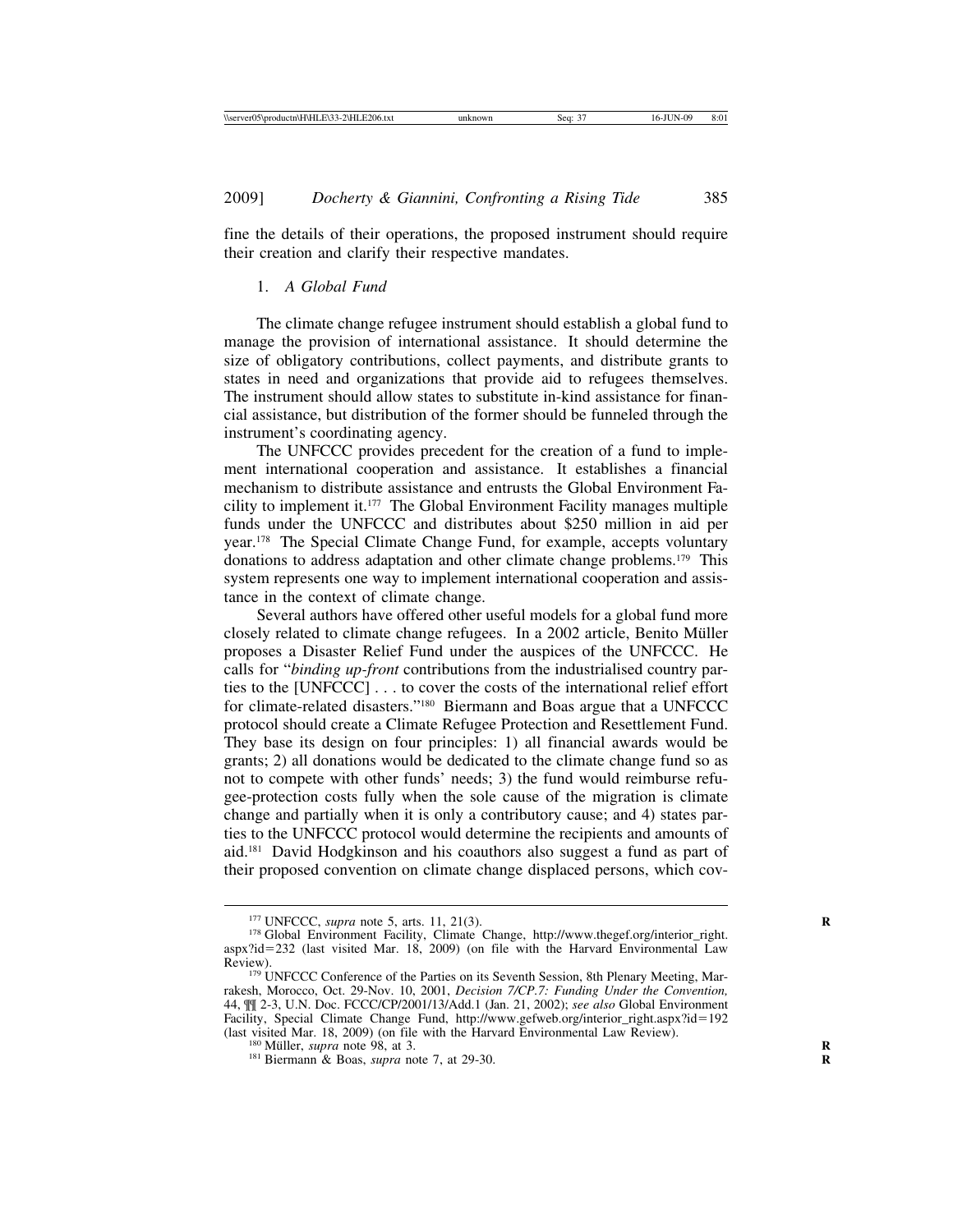ers those who migrate internally as well as across boundaries. Their fund would "(a) assist internal resettlement; (b) enable responses to specific climate change events; and (c) assist adaptation and mitigation by affected parties."182 Although they differ in details and specificity, these proposals illustrate growing support for establishing such a mechanism.

In establishing a global fund, the climate change refugee instrument should allocate international contributions according to states' common but differentiated responsibilities. This principle, common in international environmental law, is based on the idea that all states have a shared responsibility to protect the environment.<sup>183</sup> At the same time, it recognizes that there are "historical differences in the contributions of developed and developing States to global environmental problems, and differences in their respective economic and technical capacity to tackle these problems."184 As a result, states should pay different amounts for environmental protection. This approach is appropriate for climate change because while the environmental phenomenon affects the "common heritage of mankind,"185 states have contributed to the problem to different degrees. This approach is also practical because it considers states' varied capacities to provide financial assistance.186

International legal precedent supports the use of the common but differentiated responsibilities standard in the climate change refugee instrument. Elements of the principle date back to 1949,187 and the phrase itself appears in the Rio Declaration on Environment and Development, the UNFCCC, and the Kyoto Protocol to the UNFCCC, which are all environmental instruments.188 In Article 3, the UNFCCC states: "The Parties should protect the climate system . . . on the basis of equity and in accordance with their common but differentiated responsibilities and respective capabilities."189 The phrase also appears in the UNFCCC preamble and in the chapeau of Article

<sup>&</sup>lt;sup>182</sup> Hodgkinson et al., *supra* note 7, at 2. In an overview of its proposal to amend the Refugee Convention, the Maldives proposes an Environmental Impact Adaptation-UNHCR Fund, which would "assist persons displaced by environmental impacts or imposed land conditions," but it does not provide much detail. Maldives Draft Protocol, *supra* note 90, at 18. **R** Conisbee and Simms do not propose a particular fund but argue that the international community needs to take financial responsibility for its contributions to climate change. CONISBEE  $\&$ SIMMS, *supra* note 19, at 33-34. **R** 183 CTR FOR INT'L SUSTAINABLE DEV. LAW, THE PRINCIPLE OF COMMON BUT DIFFERENTI-

ATED RESPONSIBILITIES: ORIGINS AND SCOPE 1 (2002) [hereinafter CISDL], *available at* http://

<sup>&</sup>lt;sup>184</sup> *Id.* <sup>185</sup> *Id.* 185 *Id.* 186 **Ig.** 186 **IG.** 186 **IG.** 186 **IG.** 186 **IG.** 186 **Human rights law also recognizes the need for this practical caveat. In CESCR Gen**eral Comment 12, which finds that states are required to provide humanitarian assistance, the CESCR states, "Each State should contribute to this task in accordance with its ability."<br>CESCR, *supra* note 175, ¶ 38.

<sup>&</sup>lt;sup>187</sup> CISDL, *supra* note 183, at 2.<br><sup>188</sup> Rio Declaration, *supra* note 125, princ. 7; UNFCCC, *supra* note 5, pmbl., para. 6, arts. 3(1), 4(1); Kyoto Protocol to the United Nations Framework Convention on Climate Change art. 10, *opened for signature* Mar. 16, 1998, 2303 U.N.T.S. 148 (*entered into force* Feb. 16, 2005). <sup>189</sup> UNFCCC, *supra* note 5, art. 3(1). **<sup>R</sup>**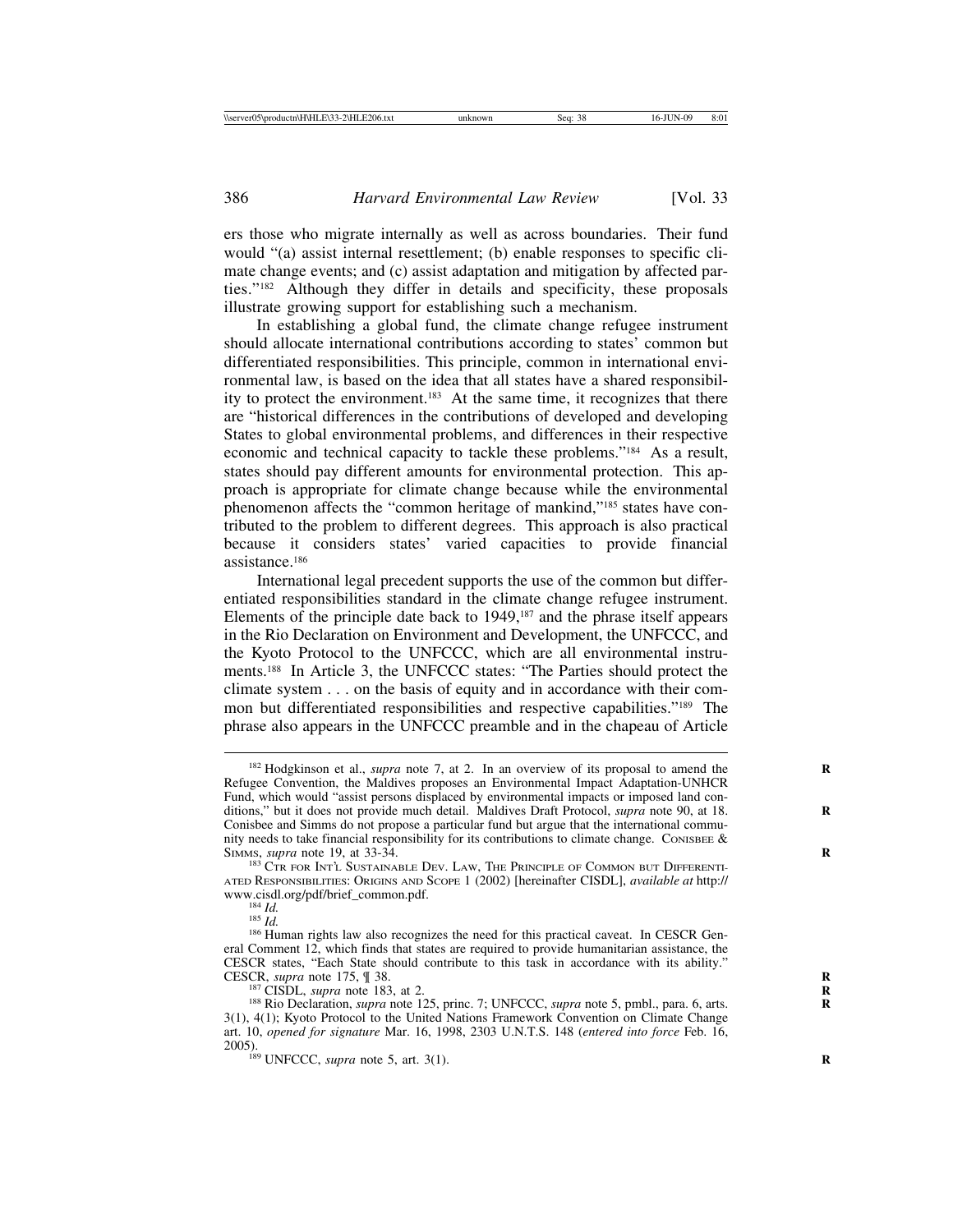4(1), which says that states parties must take into account their common but differentiated responsibilities when fulfilling their common commitments.<sup>190</sup> Multiple authors, including the German Advisory Council,<sup>191</sup> Biermann and Boas,<sup>192</sup> Hodgkinson et al.,<sup>193</sup> and Müller,<sup>194</sup> suggest using the common but differentiated standard. Determining individual states' contributions to climate change is difficult and should be left to the body of scientific experts discussed below. The global fund should consider the scientific findings along with data on states' capacities to pay to determine each state's ultimate responsibility. It should also reevaluate its allocations of responsibility periodically to make sure they remain current.

While recognizing that states would provide different amounts of assistance, the climate change refugee instrument should obligate states parties to contribute their assigned amount to the fund. The primary source of assistance for traditional refugees, UNHCR, solicits the vast majority of its operating budget from voluntary donors, including governments and private parties.195 This voluntary policy is an appropriate way to handle the traditional refugee problems because the persecuting home state, not the international community, caused the migration, and therefore the international community should not be legally required to provide financial or in-kind assistance. The situation is different in the case of climate change refugees. Müller writes, "The acknowledged common but differentiated responsibilities for climate change phenomena make the funding of climate-related disaster relief a prime candidate for a transformation from relying on voluntary charitable donations to being based on binding contributions."196 In this case, the international community contributed to the problem and should be obligated to contribute to the solution.

States should work out the administrative details of a funding mechanism during negotiation or implementation of the climate change refugee instrument, but any global fund should take into account the following additional elements. First, home and host states should be eligible to receive assistance because both are directly affected by the climate change refugee crisis. Second, the fund should award aid not only for assistance measures but also for measures to reduce the impact of a foreseeable refugee crisis; prevention is as important as remediation. Third, states should have access to assistance for migration due to gradual environmental change as well as sudden emergency refugee flows. A fund that includes all these elements would ensure that the international community shares the burden of dealing

<sup>&</sup>lt;sup>190</sup> *Id.* pmbl., para. 6, art. 4(1).<br><sup>191</sup> GERMAN ADVISORY COUNCIL, *supra* note 22, at 206 (discussing common but differentiated responsibilities); *id.* at 211 (discussing creation of a global fund).

<sup>&</sup>lt;sup>192</sup> Biermann & Boas, *supra* note 7, at 26.<br><sup>193</sup> Hodgkinson et al., *supra* note 7, at 2. Hodgkinson and his coauthors adopt this approach for resettlement and CCDP assistance. *Id*.

<sup>&</sup>lt;sup>194</sup> Müller, *supra* note 98, at 3.<br><sup>195</sup> UNHCR, Protecting Refugees, *supra* note 153, at 29.<br><sup>196</sup> Müller, *supra* note 98, at 3; *see also* German Advisory Council, *supra* note 22, at 206.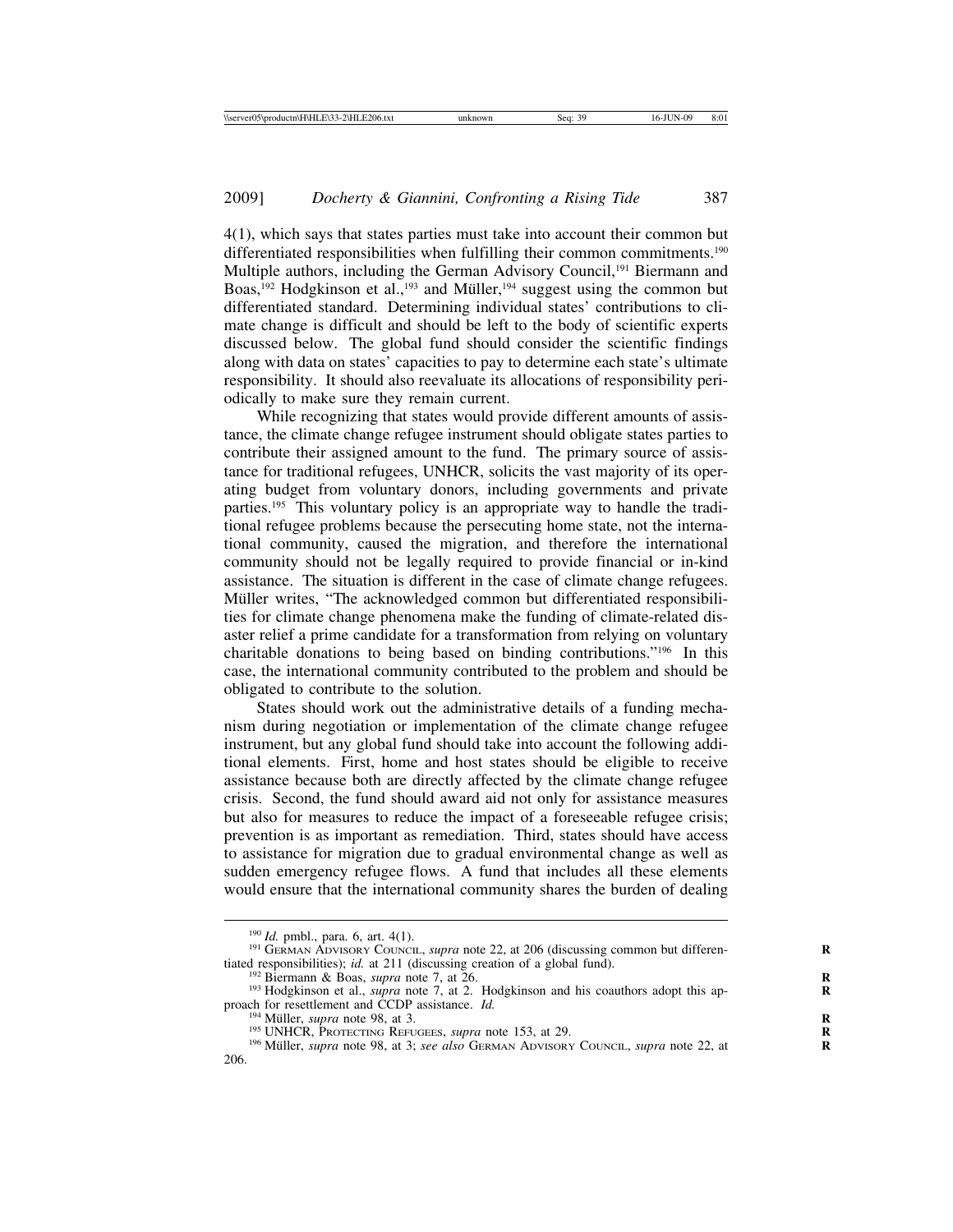with this international phenomenon and that the necessary financial assistance is available to those who need it.

#### 2. *A Coordinating Agency*

The climate change refugee instrument should create a coordinating agency to support implementation of the instrument's provisions. The agency should work with home states to prevent refugee crises. It should cooperate with host states to fulfill the guarantees of human rights protections and humanitarian aid. It should help climate change refugees return to their home country or find permanent homes as naturalized citizens in a new one. Collaboration should play an important role in the carrying out of this mandate. In addition to establishing relationships with governments, the agency should partner with other groups, such as intergovernmental or nongovernmental organizations, to deliver aid. It should also take into account the opinions and concerns of climate change refugees themselves and allow them to participate in decision-making. Finally, the agency should collect and distribute in-kind contributions of assistance.

UNHCR provides the most obvious model for such an agency. According to its mission statement, the United Nations mandated UNHCR to "lead and coordinate international action for the worldwide protection of refugees and the resolution of refugee problems."197 In particular, its "primary purpose is to safeguard the rights and well-being of refugees."198 This twopronged purpose parallels the twin guarantees of the climate change refugee instrument to protect human rights and provide humanitarian aid. UNHCR uses the Refugee Convention's provisions as standards for its protections of human rights.<sup>199</sup> It fulfills its duty to provide humanitarian aid by managing refugee camps and delivering goods and services necessary to survival, such as food, water, shelter, and medical care.200 Its mission statement also says that UNHCR collaborates with a range of organizations and that "[i]t is committed to the principle of participation, believing that refugees and others who benefit from the organization's activities should be consulted over decisions which affect their lives."201 In short, UNHCR's mandate can serve as a prototype for that of an agency appropriate for dealing with climate change refugees.

UNHCR itself is unlikely to take on responsibility for climate change refugees for policy and practical reasons. Placing the climate change refugee instrument under the oversight of UNHCR would allow climate change refugees to benefit from its experience with forced migration, its existing

<sup>197</sup> UNHCR, UNHCR GLOBAL APPEAL 2009 UPDATE 3 (2008) [hereinafter UNHCR GLOBAL APPEAL 2009 UPDATE], *available at* http://www.unhcr.org/publ/PUBL/4922d43f11.

<sup>&</sup>lt;sup>199</sup> UNHCR, PROTECTING REFUGEES, *supra* note 153, at 15. <sup>200</sup> *Id.* at 21. **R** 201 UNHCR GLOBAL APPEAL 2009 UPDATE, *supra* note 197.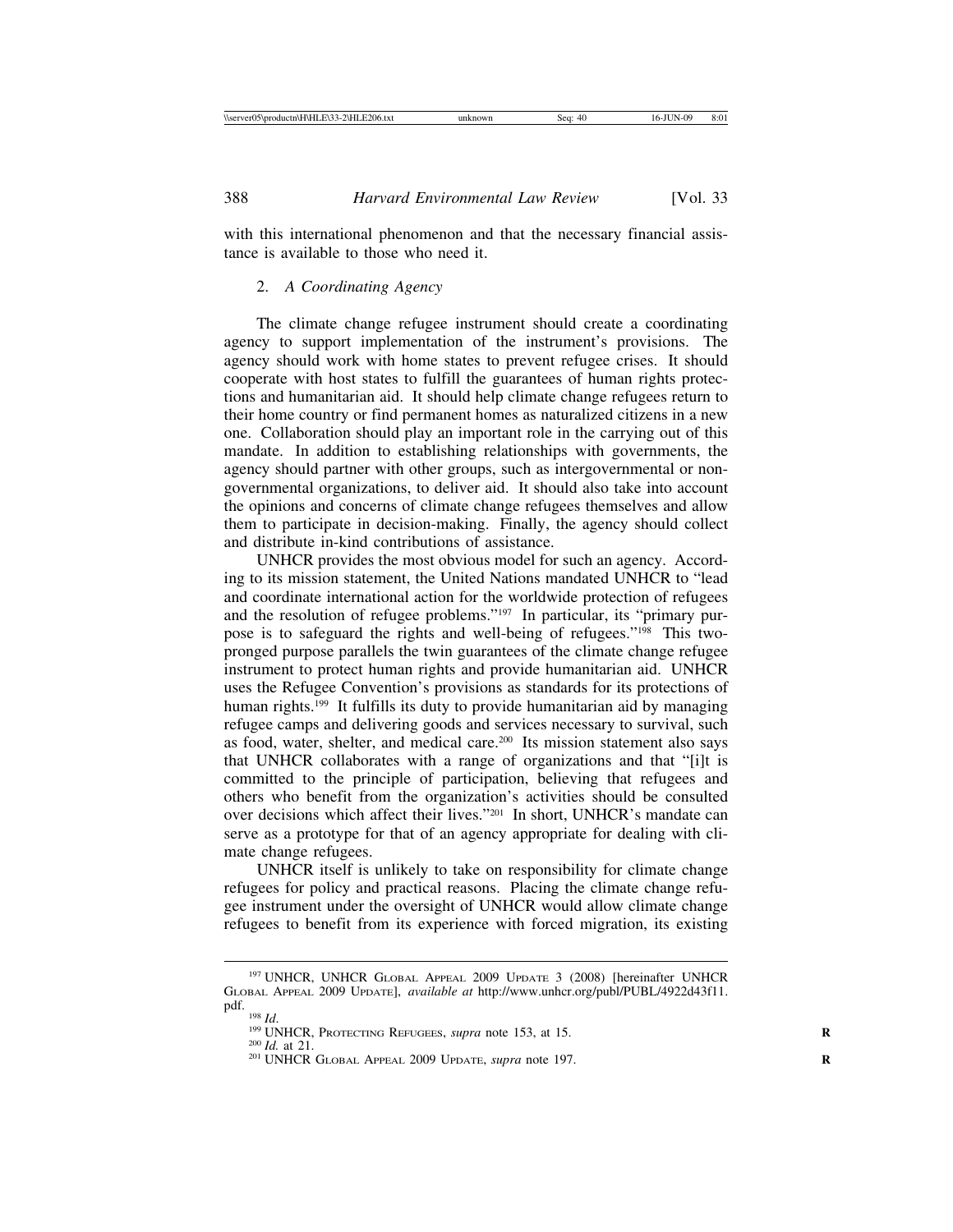structure, and its established authority. Furthermore, in recent years, UNHCR has increasingly dealt with groups other than traditional refugees, including IDPs and, on occasion, victims of natural disasters.202 UNHCR, however, has been resistant to expanding its mandate formally. Conisbee and Simms write that UNHCR "has consistently rejected the case for categorising the environment as a basis for refugee status, arguing that it must concentrate its limited resources on those fleeing political, religious or ideological persecution."203 Despite the ad hoc extension of its mandate to new groups, it seems doubtful that UNHCR would have the capacity or willingness to take official responsibility for all climate change refugees.204

Instead, the climate change refugee instrument should establish an independent coordinating agency. The mandate of the agency should draw on that of UNHCR, but it should determine its own workings and tailor them to the situation of climate change refugees. In designing its structure and policies, this agency should learn from the experiences of UNHCR, borrowing its organization and methods where appropriate and improving them where necessary.

## 3. *A Body of Scientific Experts*

The climate change refugee instrument should create a body of scientific experts. The UNFCCC formed a similar organ with its Subsidiary Body for Scientific and Technological Advice ("SBSTA"). The UNFCCC requires SBSTA, from a scientific and technological perspective, to assess existing knowledge on climate change, to evaluate measures to implement the UNFCCC, to identify valuable new technologies, to offer advice on research and development, and to respond to states parties' questions.205 Like the UNFCCC, the climate change refugee instrument should establish its body of scientific experts to provide "timely information and advice on scientific and technological matters" relating to the instrument.<sup>206</sup> The SBSTA consists of "government representatives competent in the relevant field of expertise."<sup>207</sup> The climate change refugee instrument could adopt that approach or, preferably, appoint a body of independent experts. Regardless, the body should play an essential role in determining the scope of the new instrument's obligations and would have a three-part mandate.

First, the climate change refugee instrument should assign the body of scientific experts responsibility for determining the types of environmental disruptions encompassed by the definition of climate change refugee. It would ascertain which disruptions are consistent with climate change and to

<sup>&</sup>lt;sup>202</sup> UNHCR, PROTECTING REFUGEES, *supra* note 153, at 20.<br><sup>203</sup> CONISBEE & SIMMS, *supra* note 19, at 26-27; *see also* Renaud et al., *supra* note 13, at 34-35 (describing UNHCR resistance to taking responsibility for en

<sup>&</sup>lt;sup>204</sup> *See* Renaud et al., *supra* note 13, at  $34-35$  (describing UNHCR resistance to taking responsibility for environmental refugees).

<sup>&</sup>lt;sup>205</sup> UNFCCC, *supra* note 5, art. 9(2). <sup>206</sup> *Id.* art. 9(1). <sup>207</sup> *Id.*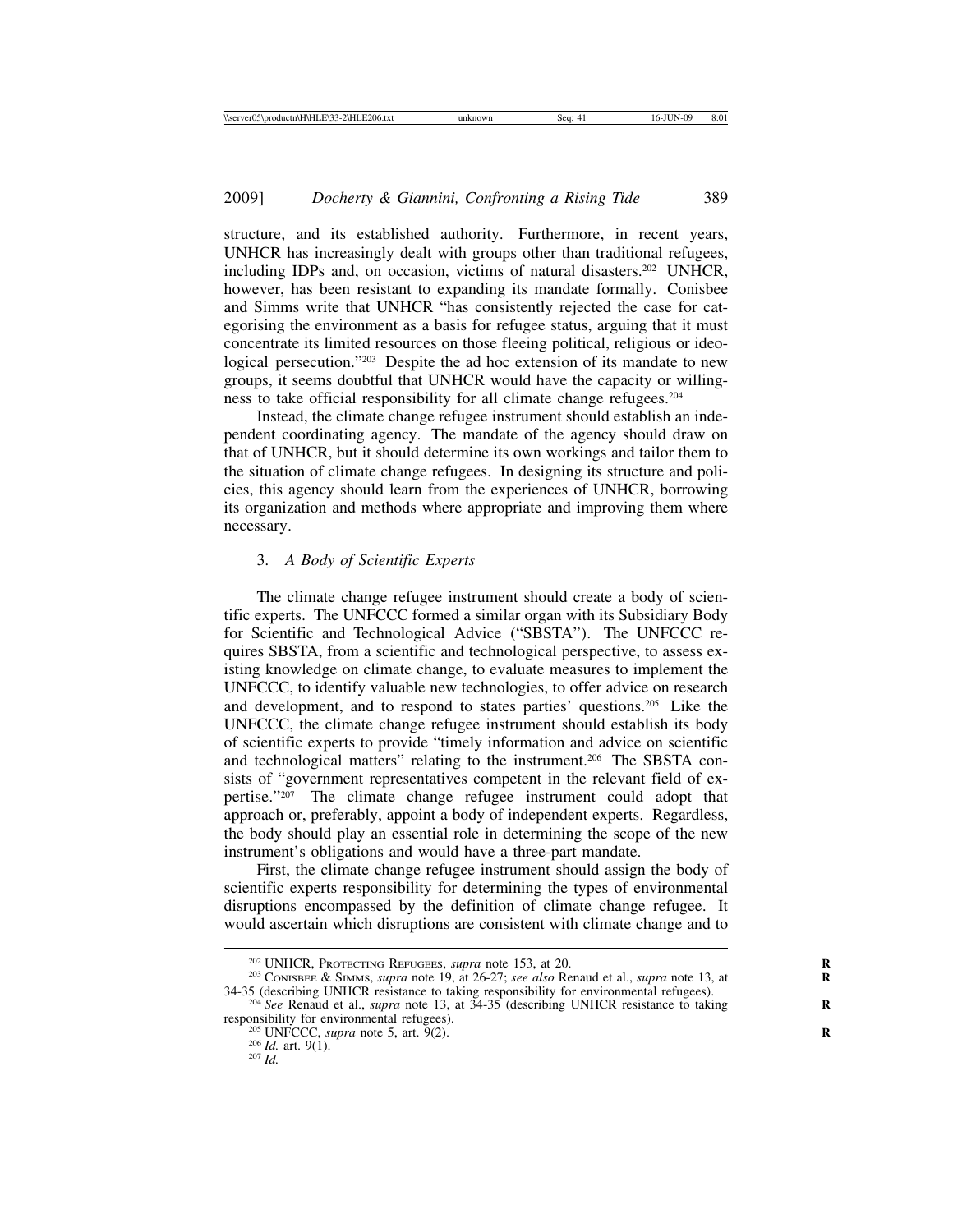which disruptions human acts more likely than not contributed. These decisions affect whether the new instrument applies to a person fleeing an environmental harm. At this point in time, it is difficult for scientists to determine if climate change caused a specific event. The IPCC, however, has identified many potential effects, including increased temperatures, rising sea levels, desertification, and more intense storms, and has identified the likelihood that humans contributed to them.208 The body of scientific experts should decide what kinds of environmental disruptions the definition should cover at the time of the instrument's creation and regularly evaluate whether any impacts should be added or subtracted in the future as science develops. It is important to leave such determinations to experts, rather than to enumerate a set list of impacts in the definition, so that the list can evolve with scientific advancements. Even if existing science cannot eliminate all uncertainty, the precautionary principle states that some uncertainty is not an excuse to avoid action.209

Second, the body of scientific experts should provide information on states' contributions to climate change to help the global fund allocate the common but differentiated responsibilities for assisting climate change refugees. Scientists cannot determine the extent to which a specific country contributed to a specific environmental event. They can, however, help evaluate the sources of climate change and the extent to which different countries contributed to those sources, which is all the climate change refugee instrument requires.<sup>210</sup> The global fund should then take this scientific research, consider states' economic capacities to pay, and make a final ruling about the size of states' obligatory contributions. The climate change refugee instrument should leave such technical decisions to scientific and economic experts rather than include specific implementation policies itself.211

Finally, the body of scientific experts should conduct general studies about the problem of climate change as it relates to refugee flows. It should both compile existing knowledge, including that generated by the IPCC, and drive future research agendas. The body should immediately begin gathering existing information on the causes and effects of climate change as they relate to migration.212 The body should also start seeking and recording new information on the topic. As part of these assignments, it should identify

<sup>&</sup>lt;sup>208</sup> IPCC, FOURTH ASSESSMENT REPORT, *supra* note 117, at 39-41, 44-47, 53.<br><sup>209</sup> See supra note 125 and accompanying text.<br><sup>210</sup> Countries can contribute to climate change through their parastatals, businesses, individu

<sup>&</sup>lt;sup>211</sup> Because scientific, technical, and other implementation measures require specialized expertise and involve too much specificity for a general legal framework to which all states parties must agree, international legal instruments often defer to experts on such matters. *See, e.g.*, UNFCCC*, supra* note 5, arts. 9-10 (establishing technical and implementation subsidiary bodies).

<sup>&</sup>lt;sup>212</sup> Renaud and his coauthors similarly call for "a better understanding of the cause-effect mechanisms between environmental degradation and forced migrations." Renaud et al., *supra* note 13, at 33. **R**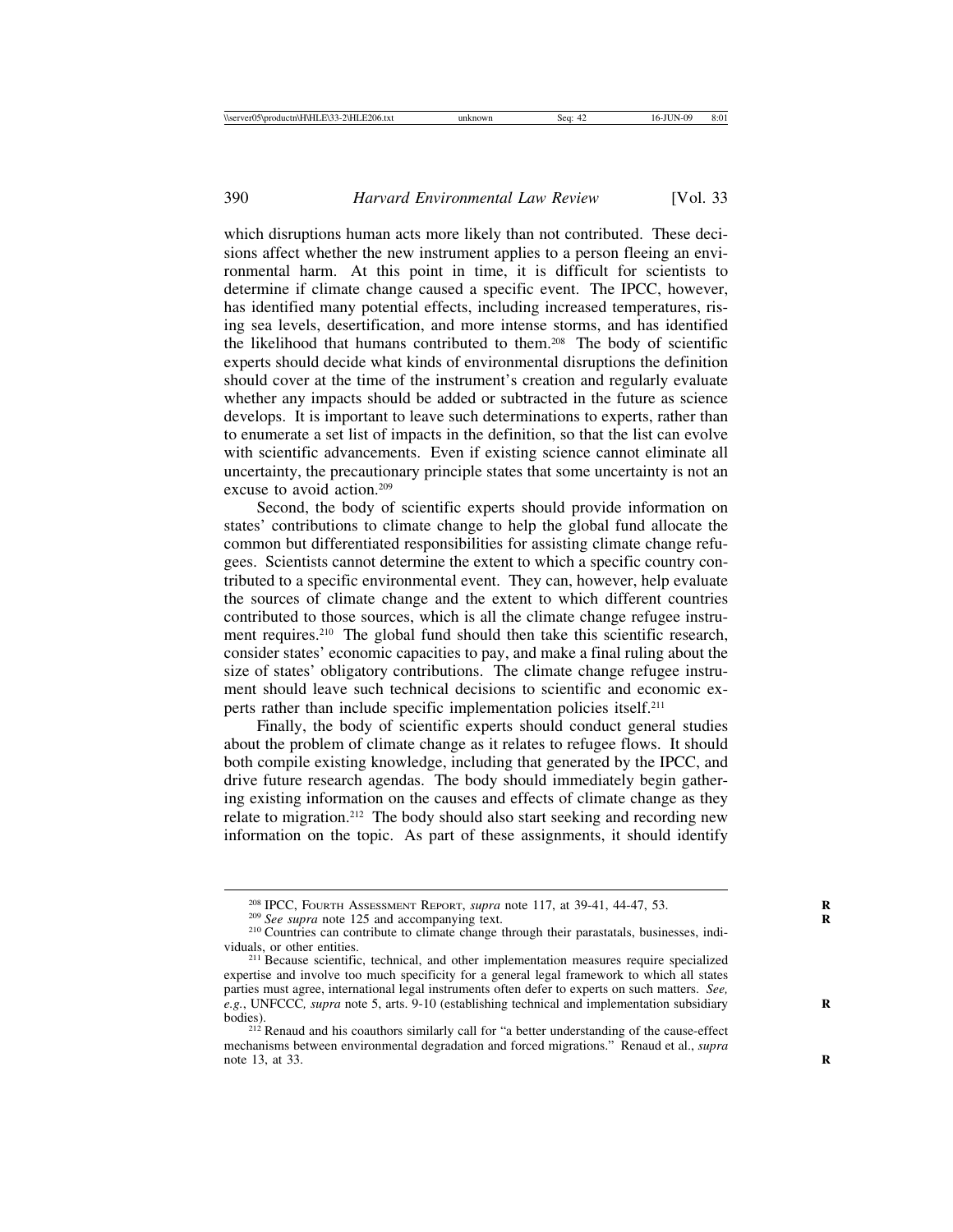populations at risk of forced climate-induced migration.213 In addition to collecting data, the body should analyze it in ways that are useful to implementation of the climate change refugee instrument. This research will help it meet its other two obligations and allow its determinations to reflect scientific progress.

## *D. Conclusion*

By including the components outlined above, the new instrument could help alleviate the emerging climate change refugee crisis. The instrument should address concerns about the need to care for climate change refugees by guaranteeing them human rights protections and humanitarian aid. The instrument should make these guarantees achievable by spreading the burden for realizing and supporting them across all states. It should facilitate implementation of its provisions by establishing financial, coordinating, and scientific bodies. When crafting the climate change refugee instrument, negotiators should draw on models and support from existing precedent while applying it in creative ways to new problems. They should ensure the final instrument, like the definition of climate change refugees it contains, has a basis in the law, is attuned to humanitarian needs, and is tailored for the specific circumstances of climate change.

## V. THE NEED FOR A NEW CLIMATE CHANGE REFUGEE CONVENTION

There have been proposals to deal with climate change refugees or environmental refugees more generally by expanding the scope of the Refugee Convention<sup>214</sup> or UNFCCC.<sup>215</sup> These conventions, however, were not designed for this purpose. The existing regimes do not include, and in fact clash with, some of the essential components of the climate change refugee instrument outlined in Part IV. They have established (and entrenched) approaches to specific problems, and there is resistance to expanding their mandates. The core components of the climate change refugee instrument, which are essential to achieving a comprehensive, integrated solution to the problem, demand the development of a new international convention.<sup>216</sup>

<sup>&</sup>lt;sup>213</sup> See Hodgkinson et al., *supra* note 7, at 2 (proposing a similar study "to identify that part of each party's population (if any) at risk from climate change, the nature of the threat, and the potential for each party to resettle those at risk of climate change displacement'').

<sup>&</sup>lt;sup>214</sup> See, e.g., Cooper, *supra* note 7 (arguing that environmental refugees already fit within the existing refugee convention); *see also* Renaud et al., *supra* note 13, at 13-14 (discussing various definitions of environmental refugees, all of which are broader than the 1951 Refugee

<sup>&</sup>lt;sup>215</sup> *See, e.g.*, Biermann & Boas, *supra* note 7, at 26-30 (proposing protocol to UNFCCC process); Williams, *supra* note 7 (proposing regional mechanisms that are part of the UNFCCC process).

<sup>&</sup>lt;sup>216</sup> Renaud et al., *supra* note 13 (calling for global convention on climate displacement); Lafontaine, *supra* note 43, at 50 (calling for a treaty independent of both the refugee and UNFCCC processes).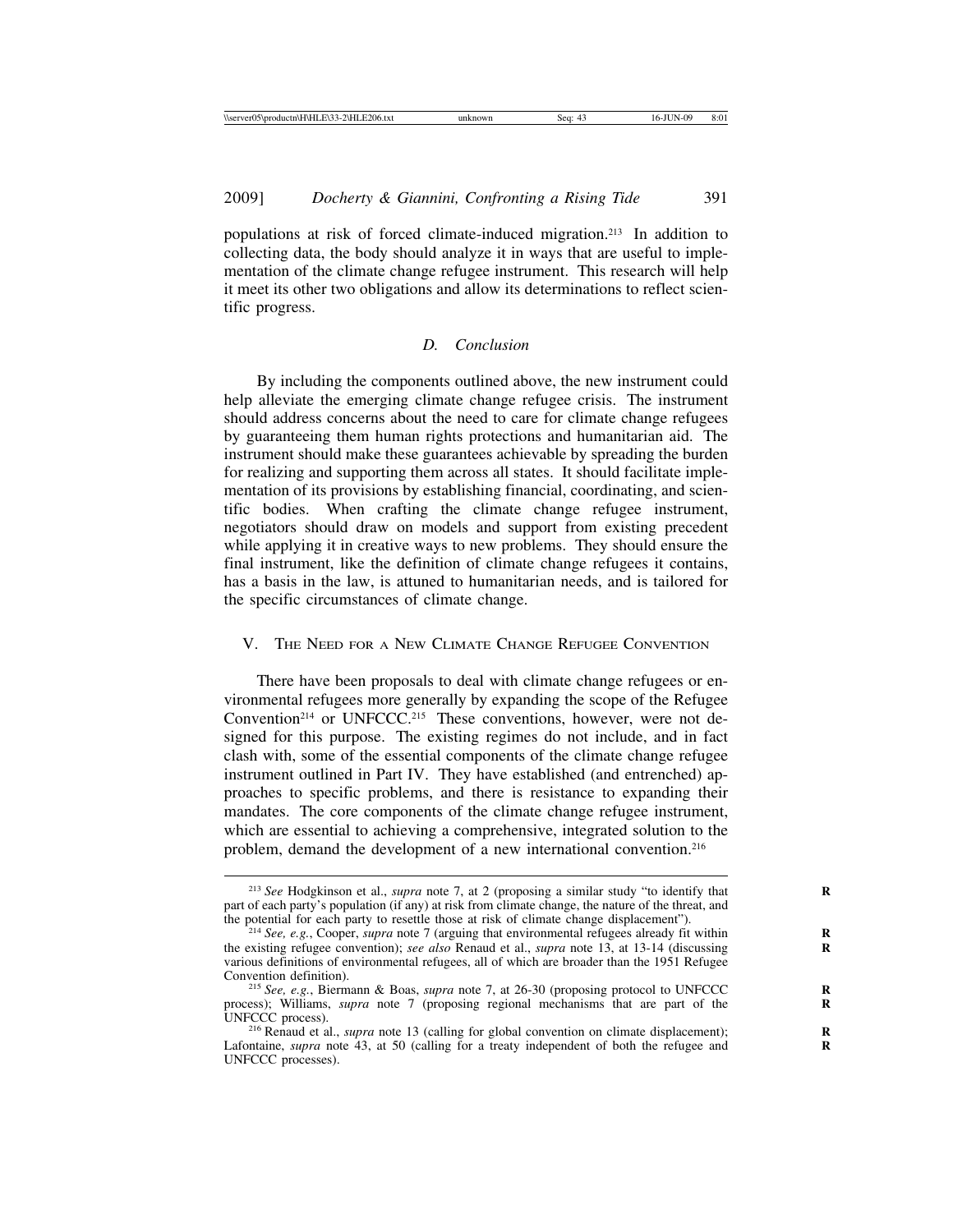A convention devoted to climate change refugees offers several advantages over protocols to existing instruments. First, a new treaty would emphasize that this emerging problem deserves serious attention independent of other frameworks. Second, it would establish that this problem is a multidisciplinary one that needs to blend different legal and normative principles, including those of human rights, humanitarian assistance, and international environmental law. In doing so, it would maximize the availability of tools for crafting a solution to this complex situation. Finally, creating an independent climate change refugee treaty requires a new process that offers opportunities to promote, and in turn benefit from, the involvement of civil society and affected communities.

## *A. Problems with Existing Legal Regimes*

#### 1. *The Refugee Regime*

The 1951 Refugee Convention and the 1967 Protocol provide a well respected and well-established human rights framework for refugees,<sup>217</sup> and the climate change refugee instrument could be attached as a protocol to the Convention. The Convention has significant limitations of mandate and content, however, that argue against this option.

The human focus of the Refugee Convention would support using it as the basis for a protocol to protect people who flee the effects of climate change. The human rights approach of this legal regime gives normative weight to the refugee issue, and the Convention affirms the "fundamental rights" of refugees.218 The Convention requires post-migration protections that are rooted in humanitarian need and assistance;<sup>219</sup> such remedial measures would be equally appropriate for climate change refugees. The Convention, unlike the UNFCCC, also speaks primarily of state obligations toward individual people rather than of the relationships among states.220 Finally, institutions that work within the traditional refugee framework, including UNHCR and national mechanisms, could lend their experience and expertise to the coordinating body established by the climate change refugee instrument. These considerations all argue for placing a climate change refugee protocol with the Refugee Convention.

<sup>&</sup>lt;sup>217</sup> *Introductory Note, supra* note 134, at 7 (noting that, as of August 2007, there were 147 parties to one or both instruments). For more details on states parties to the Refugee Convention and Protocol, see *supra* note 73.

<sup>&</sup>lt;sup>218</sup> Refugee Convention, *supra* note 3, pmbl., para. 1.<br><sup>219</sup> *Id*. pmbl., para. 5 ("recognizing the social and humanitarian nature of the problem of refugees").

 $\frac{220}{220}$  Virtually all articles in the Refugee Convention are framed in terms of what the contracting states shall accord to refugees. *Compare* Refugee Convention, *supra* note 3, art. 4 **R** (illustrating state obligation toward individuals regarding religious protections), *with infra* Part V.A.2 (discussing relationships among states in climate change regime).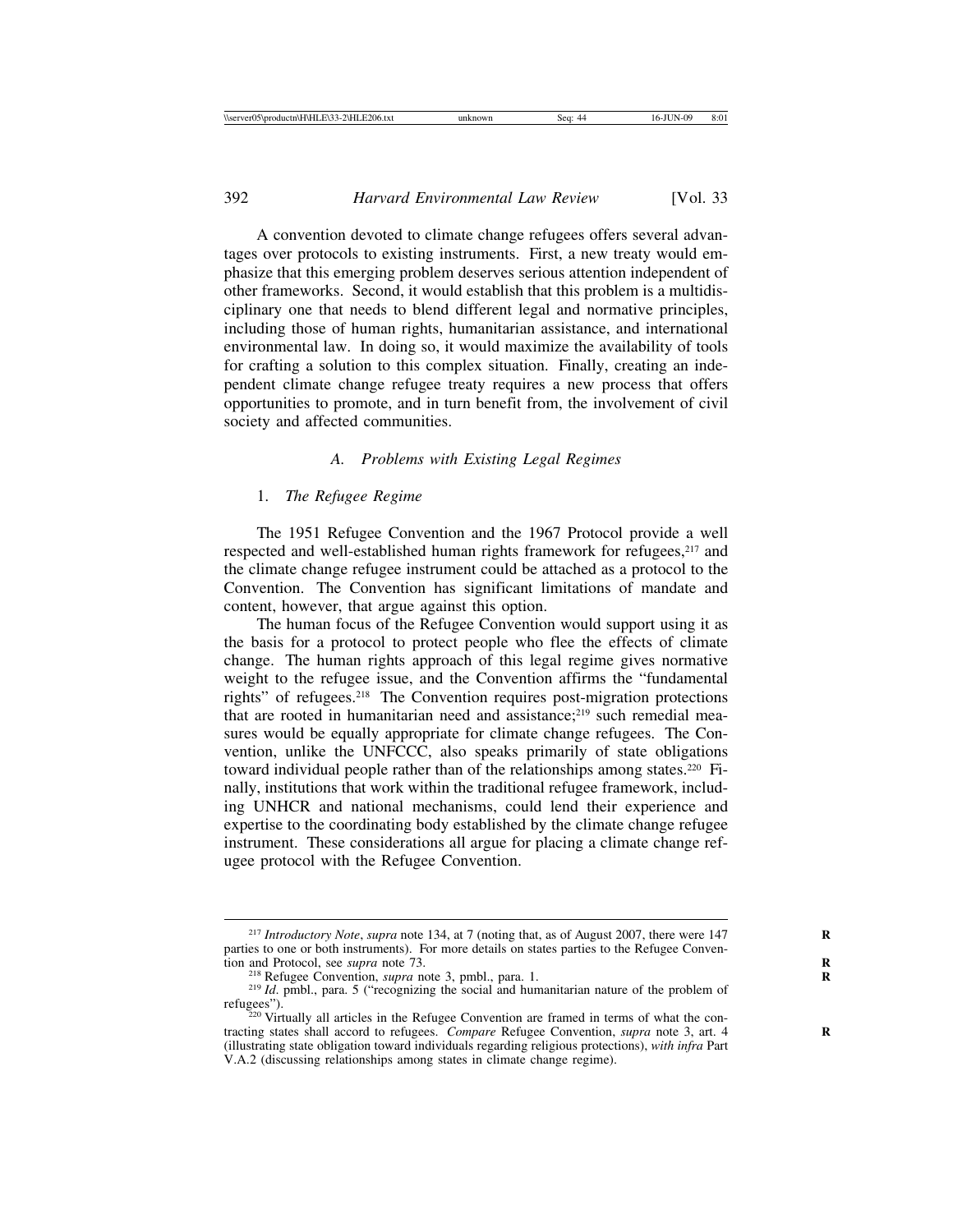Nonetheless, the Refugee Convention's mandate is an imperfect fit for a climate change refugee protocol. The Convention does not explicitly cover victims of environmental displacement. It focuses only on those individuals with a "well-founded fear of being persecuted for reasons of race, religion, nationality, membership of a particular social group or political opinion."221 Some states and scholars have proposed amending the traditional definition of refugee to include environmental refugees,<sup>222</sup> while at least one author has argued that climate change refugees already fall under the definition because they are a "particular social group"223 that suffers a form of "persecution."224 Most observers, however, have strongly resisted such an expansion of the doctrine.225 They fear that changing the purpose of the Refugee Convention will dilute protection for traditional refugees<sup>226</sup> or create unnecessary tensions between two sets of worthy recipients of protection.<sup>227</sup> There has also been political resistance to an expansion of the Refugee Convention because of concerns that it would overwhelm the current institutional capacities of UNHCR and other responders.228 As mentioned earlier, UNHCR has refused to extend its mandate to include climate change refugees.229

With regard to content, the Refugee Convention's framework is too restrictive to embrace the essential components of the climate change refugee instrument. For example, the Refugee Convention places extensive responsibility on the host state, but it does not elaborate on the obligations of the home state. It implies some burden-sharing with its mention of international

<sup>25</sup> See, e.g., GERMAN ADVISORY COUNCIL, *supra* note 22, at 205-06 (stating that changing the Refugee Convention would be "inadvisable"); Biermann & Boas, *supra* note 7, at 18 **R** (discussing resistance to extending the legal regime); Renaud et al., *supra* note 13, at 34-35; **R** KOLMANNSKOG, *supra* note 13, at 10 (noting critique that refugee law requires "persecution"). Biermann and Boas identify four characteristics of climate refugees that differ from traditional refugees: "the impossibility of their return, the collectivity of their flight, the predictability of their plight, and the special moral and possibly legal responsibility of the rich countries in the North." Biermann & Boas, *supra* note 7, at  $16-18$ .

<sup>&</sup>lt;sup>221</sup> Refugee Convention, *supra* note 3, art. 1(A)(2).<br><sup>222</sup> *See*, *e.g.*, Maldives Draft Protocol, *supra* note 90, at 1; CONISBEE & SIMMS, *supra* note 19, at 32-33.<br><sup>223</sup> *See*, *e.g.*, Cooper, *supra* note 7, at 525

<sup>&</sup>lt;sup>224</sup> *See, e.g., id.* at 520 ("[T]he governments of the developed world persecute millions of people by refusing to commit their collective resources to fight global warming. . . . As the governments of developed countries knowingly continue to cause global warming and expose individuals to the harm of sea level rise, government persecution occurs."). In addition, from a refugee's perspective, it does not matter that the causation is diffuse (unlike a traditional

<sup>&</sup>lt;sup>226</sup> See, e.g., GERMAN ADVISORY COUNCIL, *supra* note 22, at 203; MYERS, *supra* note 10,

at 23.<br><sup>227</sup> Biermann & Boas, *supra* note 7, at 20 (articulating that there may be a trade-off as the legal regime created the "lowest common denominator" for the two sets of refugees).

<sup>&</sup>lt;sup>228</sup> *See, e.g.*, MYERS, *supra* note 10, at 23 (noting that overwhelming the current response system and increasing the numbers of refugees will be counterproductive because donors and willing host countries will actually retreat and reduce assistance); Biermann & Boas, *supra* note 7, at 19.

<sup>&</sup>lt;sup>229</sup> Renaud et al., *supra* note 13, at 34-35; *see also* Williams, *supra* note 7, at 509; Biermann & Boas, *supra* note 7, at 19. **R**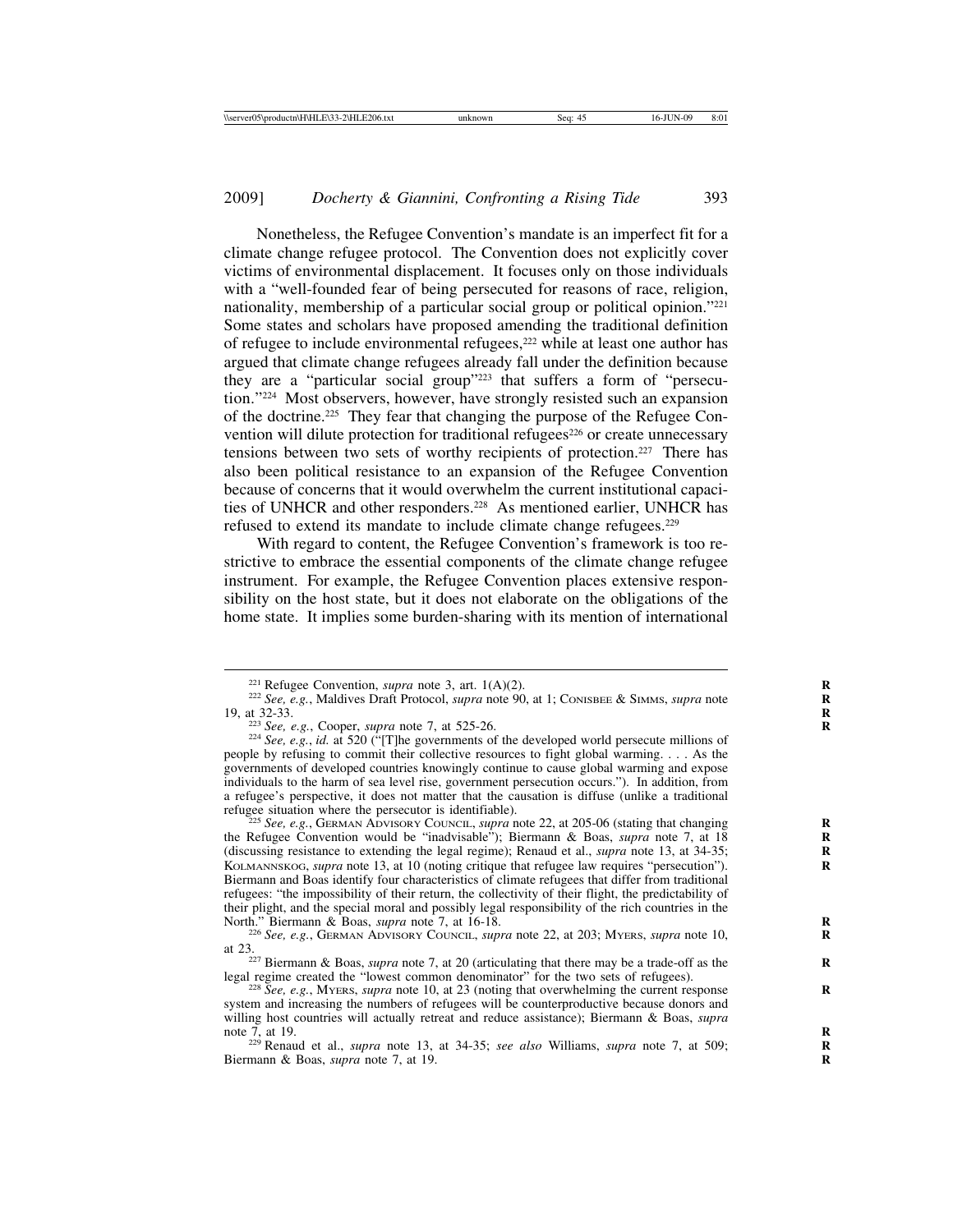cooperation,230 but it does not assign responsibility for assistance according to the principle of common but differentiated responsibility.231 Finally, while the proposed instrument requires contributions to its global fund, the Refugee Convention has no comparable institution.<sup>232</sup> A protocol, which is a separate instrument, goes beyond its framework convention,233 but support for attaching such innovative provisions to a widely accepted, existing treaty may be limited. Despite their mutual concern for human welfare, therefore, the Refugee Convention and climate change refugee instrument are not fully compatible.

## 2. *The Climate Change Regime*

The UNFCCC offers another possible location for a climate change refugee protocol, and some writers, including Biermann and Boas, have proposed this option.234 As climate change is the underlying cause of the displacement problem, it makes intuitive sense to attach the instrument to the UNFCCC. This existing treaty framework with 192 state parties has a broad mandate for tackling issues related to climate change.235 Some UNFCCC provisions also relate to the essential components of the climate change refugee instrument. In particular, the UNFCCC establishes a body of scientific experts<sup>236</sup> and a funding mechanism,<sup>237</sup> and divides responsibilities according to common but differentiated responsibility.238 Thus, placing a protocol within the UNFCCC arena may be preferable to using the existing refugee regime.239

Despite these advantages, this option has three significant shortcomings: the limits of the UNFCCC's mandate, which is not focused on remedies; the historical reluctance to incorporate human rights issues explicitly into environmental treaties; and the UNFCCC's track record of inaction. First, the UNFCCC focuses on preventive measures that protect the environ-

<sup>&</sup>lt;sup>230</sup> Refugee Convention, *supra* note 3, pmbl., para. 4.<br><sup>231</sup> See *supra* Part IV.C.1 for discussion of common but differentiated responsibility.<br><sup>232</sup> See *id.* for discussion of funding.<br><sup>232</sup> Protocols normally expan

individual communications), or substantively (e.g., prohibiting the death penalty). *See* Optional Protocol to the International Covenant on Civil and Political Rights, *supra* note 127; **R** Second Optional Protocol to the International Covenant on Civil and Political Rights, Aiming at the Abolition of the Death Penalty, *adopted* Dec. 15, 1989, 1642 U.N.T.S. 414. *See gener-*

<sup>&</sup>lt;sup>234</sup> Biermann & Boas, *supra* note 7, at 26-30 (proposing protocol to the UNFCCC); Williams, *supra* note 7 (proposing regional system of management related to the UNFCCC).<br><sup>235</sup> UNFCCC, Status of Ratification, http://unfccc.int/essential\_background/convention/

status\_of\_ratification/items/2631.php (last visited May 26, 2009) (on file with the Harvard Environmental Law Review).

<sup>&</sup>lt;sup>236</sup> UNFCCC, *supra* note 5, art. 8.<br><sup>237</sup> *Id.* art. 11.<br><sup>238</sup> *Id.* pmbl., para. 6, art. 4(1).<br><sup>238</sup> The UNFCCC process would also offer opportunities to deal with IDPs in ways the 1951 Refugee Convention would not, though this discussion is beyond the scope of this Article.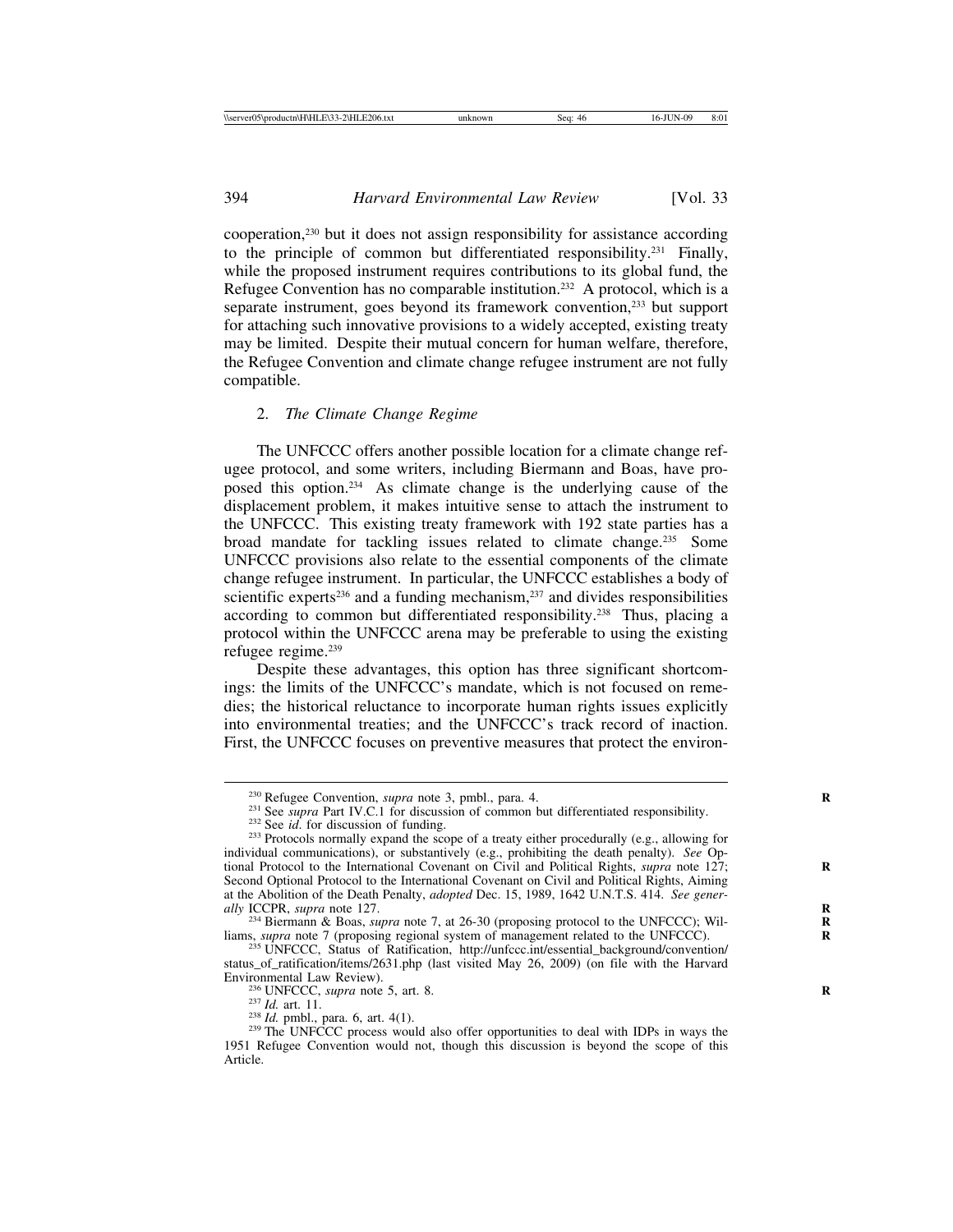ment, not on remedial measures that protect people. The UNFCCC makes its mandate clear in its statement about its core objective:

The ultimate objective of this Convention and any related legal instruments that the Conference of the Parties may adopt is to achieve, in accordance with the relevant provisions of the Convention, stabilization of greenhouse gas concentrations in the atmosphere at a level that would prevent dangerous anthropogenic interference with the climate system. Such a level should be achieved within a time-frame sufficient to allow ecosystems to adapt naturally to climate change, to ensure that food production is not threatened and to enable economic development to proceed in a sustainable manner.240

Although the UNFCCC seeks to "protect the climate system for the benefit of present and future generations of humankind,"241 it is not designed to provide human rights protections and humanitarian aid to individuals, such as climate change refugees, after an environmental disruption. The UNFCCC is instead an agreement between states to "anticipate, prevent or minimize the causes of climate change and mitigate its adverse effects."242 Articles 4, 5, 6, and 9 of the UNFCCC lay out preventive initiatives, such as the transfer of technologies to prevent emissions, $243$  plans to mitigate climate change by addressing emissions,<sup>244</sup> research and scientific studies,<sup>245</sup> and education, training, and awareness programs.<sup>246</sup> The only semblance of a remedial measure in the UNFCCC is its mention in Article 4 of adaptation, which does not currently focus on transboundary refugee problems.<sup>247</sup> Indeed, nowhere in the 1992 UNFCCC or the more recent Bali Action Plan of December 2007248 do the words migrant, migration, refugee, or displacement appear,249 despite the identification of small island states and those with lowlying coastal areas as particularly vulnerable countries.250 Similarly, adaptation efforts associated with the UNFCCC include scant reference to these

<sup>248</sup> The Bali Action Plan is the negotiation plan to develop a new protocol to succeed the Kyoto Protocol. The new protocol is supposed to be negotiated by the end of 2010 in Copenhagen, Denmark. *See* Bali Action Plan, *supra* note 62. <sup>249</sup> The word displacement actually occurs twice in the Bali Action Plan, but in the context

of displacement of emissions, not displacement of persons. <sup>250</sup> *See, e.g.*, UNFCCC, *supra* note 5, pmbl., para. 19, art. 4(8)(a)-(b); Bali Action Plan, **<sup>R</sup>**

*supra* note 62, ¶ 1(c)(i). **R**

<sup>&</sup>lt;sup>240</sup> UNFCCC, *supra* note 5, art. 2.<br>
<sup>241</sup> *Id.* art. 3(1).<br>
<sup>242</sup> *Id.* art. 3(3).<br>
<sup>243</sup> *Id.* arts. 4(1)(c), 5.<br>
<sup>243</sup> *Id.* art. 4(1)(b).<br>
<sup>245</sup> *See, e.g., id.* arts. 5, 9.<br>
<sup>246</sup> *See, e.g., id.* art. 6.<br>
<sup>247</sup> *I* update national and, where appropriate, regional programmes containing . . . measures to facilitate adequate adaptation to climate change"); *id*. art. 4(1)(e) (requiring parties to "[c]ooperate in preparing for adaptation to the impacts of climate change"); *see also id*. art. 4(4) (discussing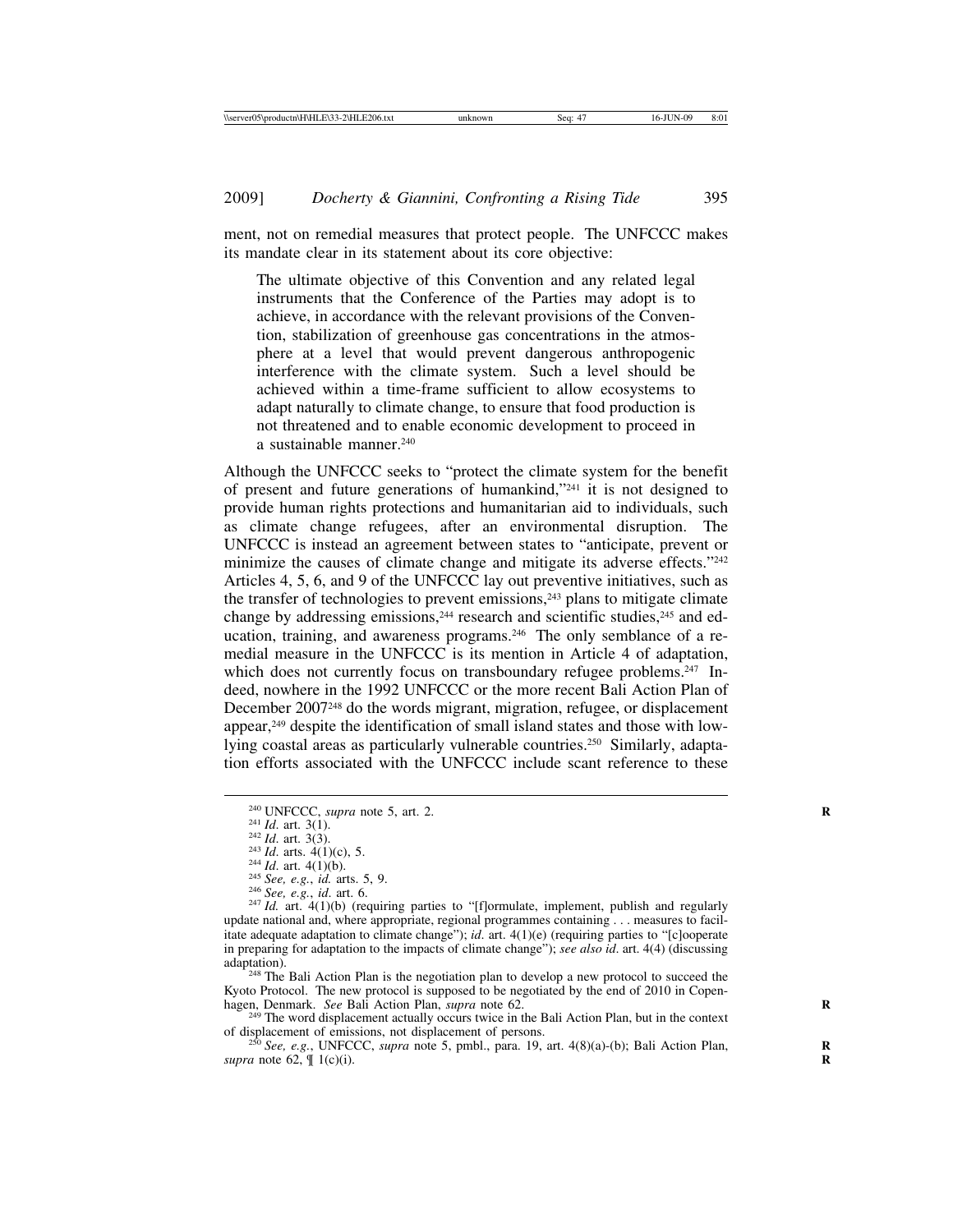terms, instead focusing on traditional arenas of the UNFCCC, such as mitigation of deforestation, technology transfer, and market-based incentives to mitigate problems related to climate change.<sup>251</sup>

A second shortcoming of the UNFCCC is its lack of reference to rights. The climate change refugee instrument should establish human rights protections for those who flee climate-induced disruptions, but such provisions would seem out of place in the UNFCCC. Although a protocol could expand the scope of the treaty,<sup>252</sup> the UNFCCC is fundamentally in line with other international environmental treaties that have not incorporated human rights norms directly.253 The UNFCCC speaks of the impact of climate change on "human health and welfare," yet does not include any specific rights for communities or individuals within its rubric.254

Finally, to date, states have shown little appetite for resolving difficult questions surrounding climate change,<sup>255</sup> and there are real concerns with states' track records. Global carbon dioxide emissions levels have only increased since the UNFCCC entered into force,256 and it is yet to be seen whether states will make the difficult decisions needed to establish mandatory limits on emissions. With major differences of opinion remaining between developed and developing countries regarding emissions limits, adding issues of migration to the equation may not prove fruitful.<sup>257</sup>

In short, the UNFCCC is tailored to address different aspects of climate change than climate change refugees. While it does include some helpful provisions for the proposed protocol, the UNFCCC is a limited forum because of its non-remedial purpose, the hesitation to include human rights in

<sup>254</sup> UNFCCC, *supra* note 5, art. 1 (referring to potential adverse effects on human health and welfare, but not rights);  $id$ . art.  $3(1)$  (referring to need to "benefit" present generations based on principles of equity, but not referring to rights).

<sup>255</sup> See, e.g., Anita M. Halvorssen, *Common, but Differentiated Commitments in the Future Climate Change Regime* — *Amending the Kyoto Protocol to Include Annex C and the Annex C Mitigation Fund*, 18 COLO. J. INT'L ENVTL. L. & POL'Y 247, 249-50 (2007); Williams, *supra* note 7, at 521 (discussing reluctance of some states to make binding commitments to **R** Submission of the Maldives to OHCHR Study, supra note 32, at 81-82.<br>
<sup>256</sup> See IPCC, SUMMARY FOR POLICY MAKERS, supra note 30, at 2-3.<br>
<sup>257</sup> Cf. Biermann & Boas, *supra* note 7, at 26 (stating that a protocol to the UNFCC

"could build on the political support from almost all countries as parties to the climate convention"). The UNFCCC has not borne fruit on strong emission limits, however, and faith in its effectiveness may be overstated. *See, e.g.*, Williams, *supra* note 7, at 517. **R**

<sup>251</sup> *See, e.g.*, UNFCCC Nairobi Work Programme on Impacts, Vulnerability and Adaptation to Climate Change, http://unfccc.int/adaptation/sbsta\_agenda\_item\_adaptation/items/36 33.php (last visited May 26, 2009) (on file with the Harard Environmental Law Review) (a

<sup>&</sup>lt;sup>252</sup> See *supra* note 233 for discussion of how protocols normally expand the scope of the

treaty.<br><sup>253</sup> This largely stems from the fact that international environmental law primarily involves obligations of one state not to harm another state rather than a "specific duty to avoid human impact." Osofsky, *supra* note 51, at 78-79. International environmental law focuses on transboundary impacts and concerns for the global commons, and generally does not permit as much intrusion into internal state affairs as human rights law. *Id*. at 80-82. Indeed, human rights law is designed to address specifically human impacts within domestic spheres and deal with the relationship between states and their citizens.  $Id$  at 82-83.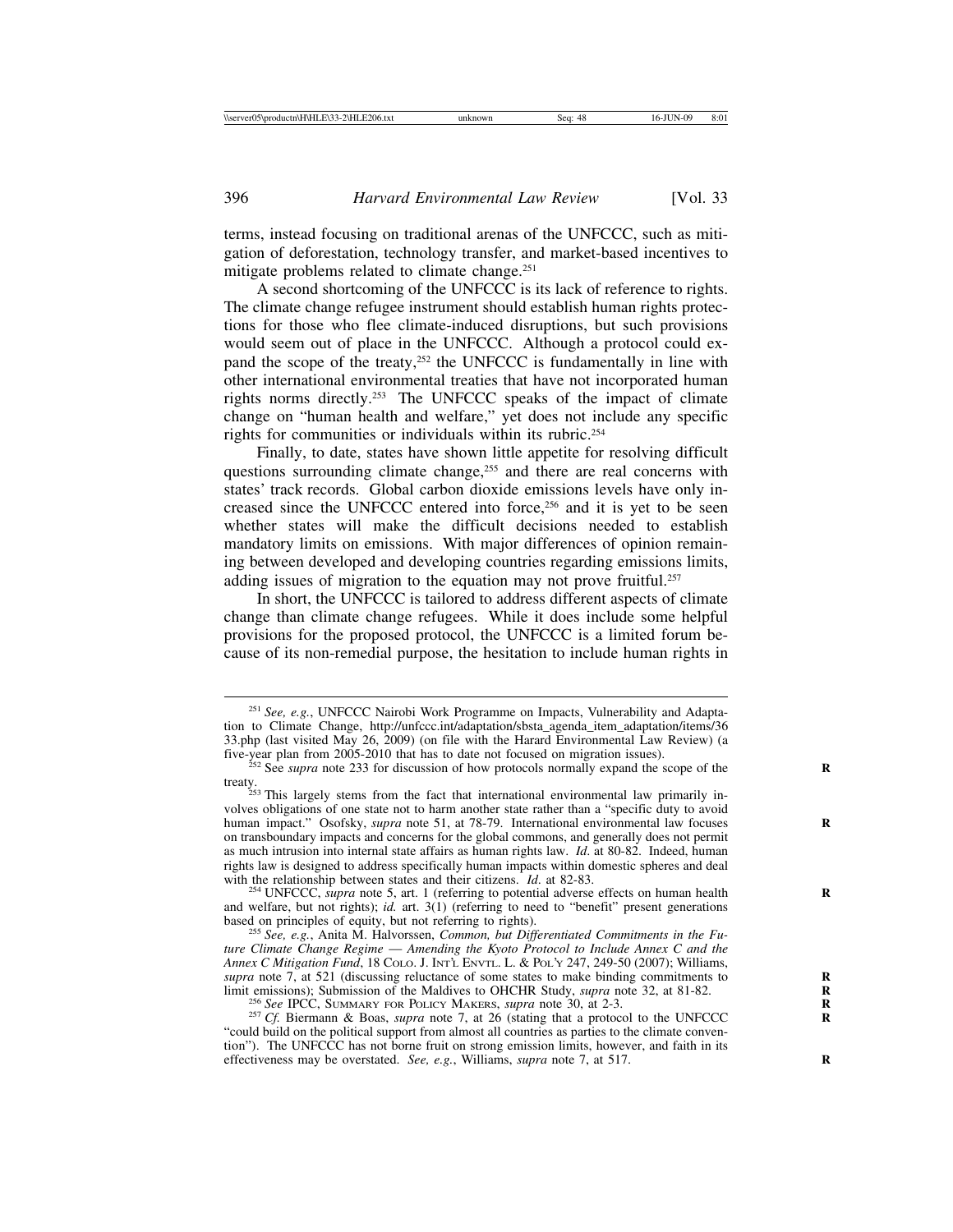international environmental treaties, and the framework's few successes to date.

#### *B. A New Climate Change Refugee Convention*

Instead of attempting to squeeze the climate change refugee instrument into the Refugee Convention or the UNFCCC, both of which have restricted mandates and legal and/or political limitations, states and advocates should pursue an entirely independent convention. Moving outside these two existing frameworks to start afresh would provide a number of advantages, including: 1) deserved prioritization of the large and emerging problem of climate change refugees; 2) the flexibility needed for a specialized framework that blends principles and solutions drawn from human rights, humanitarian assistance, and international environmental law; and 3) better opportunities for the inclusion of civil society and affected communities in the design and negotiation of the treaty.

## 1. *Prioritization of the Climate Change Refugee Problem*

Both the scale and novelty of the climate change refugee problem justify creation of a new treaty. The number of climate change refugees is likely to be significantly larger than the number of individuals covered by the 1951 Refugee Convention.258 If entire nations disappear, large coastal zones submerge, and drought and desertification force millions to cross borders, then a dedicated legal regime should be in place to handle the situation. A new problem also calls for a new treaty. While both the Refugee Convention and UNFCCC at some general level touch on issues that are relevant to climate change refugees, they do not provide clarity or definitive answers to key questions facing this affected population.<sup>259</sup> Thus, a new treaty that develops solutions tailored to this context is needed.

## 2. *The Need for a Specialized, Interdisciplinary Treaty*

An independent climate change refugee treaty has the advantage of being able to combine multiple regimes into one specialized instrument. A tailored treaty would reflect the underlying issues raised by the climate change refugee problem and fill the legal gap with the specificity states and communities need.260 The problem bridges the different fields of the environment and human rights. Through its essential components, the proposed treaty would bring those fields together along with notions of humanitarian

<sup>258</sup> See *supra* Part II.A for discussion of the scale of the emerging problem. Some estimates run as high as 150 to 200 million displaced people (including those internally displaced within countries) during the coming century. *See*, *e.g.*, STERN REVIEW, *supra* note 12, at 77.<br><sup>259</sup> See supra Part II.B (discussing the legal gap in the international system).<br><sup>260</sup> See Lafontaine, *supra* note 43, at

framework, i.e., *lex specialis*).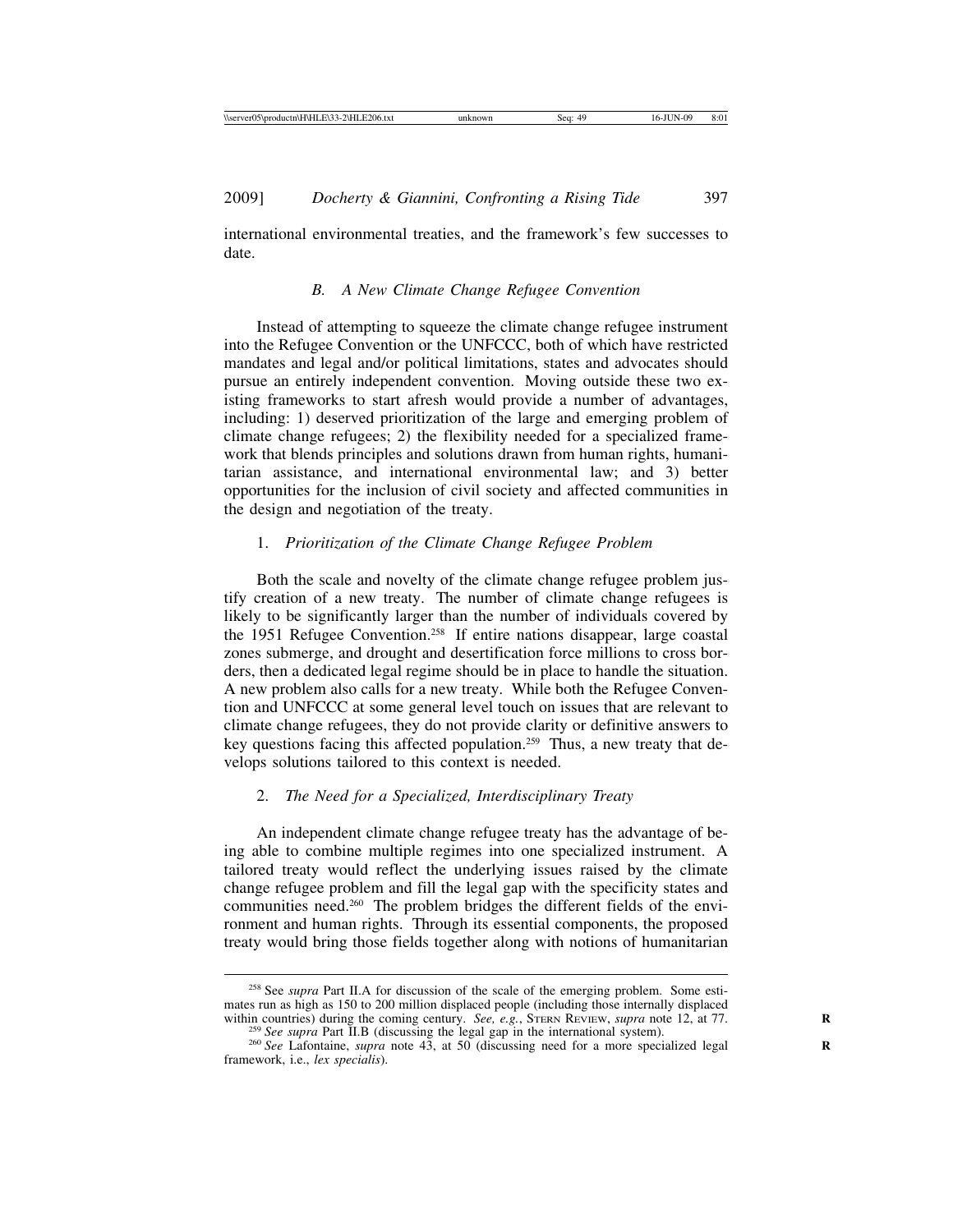assistance. While these three areas — human rights, humanitarian assistance, and international environmental law — have not been traditionally linked in one convention,<sup>261</sup> the problem of climate change refugees not only lends itself to such linkages but also would benefit from explicitly making these connections prominent in a new treaty. Since the nature of the problem involves both individual rights and state-to-state obligations, a new treaty should draw on the legal frameworks that include vertical obligations (i.e., between states and communities, as under the human rights regime) and horizontal obligations (i.e., between states, as under the international environmental regime). A new convention offers the best opportunity for these sets of obligations to receive balanced treatment, instead of having one subsume the other as would likely happen with either a Refugee Convention<sup>262</sup> or a UNFCCC protocol.263

A new treaty also maximizes the freedom to craft specific tools that draw on multiple disciplines, as was shown in Part IV's review of the essential components of the climate change refugee instrument. For example, an independent convention should improve on the existing refugee regime and use international environmental law models for funding mechanisms, international cooperation, and shared state responsibility. It should look to refugee law, which has strong remedial tools, humanitarian underpinnings, and rights for those affected, to help overcome the narrow state focus of the environmental regime. Such an interdisciplinary approach is essential for solving a broad-based problem and is most likely to occur within the flexibility of an independent convention.

#### 3. *An Independent and Inclusive Process*

The process behind developing an independent treaty also makes creation of a new treaty the preferred option for the proposed climate change refugee instrument. While starting from scratch may seem more daunting than developing a protocol for an existing treaty, it can in fact be more feasible and produce more powerful results.

<sup>&</sup>lt;sup>261</sup> *See, e.g.*, Osofsky, *supra* note 51, at 75-88 (discussing historic differences between human rights and international environmental law).

<sup>&</sup>lt;sup>262</sup> A new framework may better ensure the realization of collective rights, which would manifest themselves because entire villages, regions, and nations may require protection. Collective identities of such populations are important to maintain and would justify moving outside the refugee regime and its traditional focus on individual protections.

Similarly, a new framework may give the freedom to develop protections for all CCDPs, not only those that cross borders. While this is beyond the scope of this Article, careful consideration of IDPs in light of the detailed provisions considered here would be worthwhile.<br><sup>263</sup> Under the proposed convention, the UNFCCC would have to move beyond the state-

to-state paradigm that it currently uses and enshrine guarantees for communities. *Cf.* Williams, *supra* note 7, at 517-20 (proposing "regional cooperation" within the "adaptation" framework that would rely on a state-to-state model of policy initiatives within the UNFCCC). A regional process that relies on the international environmental law framework, however, is still state-centric. A new process would have a better chance of achieving rights guarantees for communities than working within the state-dominated framework.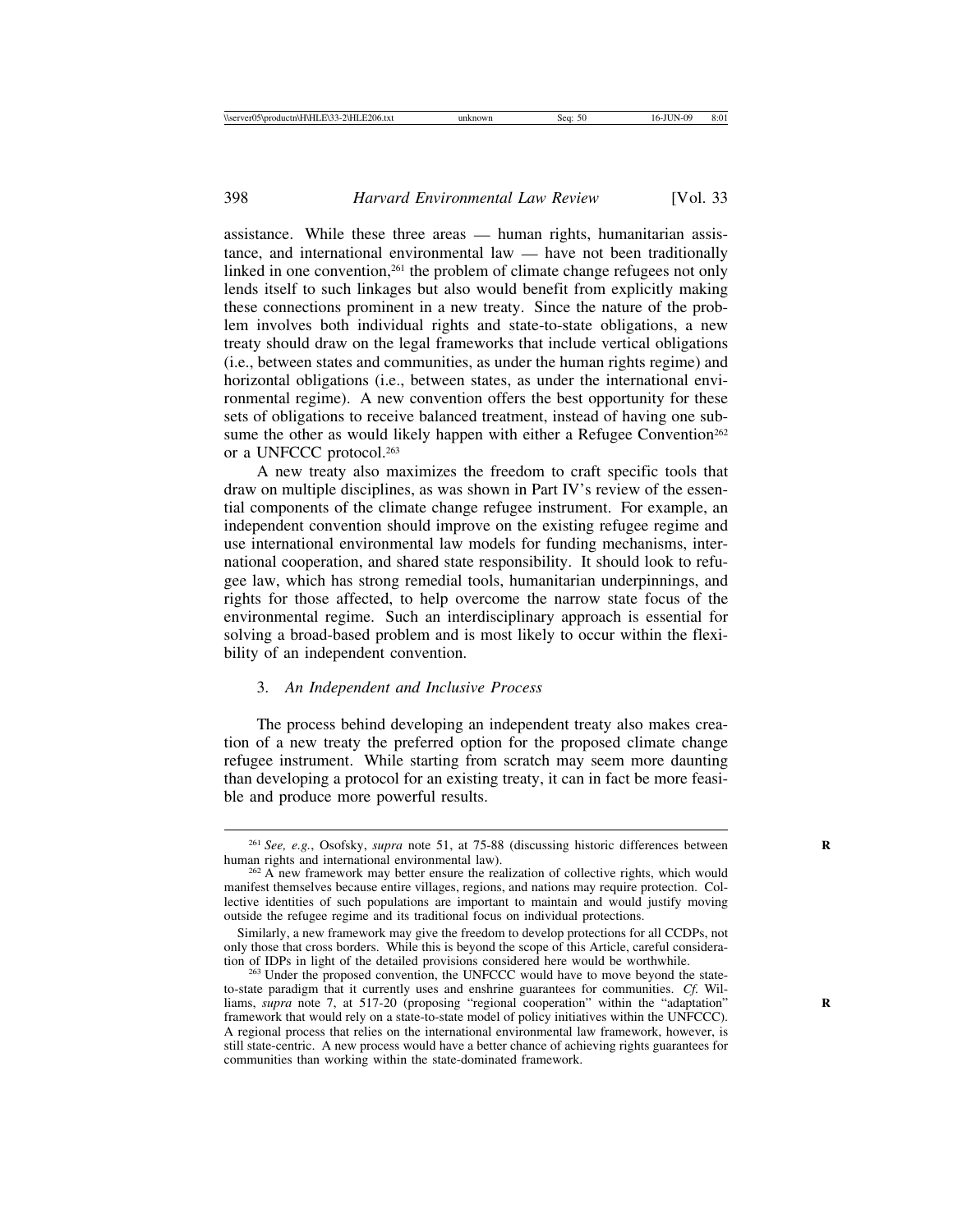There are recent precedents in international humanitarian law for taking problems outside existing treaty frameworks to create new conventions. These precedents are characterized by their use of an independent venue, the leadership of a group of like-minded states, and the significant involvement of civil society and affected individuals. The Ottawa Process, which led to the Mine Ban Treaty in 1997, gave birth to this approach, and the Oslo Process, which produced the Convention on Cluster Munitions in 2008, refined it.264 States had tried in both cases to address the problems of those weapons as protocols to the Convention on Conventional Weapons ("CCW"), but the CCW process failed to produce adequate results.265 When state and nonstate supporters moved negotiations from CCW conferences to independent fora, however, they achieved great success — comprehensive weapons bans with humanitarian elements — in only a couple of years, lightning speed for international treaty negotiations.266

The involvement of both state and non-state actors was crucial to those treaties. In the Oslo Process, for example, a core group of states led by Norway called meetings, gathered support for the proposed convention, and drafted text.267 Civil society, meanwhile, put continuous pressure on states to press forward, and influenced the language of the Convention on Cluster Munitions. Approximately 200 members of the nongovernmental Cluster Munition Coalition ("CMC") attended the final negotiations of the Oslo Process,<sup>268</sup> and states gave CMC representatives seats at the negotiating table throughout the process, which they used actively and with great effect.<sup>269</sup> Among the campaigners were many cluster munitions survivors, who spoke at conferences and did behind-the-scenes lobbying to ensure their concerns were reflected in the treaty.<sup>270</sup> The most groundbreaking provision of the

<sup>265</sup> Goose, *supra* note 6, at 217-18.<br><sup>266</sup> See Mine Ban Treaty, *supra* note 171; Convention on Cluster Munitions, *supra* note 6; Goose et al., *supra* note 264, at 1-2.

<sup>267</sup> Goose, *supra* note 6, at 225-27. <sup>268</sup> Steve Goose, Director, Arms Division, Human Rights Watch, and Co-Chair, Cluster Munition Coalition, Cluster Munition Coalition Statement to the Committee of the Whole on the Agreement to Adopt the Cluster Munitions Convention (May 28, 2008) (transcript available at http://www.hrw.org/en/news/2008/05/28/cluster-munition-coalition-statement-<br>committee-whole-agreement-adopt-cluster-munitio).

<sup>269</sup> Goose, *supra* note 6, at 227 (stating that at the opening conference of the Oslo Process, nongovernmental organizations "were given high visibility speaking slots and intervened on the same basis as states" and that CMC representatives remained active participants at the

<sup>270</sup> For information on the Ban Advocates, a survivors' advocacy group organized by Handicap International, see Ban Advocates: Voices from Communities Affected by Cluster Munitions, http://www.banadvocates.org (last visited Apr. 14, 2009) (on file with the Harvard Environmental Law Review). The Ban Advocates regularly made speeches and interventions at sessions of the Oslo Process. *See, e.g.*, Branislav Kapetanovic, Cluster Munition Coalition Spokesperson, Opening Statement at the Convention on Cluster Munitions Signing Confer-

<sup>&</sup>lt;sup>264</sup> Goose, *supra* note 6, at 217-18. For a brief overview of the history of the Ottawa Process, see Stephen D. Goose, Mary Wareham & Jody Williams, *Banning Landmines and Beyond*, *in* BANNING LANDMINES: DISARMAMENT, CITIZEN DIPLOMACY, AND HUMAN SECUR-ITY, *supra* note 6, at 1, 1-2. The information in this Section also draws on author Bonnie Docherty's participation in the Oslo Process.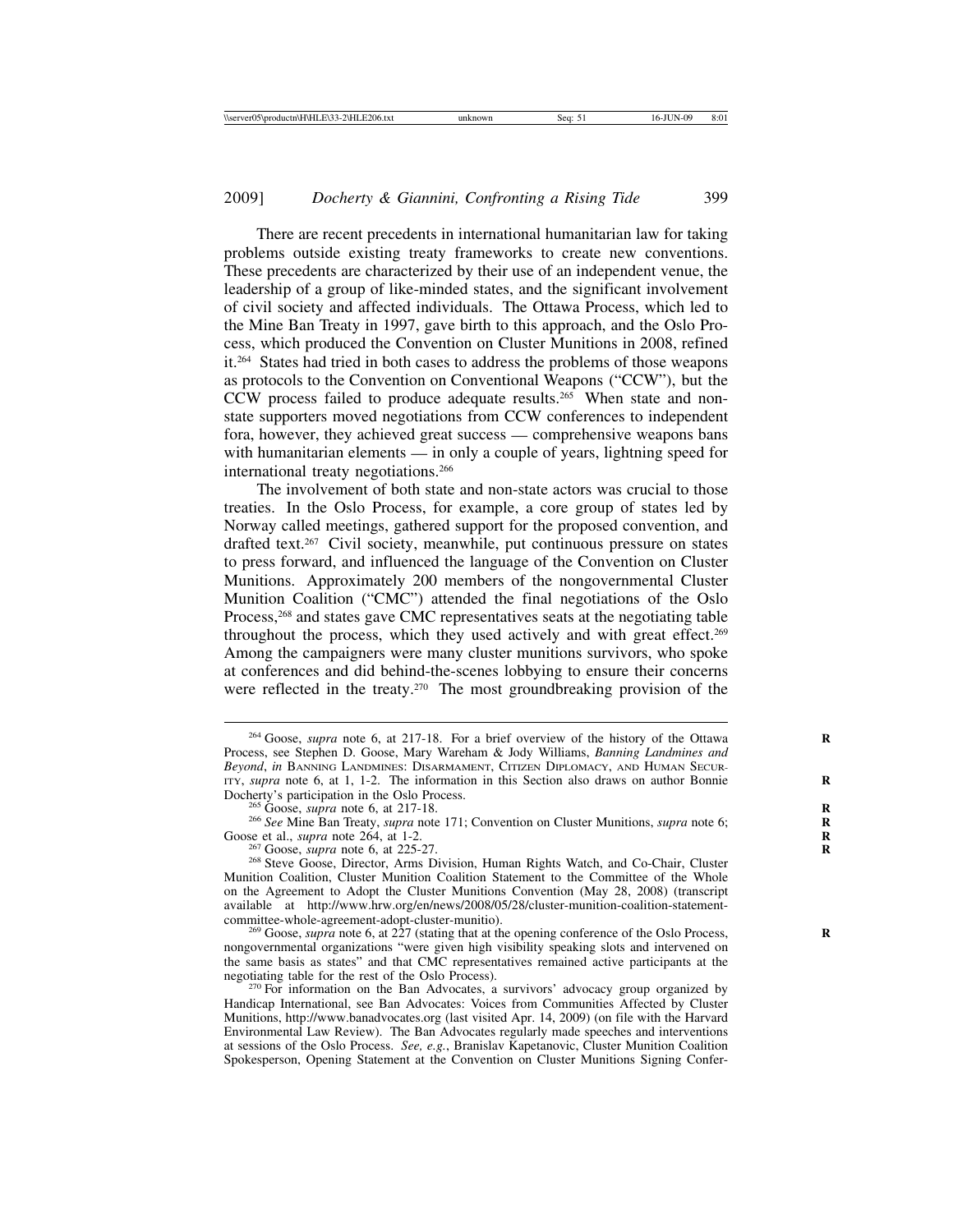Convention on Cluster Munitions related to victim assistance, discussed earlier in Part IV.

This independent and inclusive negotiating model could be adapted for a climate change refugee convention. Particularly vulnerable nations, such as Bangladesh, Egypt, and the small island states, could work with civil society and with affected communities in low-lying coastal areas and in regions with severe desertification to spearhead a push for a new treaty. Other sympathetic but less affected states might join these like-minded states and non-state actors for humanitarian reasons.271 While the Ottawa and Oslo processes emerged from international humanitarian law, the involvement of civil society and affected individuals reflects participatory principles found in both human rights and international environmental law, both of which directly apply to the climate change refugee context.<sup>272</sup> Since the goal would be an independent treaty, supporters would not need to worry about the limits of existing venues.273 Furthermore, widespread participation at the negotiation stages of the treaty (instead of only in interpretation or implementation of a completed treaty) would better ensure that the concerns of affected communities as well as states are reflected in its provisions.

#### 4. *Embracing a New Convention*

Admittedly, there may be reluctance to develop a new treaty given the existence of two seemingly relevant conventions. There are good reasons to believe, however, that states, as well as civil society and affected communities, will embrace an international instrument. Host and home states and the international community more generally would each have incentives to pursue such an independent instrument.

States directly affected by a climate change refugee situation would receive assistance to address it. Host states would benefit from support for implementation of human rights protections and humanitarian aid, for which they would not be eligible if they were not party to the treaty. Host states might not want to attract climate change refugees by joining a new legal regime and thus becoming obligated to provide assistance. Regardless of their status under the treaty, however, host countries would be unable to halt migration because refugees have historically found a way to cross borders

ence, Oslo (Dec. 3, 2008) (transcript available at http://www.clusterconvention.org/pages/ pages\_i/documents/CMCopeningBK.pdf); Statements by Ban Advocates at the Convention on Cluster Munitions Signing Conference, Oslo (Dec. 4, 2008) (transcript available at http://

<sup>&</sup>lt;sup>271</sup> Notably, while some members of the core group of like-minded states in the Oslo Process produced or stockpiled cluster munitions, none of the members was an affected state,

<sup>&</sup>lt;sup>272</sup> Civil and political rights promote participatory principles. *See generally* ICCPR, *supra* note 127. Participation in decision-making is a central premise of environmental principles as **R** well. *See, e.g.*, Rio Declaration, *supra* note 125, princ. 10. <sup>273</sup> See *supra* Part V.A.2 for a discussion of the UNFCCC's history of inaction. While,

unlike the UNFCCC, the Refugee Convention's history does not imply a need for additional protocols, it is worth noting that it has not had a new protocol since 1967.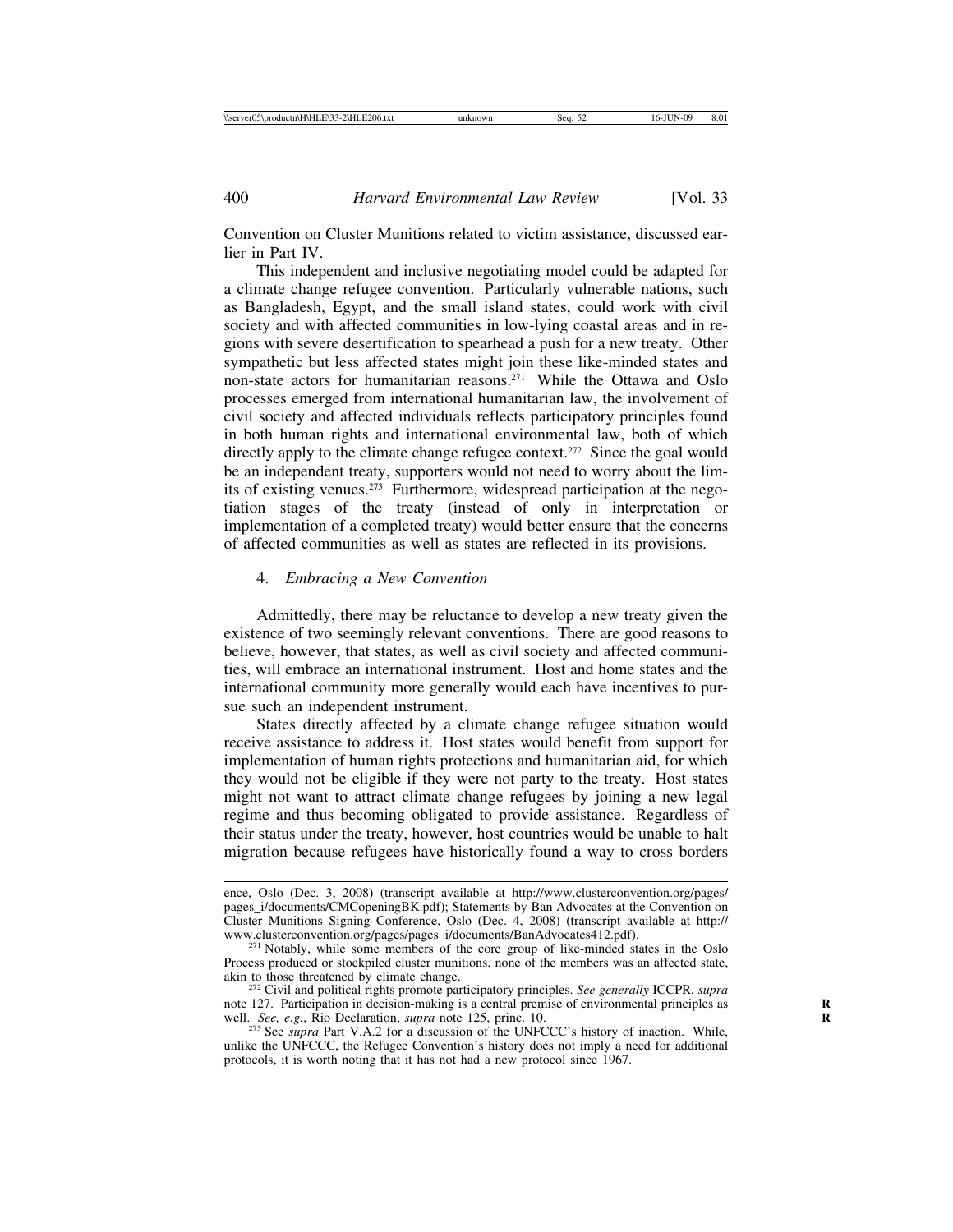despite state efforts to stop them.274 Home states would have incentives to join a climate change refugee convention because it provides assistance not only for remedial measures but also for preventive ones when there are identified populations at risk.<sup>275</sup> Sufficient prevention assistance might avert refugee flows and keep communities intact, which would better preserve home states' cultural and in some cases national integrity.

The rest of the international community would also have several reasons to develop such a convention. Humanitarian need may motivate some countries. States may be more willing to reach agreement about humanitarian assistance than emissions reductions, given the close link between emissions reductions and economic growth. Some states have justified inaction on reductions because they fear the future economic costs of dealing with emissions and disagree about responsibility for the historical legacies of industrialization and emissions.276 Thus, there have been both forward-looking and historic hurdles to reaching agreement on emissions. While historical legacies would likely remain an issue for allocation of contributions to the global fund,277 a refugee regime would be more humanitarian focused and would not involve the same sorts of trade-offs about future economic choices related to emissions, which may create space for dialogue. In fact, a climate change refugee regime could emerge while emissions debates continue.

In addition, some states may prefer to assist home states with preventing flows or host states with integration rather than to take in refugees themselves. By encouraging regional efforts to host refugees, the new instrument may also be cost-effective and, particularly at times when there are similarities in local languages and customs across neighboring states, culturally appropriate. Finally, larger geopolitical security concerns may cause states to come to the table and sign the convention.<sup>278</sup> The climate change refugee convention has the potential to help preempt refugee flows and manage displacement, which might cost far less than dealing with regional conflicts or supporting individuals who arrive in a country en masse because of climateinduced conflict.279 Together, these incentives offer good reasons for optimism about pursuing the proposed climate change refugee convention.

<sup>&</sup>lt;sup>274</sup> See, e.g., MyERS, *supra* note 10, at 151.<br><sup>275</sup> See *supra* Part IV for further discussion.<br><sup>276</sup> See, e.g., Halvorssen, *supra* note 255, at 249-50 (discussing state inaction); *id.* at 253-55 (outlining historical responsibilities and the fact that responsibilities evolve over time as states economically develop); *see also* Eric A. Posner & Cass R. Sunstein, *Climate Change Justice*, 96 GEO. L.J. 1565, 1577-80 (2008) (discussing historical emissions and the emergence

<sup>&</sup>lt;sup>277</sup> See *supra* Part IV.C.1 for discussion of the global fund and common but differentiated responsibilities. <sup>278</sup> *See generally* GERMAN ADVISORY COUNCIL, *supra* note 22, at 204-07 (dealing with **<sup>R</sup>**

climate change and security issues and including a strong recommendation to clarify international law regarding climate change displacement as one key component).

<sup>&</sup>lt;sup>279</sup> See generally id.; KOLMANNSKOG, *supra* note 13, at 19-21 (discussing the fact that climate problems may lead to conflict, which will increase population flows); *see also* MYERS, supra note 10, at 20-21 (discussing environmental refugees generally and the fact that "the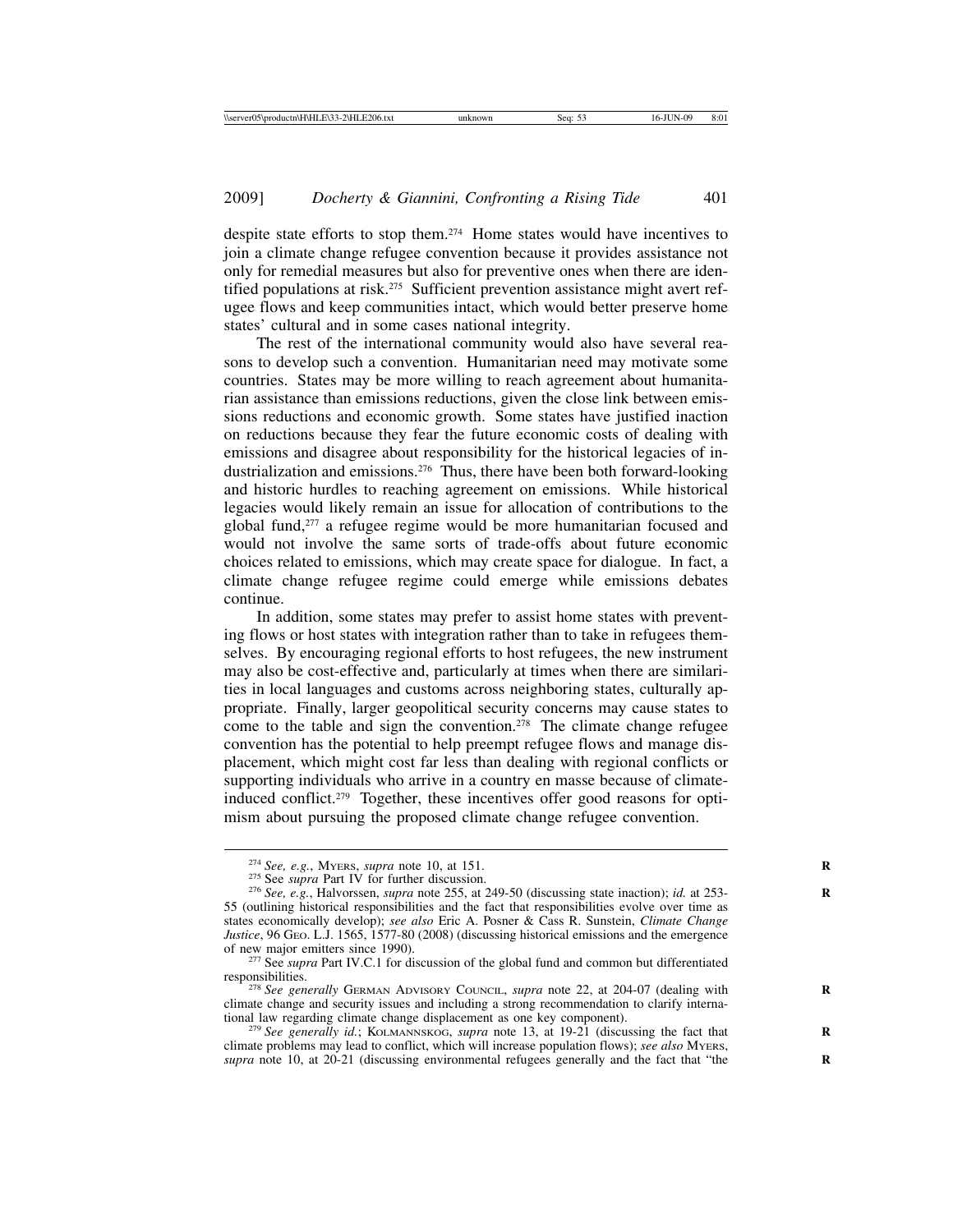In conclusion, a climate change refugee treaty that is distinct and independent from the established refugee and climate conventions is the best way to overcome the limited mandates of existing legal regimes, and states would have incentives to adopt a new instrument. The proposed convention would likely elevate the emerging crisis of climate change refugees to a new level of public consciousness and would provide flexibility to create interdisciplinary solutions that draw on human rights, humanitarian, and environmental law to help those in need. Giving civil society and affected communities a prominent seat at the table during development of the treaty should ensure a final instrument that meets these goals.

#### VI. CONCLUSION

There is a lacuna in the international legal and policy framework with regards to the emerging problem of climate change refugees. Over the twenty-first century, the issue may reach crisis levels as tens or even hundreds of millions of individuals flee their homes due to climate change. With potential displacement on this scale, an international response is needed on humanitarian and practical grounds. Furthermore, because of climate change's link to global human activity and emissions, the international community should take responsibility for mitigating the harm to which it has contributed.

A new legal instrument carefully crafted to deal with the problem of climate change refugees is the best way forward. It should guarantee human rights protections and humanitarian aid for those whom climate change compels to leave their countries. It should spread the burden of providing such assistance across affected states and the international community. It should establish administrative bodies to implement the instrument, including a global fund, a coordinating agency, and a body of scientific experts.

While it should draw on existing legal frameworks, the climate change refugee instrument should stand apart. The Refugee Convention (which does not have an environmental mandate or adequate technical tools) and the UNFCCC (which is neither people-centered nor remedial in nature) both have limitations as fora for a possible climate change refugee protocol. Instead, a convention to mitigate the emerging crisis should develop outside those regimes, borrowing helpful provisions yet tailoring them to the needs of a climate change refugee situation. In December 2008, the Oslo Process, the most recent example of successful negotiations for an independent convention, culminated in the signing of a ban on cluster munitions by ninetysix states to date.<sup>280</sup> While they deal with a different humanitarian problem, the Oslo Process and its comprehensive treaty highlight the power and po-

crisis could readily become a cause of turmoil and confrontation, leading to conflict and violence").<br><sup>280</sup> Cluster Munition Coalition Home Page, http://www.stopclusterbombs.org (last visited

Apr. 14, 2009) (on file with the Harvard Environmental Law Review).